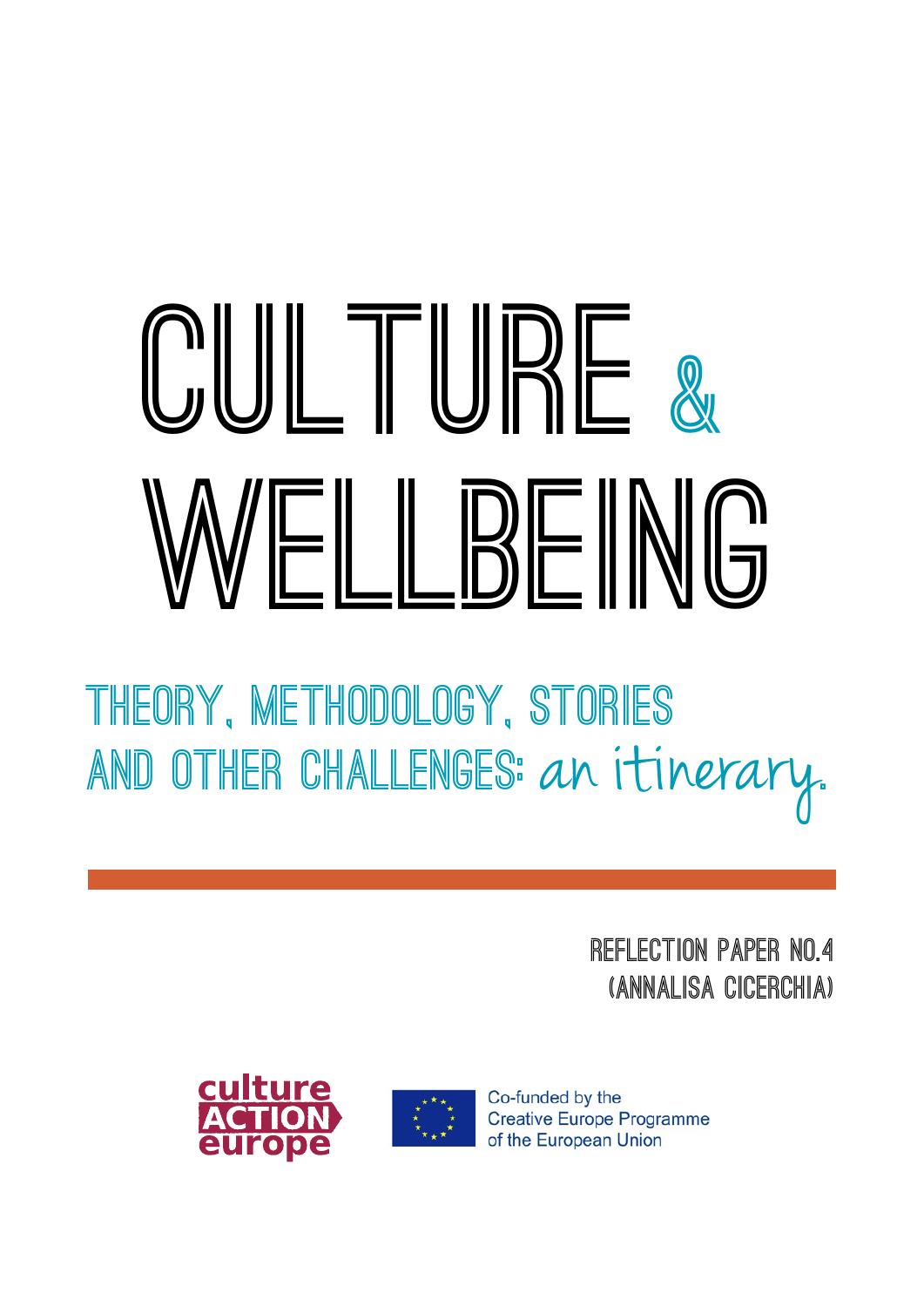# **Contents**

# **1. The third year: an outlook**

- **2. The debate about the social impact of culture: state of the art and recent developments**
- **2.1.** Cultural Value Project
- **2.2.** The National Alliance for Museums, Health and Wellbeing

# **3. Approach, activities, meetings and seminars in 2016-2017**

- **3.1.** Västra Götaland, Sweden
- **3.2.** Bozen, Italy
- **3.3.** Rome, Italy
- **3.4.** Beyond the Obvious: Europe, Quo Vadis? Budapest, Hungary. A CAE workshop on Culture and Wellbeing

# **4. Training sessions**

- **4.1.** Farm Cultural Park (Italy)
- **4.2.** The Fun Palaces (UK)
- **4.3.** Anibar Animation festival (Kosovo)

# **5. A Handbook for Cultural Organisations**

- **5.1.** Looking for evidence
	- Reasons for collecting evidence
	- Self-assessment and planning
	- Advocacy
	- Reporting to third parties
- **5.2.** A variable geometry
	- Project-generated impacts vs Continued activity impacts
	- Outputs, Outcomes, Impacts
	- Types of activity
	- Types of target groups
	- Planned vs side or unexpected impacts
- **5.3.** Six focuses, in two stages
- *5.3.1 Places, needs, powers*
- *5.3.2. Decisions, goals, plans*
- **5.4.** The case of Arts in Health

# **References**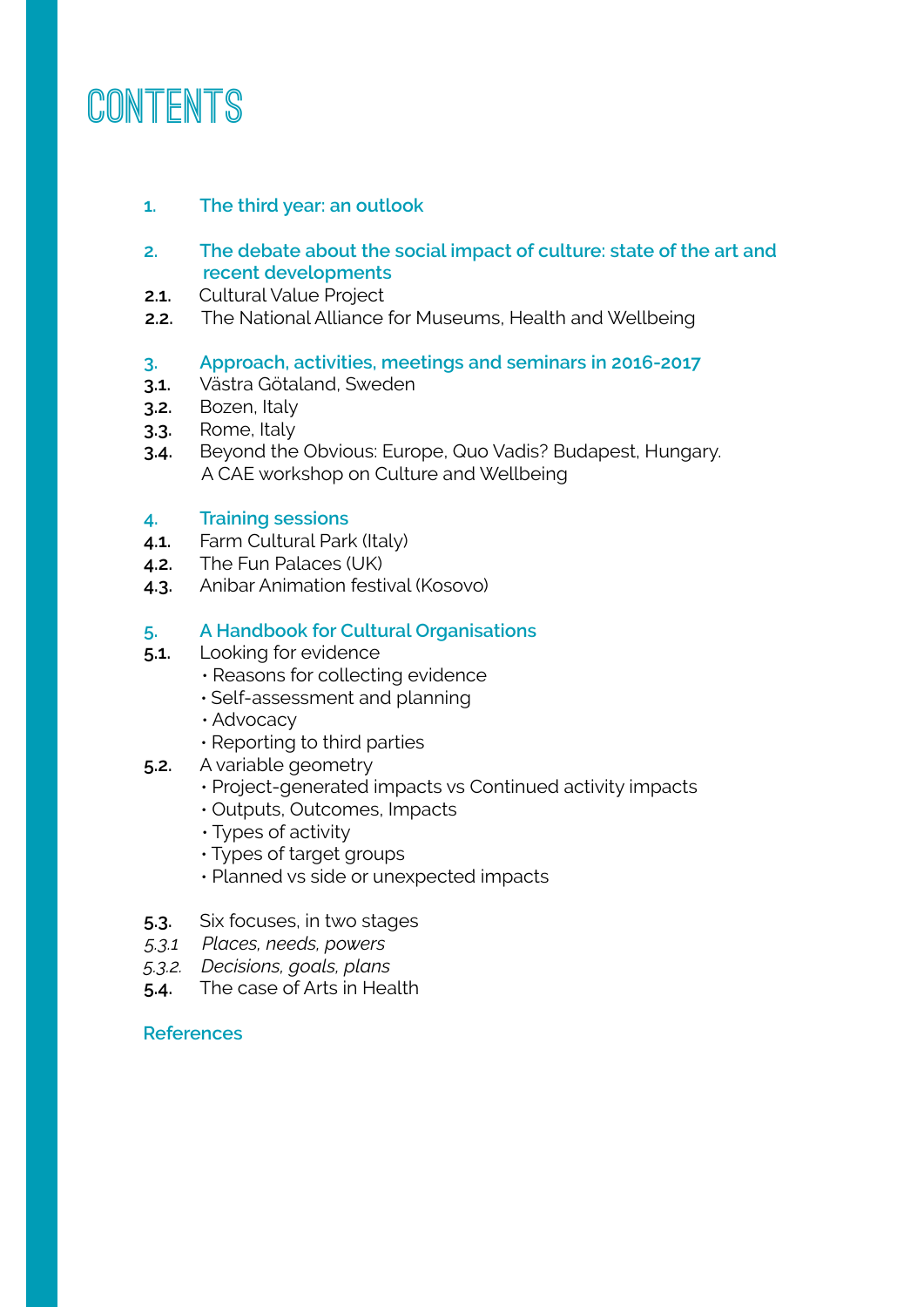# **The third year: an outlook**

As stated in the project plan, by its end, the multiannual activity carried out by CAE on culture and wellbeing is expected to provide:

- Evidence of the impact of cultural practice and participation on the well-being of citizens and resilience to change
- Tools for cultural operators to assess their impact on audiences.

Year 3 outcomes are therefore:

- An enhanced online digital storytelling resource initially published in Year 2, which collects evidence of the positive impact of culture on well-being.
- More examples of ways to measure impact
- Greater awareness and capacity building
- Handbook on impact on well-being of cultural practice and final reflection paper

Cultural practices and participation are key factors for social and personal well-being and contribute to citizens' ability to deal with social and economic change. But these factors are seldom recognised in the existing, conventional systems of measurement. CAE has therefore addressed this issue by designing and disseminating an ad hoc information system, based upon qualitative and quantitative (indicators and data) methods of collection. This study has continued its work in Year 3 to address the question "why culture is best suitable for inducing social change?" to better understand the contribution of culture on society.

To that aim, CAE was committed to:

- Expand the collection of relevant literature and measures
- Organise 2 workshops on method: in Bressanone (I) and Gothenburg (S) to discuss and refine the theoretic reflection of the analysis
- Organise a workshop during the CAE Beyond The Obvious Conference
- Set up a set 3 training sessions operator and organisations (either online or face-to-face) to support their data collection and analysis
- Write a handbook at the end of the process, accompanied by a final reflection paper.

The collection of relevant literature and measures, carried out from March, 2016, to January, 2017, is briefly reported in Section 2.

As for the workshops on method, both have been carried out, on November, 25-26 in Goteborg and December 1st in Bozen (in the place of Bressanone-Brixen). In addition, an extensive field experiment has been carried out in Rome. This last, additional initiative has been specially designed to test a new methodological approach.

On January 27, 2017, as planned, a workshop on the project has been held during CAE's Beyond the Obvious annual conference in Budapest. The methodology at the root of the handbook was presented and discussed by an international group of about 30 scholars, researchers, cultural operators and other stakeholders.

As a whole, literature investigation, research, collection of stories, analysis of their content, training sessions, meetings and discussions, have involved directly about 500 people from 10 countries and at least three times as much indirectly. More important, this initiative has brought about, for the cultural organisations involved, a co-learning experience, capacity-building, growing awareness and ability to express, communicate, share and inspire.

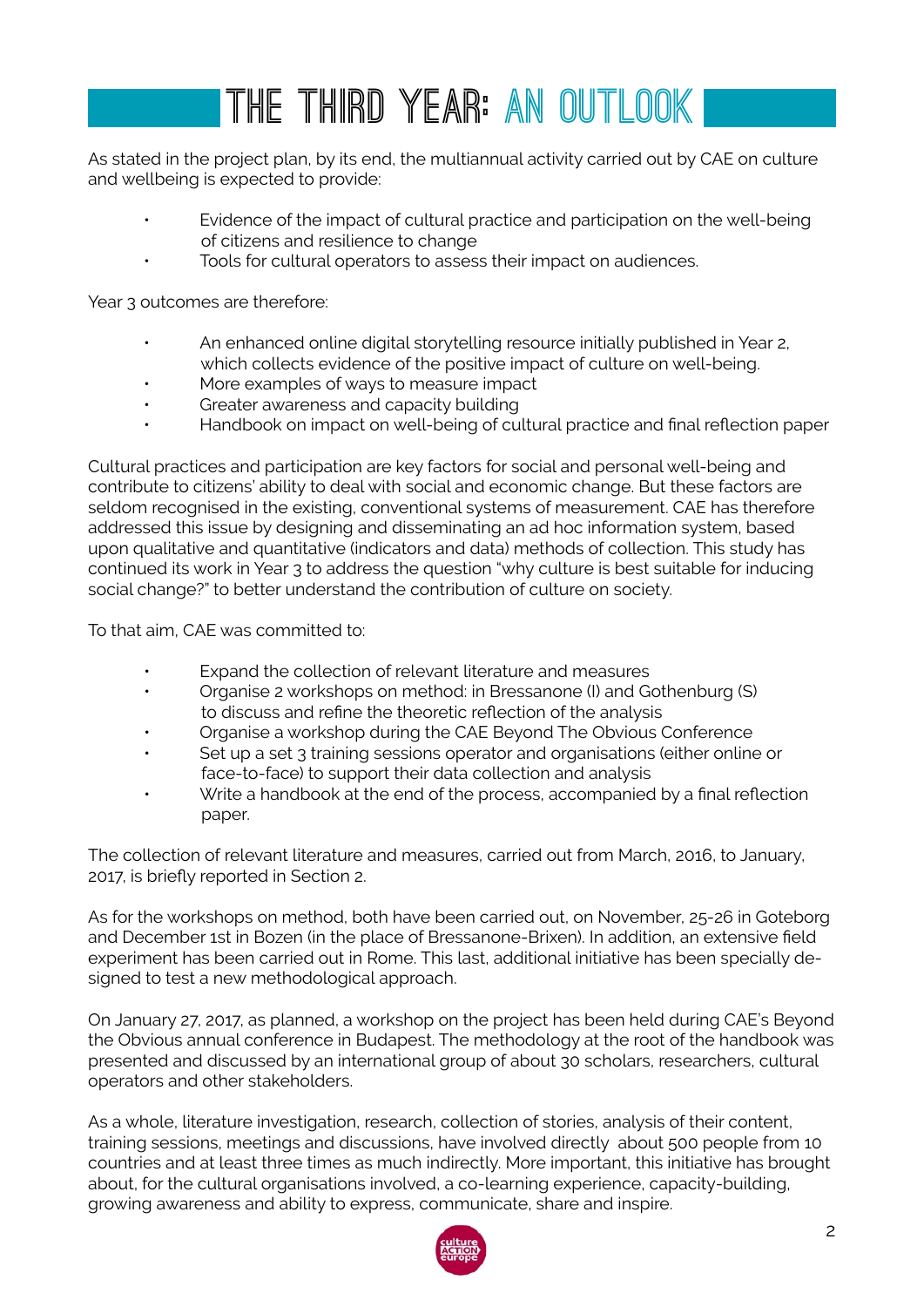# **The debate about the social impact of culture: state of the art and recent developments**

2016 has marked, internationally, a further progress in the line of tools for the assessment of social impacts of the arts.

A full account of the new additions to the debate would imply encyclopaedic dimensions, and would probably deserve a different, open and dynamic format. In this report, we propose two inspiring contributions. They represent a very welcome tip of an iceberg, since both are systems of vast collective research and practice in this field. As an ironic counterpoint to the Brexit, both are from the UK.

One adds precious advancements on the broad and overall theoretical dimensions of the matter, while the second focuses on heritage/museums and develops and collects tools and cases, more on the practical side.

In our view, they offer a varied and brilliant response to the needs of cultural organisations and individual members of CAE.

# CULTURAL VALUE PROJECT

The Arts and Humanities Research Council's Cultural Value Project<sup>1</sup> Final report, made up by some 70 original pieces of work collectively (Crossick G.& P.Kaszynska, 2016) helps approaching the field with a robust theoretical and methodological basis. In particular, it points to a set of profound, non contingent, non instrumental reasons why assessment should be carried out. It blends new research, critical reviews of the literature and specialist workshops about how better to understand and capture the elusive phenomenon that is called 'cultural value'.

"Our key aim was to cut through the current logjam with its repeated polarisation of the issues: the intrinsic v the instrumental, the elite v the popular, the amateur v the professional, private v public spaces of consumption, qualitative v quantitative evidence, and the publicly-funded v the commercially-oriented. Definitional and boundary difficulties of these kinds have bedevilled debate about what constitutes the value of culture and in what ways it may be evaluated and captured. (…) Debate about cultural value has further been distorted by the wish to protect public funding and to influence policy. (…)

The report identifies a range of components of cultural value, often giving prominence to many whose importance has been too little acknowledged. It also challenges familiar claims about the importance of arts and culture and questions them when it doesn't find them to be sustained by the evidence. If we're to have the grown-up conversations about why arts and culture matter that the report calls for, then we have to accept when arguments are weak, methodologies are unsatisfactory, or evidence is insubstantial. In that sense the report is also a prospectus and signpost for future research. (…)

Thinking about cultural value needs to give far more attention to the way people experience their engagement with arts and culture, to be grounded in what it means to produce or consume them or, increasingly as digital technologies advance as part of people's lives, to do both at the same time." (…)

*1 <http://www.ahrc.ac.uk/research/fundedthemesandprogrammes/culturalvalueproject/>*

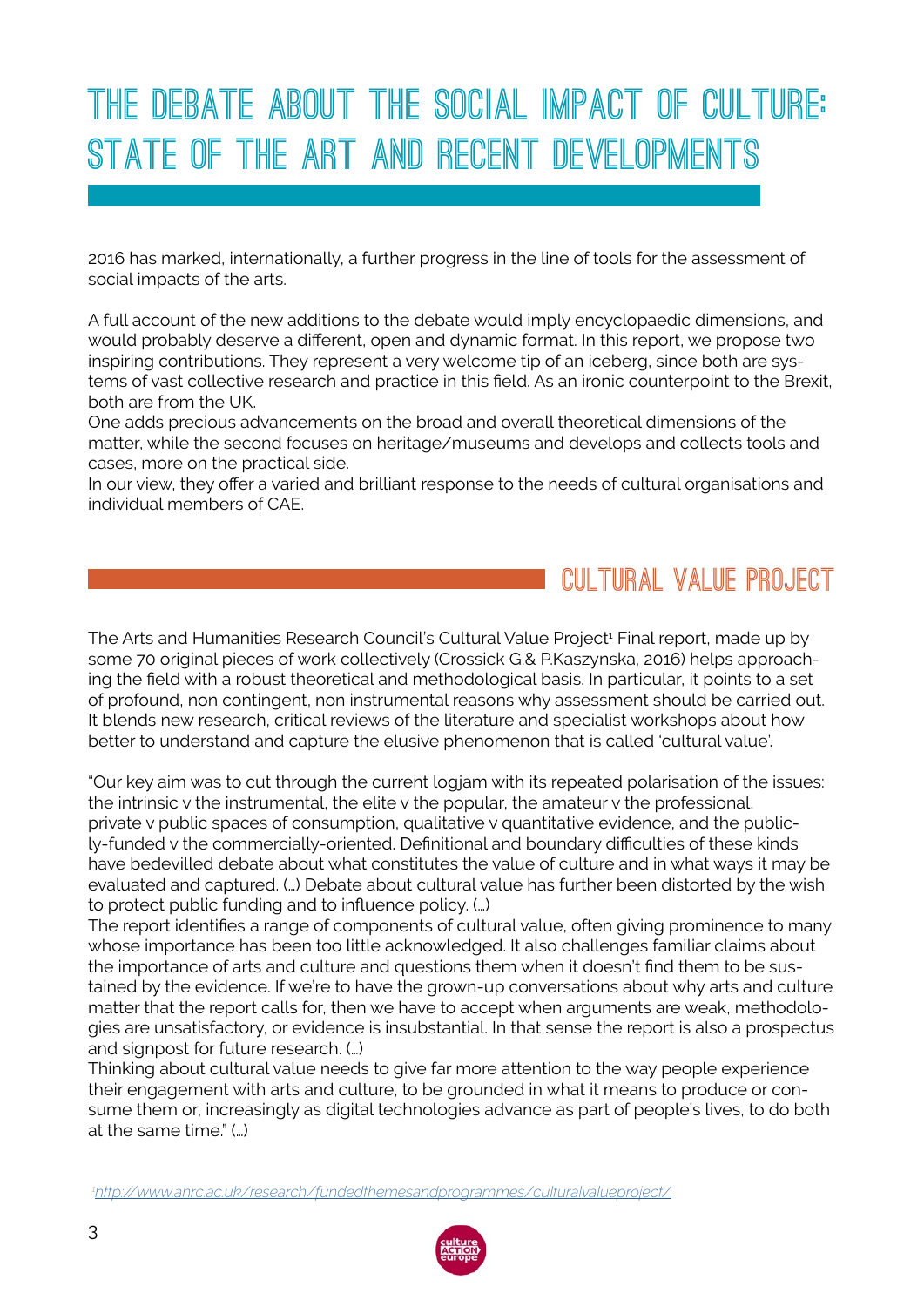Arts in education has been shown to contribute in important ways to the factors that underpin learning, such as cognitive abilities, confidence, motivation, problem solving and communication skills. These are more compelling than claims to significant improvement in attainment on standard tests where the evidence is much less convincing. It also questions the hierarchy of subjects that means we're interested in whether studying music improves ability in maths, but not whether studying maths improves ability in music.

The positive relationship between arts and cultural engagement and subjective wellbeing is a major area of current interest, though the report is cautious about how much should be read into this in the absence of more sustained studies over time. It calls for culture to be more effectively incorporated in government approaches to measuring wellbeing. (…)

"The report calls for the wider application of evaluation as a tool within the cultural sector itself, rather than as something carried out just for accountability purposes. Formative and participatory evaluation, as opposed to summative evaluation at the end, needs more attention if it is to play a role in helping cultural organisations and practitioners learn from their activities and their audiences." (Crossick G.& P.Kaszynska, 2016, passim).

There is much more to be found in the Cultural Value Project Report, and, if on the one hand it is so rich and more scholarly than practitioner-oriented that browsing it is a bit complex, it represents an unprecedented opportunity of advancement in this matter.

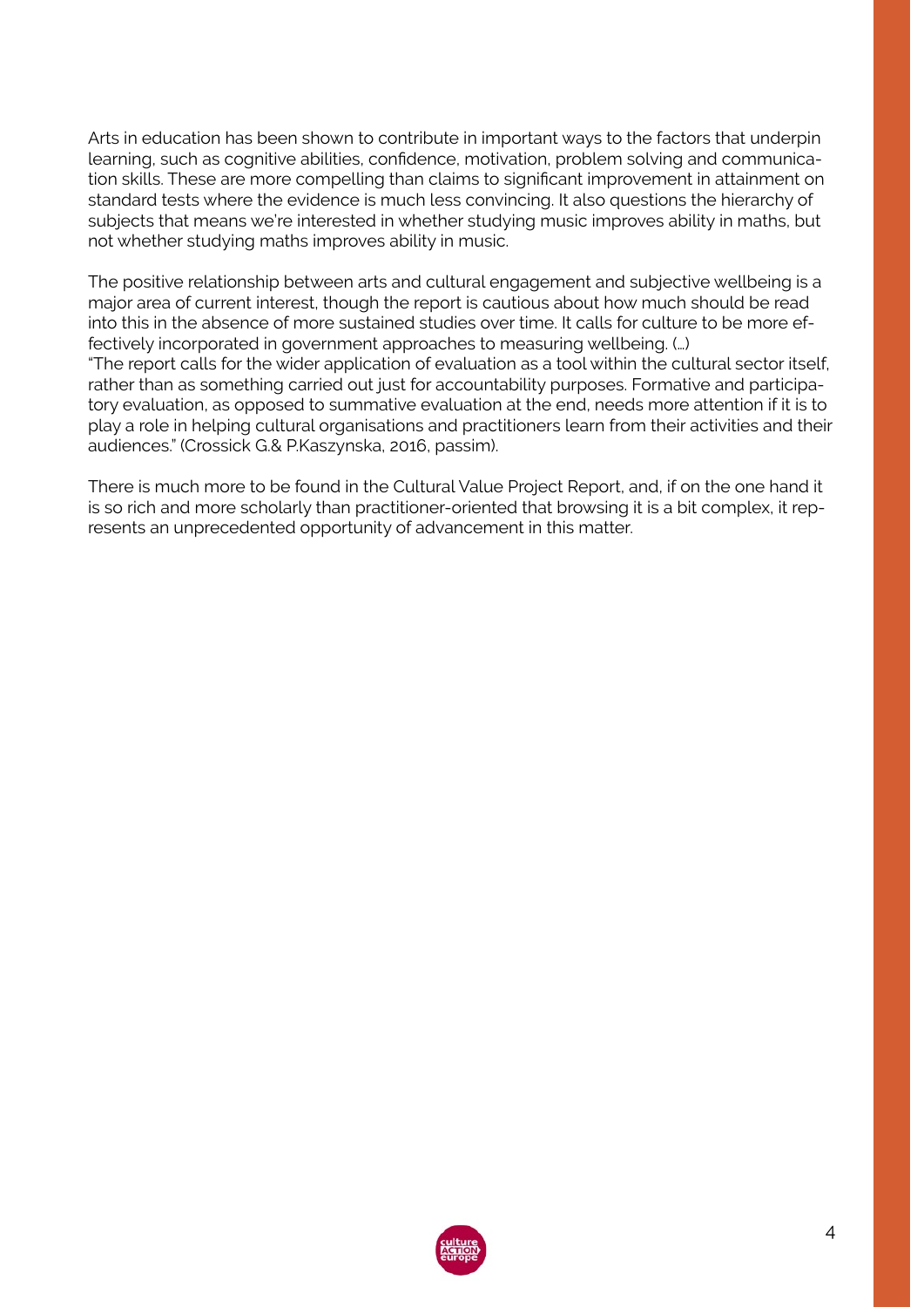# **National Alliance for Museums, Health & Wellbeing**

The National Alliance for Museums, Health & Wellbeing The National Alliance for Museums, Health and Wellbeing was established in July 2015 in recognition of the increasing contribution that museums and galleries are making to health and wellbeing. The Alliance is a consortium led by UCL Public and Cultural Engagement, National Museums Liverpool, the British Museum/Age Friendly Museums Network, the UK Medical Collections Group represented by the **Thackray** 

Medical Museum, Tyne & Wear Archives & Museums, Manchester Museums and Galleries Partnership, the Research Centre for Museums and Galleries at the University of Leicester's School of Museum Studies, the Museums Association, the National Alliance for Arts, Health & Wellbeing and the Cultural Commissioning Programme/NCVO. The Alliance is a place where information about museums and health can be shared, to improve existing practice, help build resilience and provide resources and support for those individuals and organisations working in this area of activity,and its mission is to:

- provide leadership and advocacy for the sector's contribution to health and wellbeing;
- identify areas of best practice, and gaps in knowledge and training;
- provide support, guidance and recommendations on best practice, getting started, partner ship work and health commissioning;
- establish a common language for this interdisciplinary field and highlight what works.

In this collaborative environment, over the past few years, University College London (UCL) have been researching the role of museums in improving health and wellbeing with a special focus on the benefits of touch and object handling for people in hospitals and healthcare settings. One of the most interesting stream of such endeavour, involving over 30 specialist museums and healthcare partners is a Toolkit, specially designed for measuring wellbeing among older adults and people with dementia participating in museum programmes. "A series of Heritage, Health and Wellbeing, AHRC-funded workshops hosted in London, Newcastle and Manchester revealed the need for generic, museum-focused measures of wellbeing following similar lines to the Generic Learning Outcomes and Generic Social Outcomes. Prior to these workshops, a three-year AHRC-funded research programme called 'Heritage in Hospitals' (HinH) was carried out by UCL and University College Hospital Arts. The project used clinical measurement scales to assess the benefits to patients of handling and discussing museum objects with a facilitator. Scales comprised the Positive Affect Negative Affect Schedule (PANAS) for psychological wellbeing (Watson et al, 1988), and two, Visual Analogue Scales (VAS) for subjective wellness and happiness (EuroQol Group, 1990). Comparison of the measurements taken before and after the HinH sessions showed significant improvements in wellbeing and happiness (Thomson et al, 2012a; 2012b)".

The Toolkit measures psychological wellbeing as an indicator of the mental state of the individual. It focuses on levels of self-reported changes in mood and emotion as these aspects of wellbeing are the ones that are more likely to change as a result of a short intervention, such as participating in a museum or gallery activity. Using both a questionnaire and an attractive multicolored colored positive and negative cutout scaling "umbrella form" (see [http://www.](http://www.ucl.ac.uk/museums/research/touch/museumwellbeingmeasures/wellbeing-measures) [ucl.ac.uk/museums/research/touch/museumwellbeingmeasures/wellbeing-measures](http://www.ucl.ac.uk/museums/research/touch/museumwellbeingmeasures/wellbeing-measures) for details), participants in museum/gallery activities are asked about their experiences: they felt happy, engaged, comfortable, safe and secure, enjoyed the company of other people, talked to other people.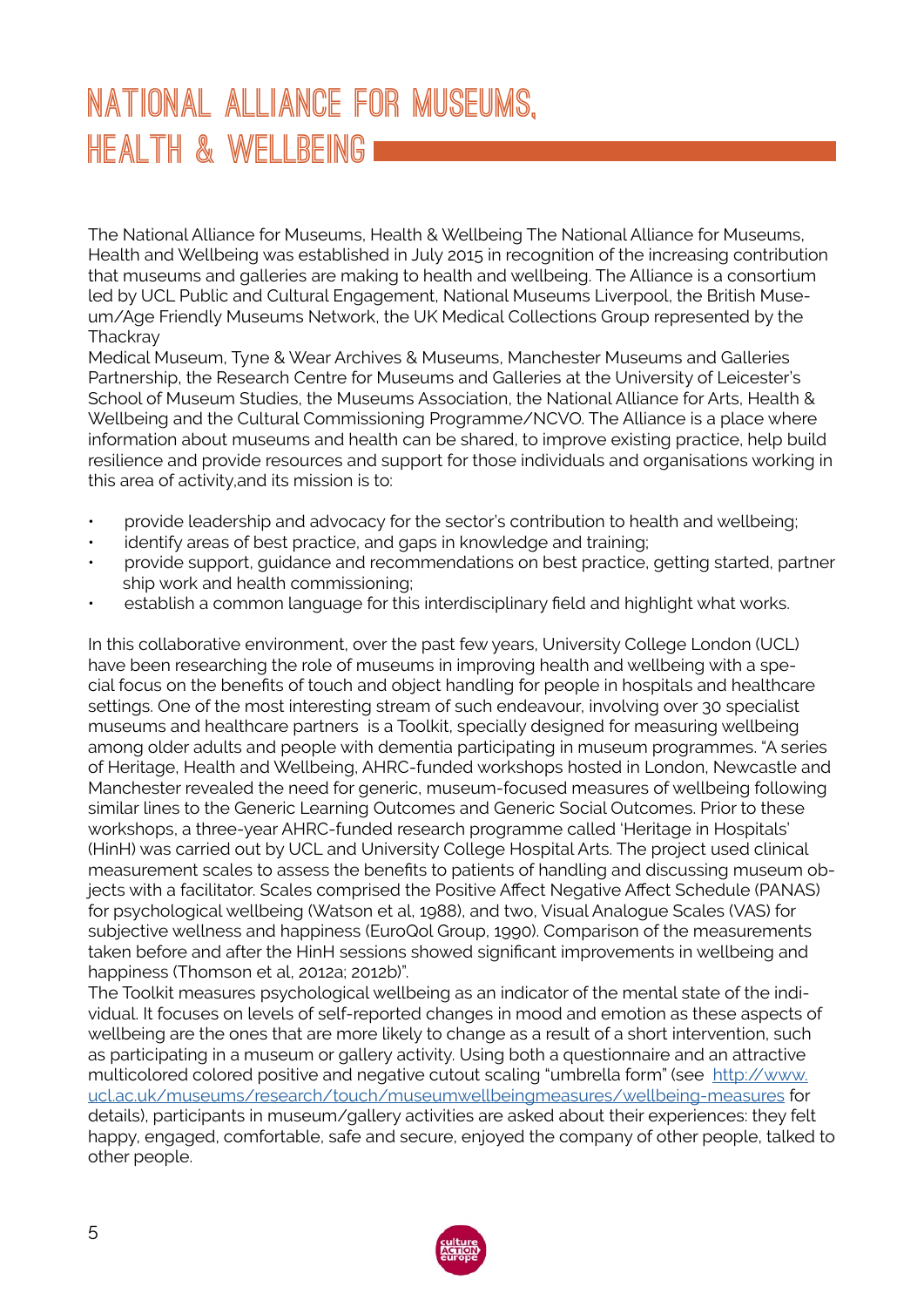In addition to the UCL Toolkit, the dedicated Alliance website ([https://museumsandwellbein](https://museumsandwellbeingalliance.wordpress.com/evaluation-2/)[galliance.wordpress.com/evaluation-2/\)](https://museumsandwellbeingalliance.wordpress.com/evaluation-2/) makes available other measurement and evaluation tools:

- AESOP Toolbox the research methodology, evidence and policy for approaching arts' activity with a social purpose.
- Arts for health and wellbeing: an evaluation framework A 2016 document by Public Health England that provides effective ways to document and evaluate arts projects and programmes that seek to improve health and wellbeing.
- Creative & Credible A guide into evaluating arts & health projects.
- Inspiring Learning A self-help improvement framework for museums, libraries and ar chives by MLA that supports organisations to assess their strengths and plan improve ments; provide evidence of the impact of their activities through the generic learning and generic social outcomes; improve their strategic and operational performance.
- Manchester Cultural Impacts toolkit Manchester City Council Cultural Strategy Team commissioned Burns Owens Partnership, Ltd. to develop a toolkit for measuring the impact of culture in Manchester.
- NEF Measuring Wellbeing handbook A short handbook on measuring well-being from the Centre for Wellbeing at the New Economics Foundation – designed primarily for voluntary organisations and community groups delivering projects and services, to help them kick-start the process of measuring wellbeing outcomes.

The Alliance website [\(http://museumsandwellbeing.org/](http://museumsandwellbeing.org/)) also offers a collection of over 600 museum and wellbeing projects in the UK with a number of focuses (Creating Spaces For Wellbeing, Creative Workshops, Displays, Health Research, Information Cafés, Loan Boxes, Mind/ Body/Spirit, Object Handling, Organisational Change, Outreach, Performance, Publishing/ Sales, Reminiscence, Staff Training, Structured Museum And Gallery Visits, Structured Therapy Activities, Vocational Skills, Volunteering For Wellbeing) and target audience (Addiction Recovery, Asylum Seekers/Refugees, Autistic Spectrum, General Public, Homeless People, Hospital In-Patients, Isolated Adults, Medical Support, Medical Staff, Unpaid Carers, Mental Health Service Users, Offender Rehabilitation, Older People, Isolated Older People, Vulnerable Older People, Palliative Care, People Diagnosed With Dementia, People Living In Socio-Economic Deprivation, People With A Disability, Disabled Artists, Physical Disability, Sensory Impairments, People With Cancer/Leukaemia, Stroke Survivors, Unemployed, War Veterans).

International cases are presented in another section of the website: [https://museumsandwell](https://museumsandwellbeingalliance.wordpress.com/international-examples/)[beingalliance.wordpress.com/international-examples/](https://museumsandwellbeingalliance.wordpress.com/international-examples/). They range from Brazil, Germany and the USA.

The Preliminary Report published in 2016 (Lackoi et al., 2016) offers an extensive account of the projects, studies, surveys and cases investigated by the Alliance and a list of 10 recommendations for museums.

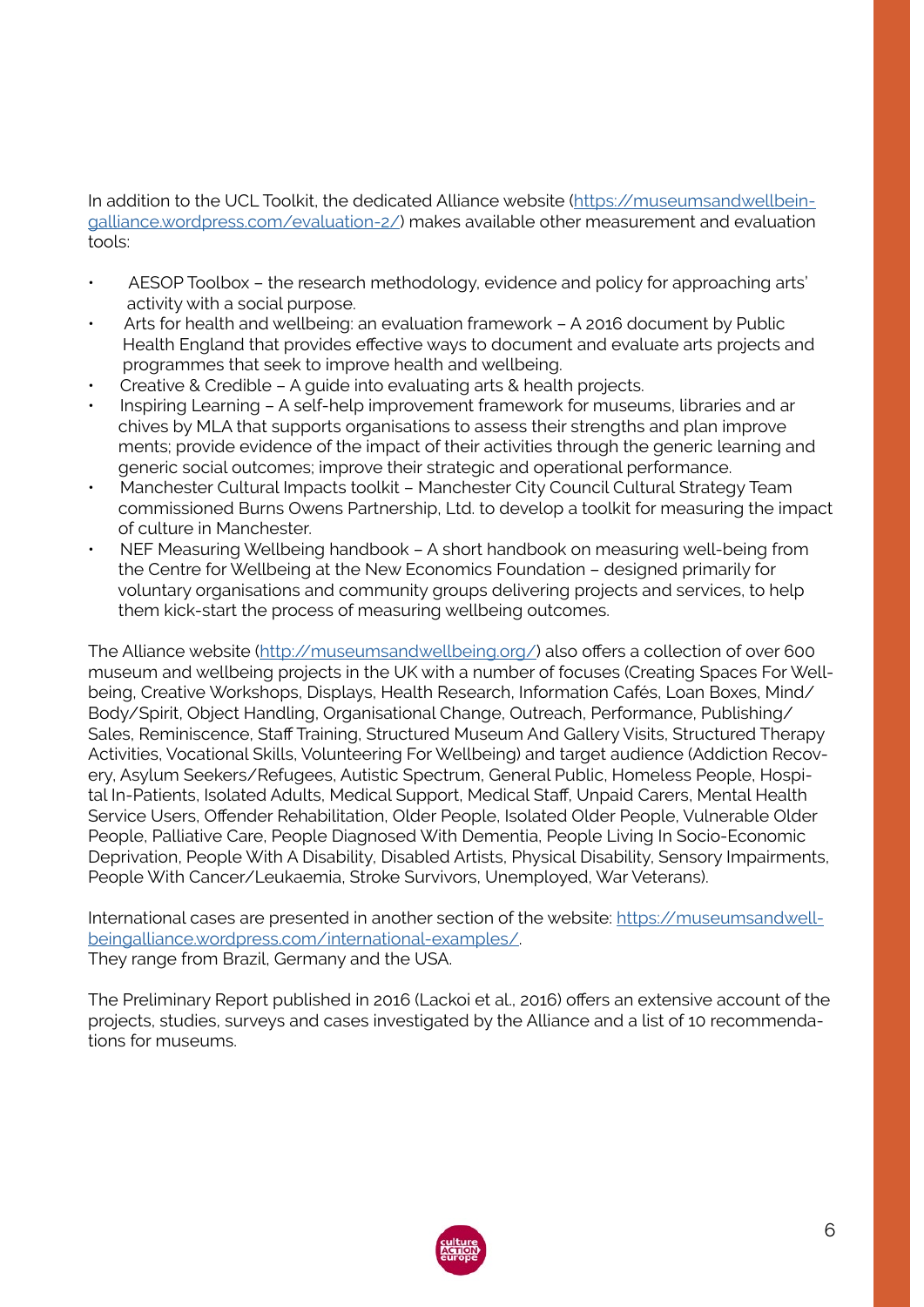Among other things, the Alliance activity confirms the conclusions reached by Chatterjee and Noble, who reviewed and summarized various studies to determine the many positive outcomes that museums can bring about (Chatterjee and Noble 2013, p. 115), concluding that museums provide:

- positive social experiences, leading to reduced social isolation
- opportunities for learning and acquiring news skills
- calming experiences, leading to decreased anxiety
- increased positive emotions, such as optimism, hope, and enjoyment
- increased self-esteem and sense of identity
- increased inspiration and opportunities for meaning making
- positive distraction from clinical environments, including hospitals and care homes
- increased communication between families, carers and health professionals.

To sum up, both systems of research and experimentation, i.e. Cultural Value Project and the National Alliance, contribute to building a clearer vision and a practical sets of initiatives and tools, which can be adapted to and adopted by other cultural sectors, like music, the performing arts, libraries, etc.

UCL's toolkit, in particular, could be used in those, frequent cases, where the impact on wellbeing was not anticipated or planned in detail. It registers the sense of wellbeing possibly experienced by individuals during the cultural experience. It appears as an open, inexpensive, user-friendly tool, which can easily be integrated into other methods of assessment.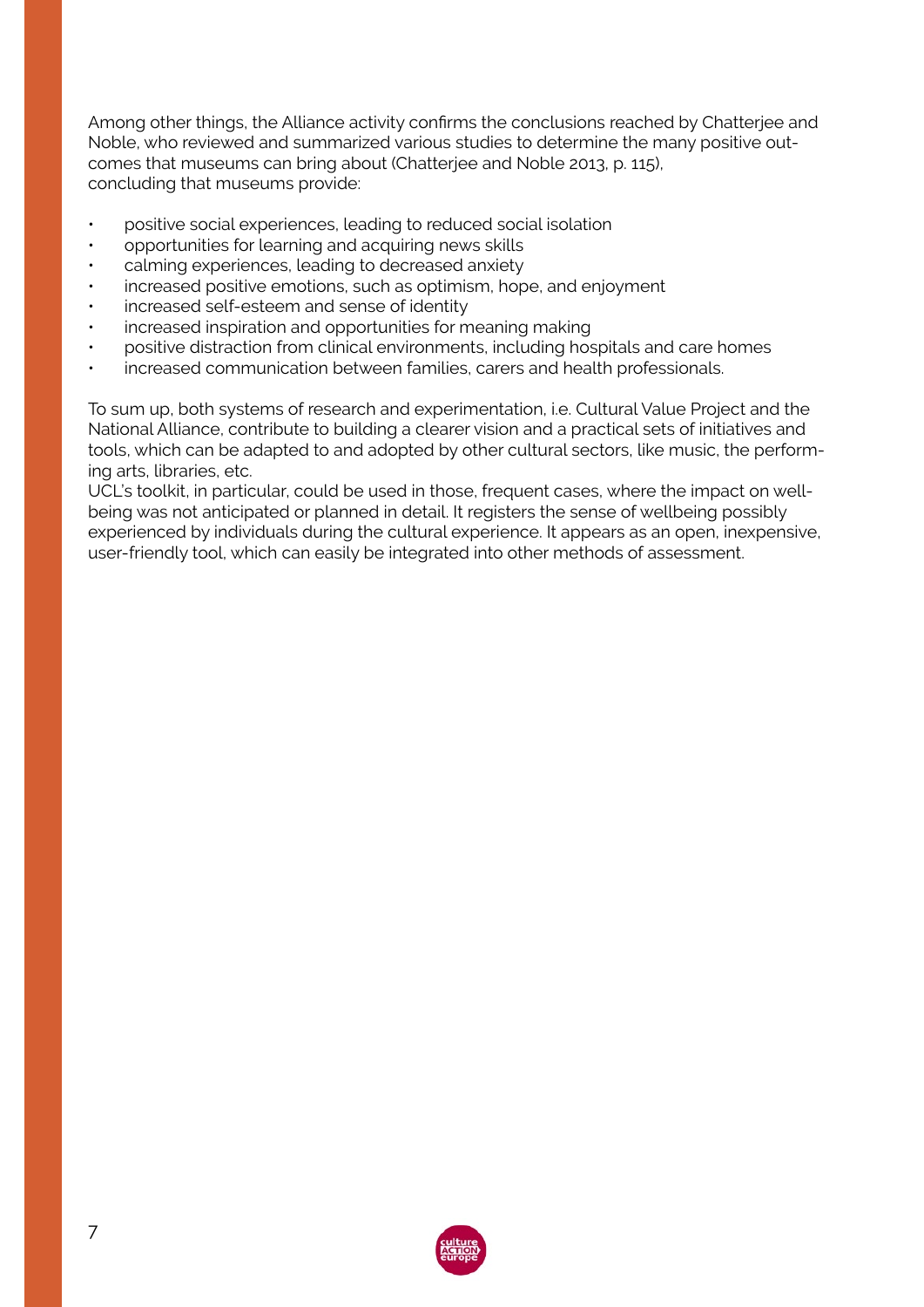# **Approach, activities, meetings and seminars in 2016-2017**

If Culture and wellbeing have been a constant reference theme in almost all CAE's activities in 2016, three events have been targeted specifically on this topic. They took place in Italy (Bozen and Rome) and Sweden (Västra Götaland).

# **V**ä**stra G**ö**taland, Sweden**

Organised with the collaboration of the Dept. of Culture, Region Västra Götaland, the two-day initiative in Sweden included a seminar and two expert lessons.

On 24 November, at the Dept. of Culture, Region Västra Götaland, in Göteborg, roundtable discussion of culture and wellbeing, with special emphasis on health.

The meeting was prepared sharing CAE working papers and Ola Sigurdson's book Culture and Health - a Wider Perspective.

Participants in the roundtable:

- Ylva Gustafsson, Dept. of Culture, Region Västra Götaland;
- Annalisa Cicerchia, Culture Action Europe, presenting Culture and health: Stories I have been told.
- Peter Ljungstrand, Studio Director and Senior Researcher at Interactive Institute Göteborg, presenting Go to museum – new technologies for visiting museums without being there.
- Johan Lundbladh, TILLT, presenting Horisont Artists in elderly residences.
- Amelie Gamble and Michael Nordiln: Playfulness dance and depression, a case study.
- Sofia Tillman, City of Gothenburg: Life filming City of Gothenburg and University of Gothenburg.

A summary of the projects is reported below.

• **Go to museum**. Interactive remote technologies for enabling people with reduced mobility to go to museums: on the museums included in the experiment - primarily the Nordic Watercolour Museum in Skärhamn - a robot on wheels, with microphone and camera controlled via the Internet, can be directed around the museum. A group of older people (or, alternatively, people with reduced mobility) in a nursing home can thus take part in exhibitions on the big screen or projector, pose questions to museum or exhibit curators or guides, interact with them.

• **Horisont**. Artists driving and performing artistic processes together with staff and residents at 3 different nursing homes, for 10 months.

• **Playfulness**: dance courses as anti-depression therapy ([http://www.fou.nu/info/dir/an]((http://www.fou.nu/info/dir/ansokan/263691/Playfulness)[sokan/263691/Playfulness]((http://www.fou.nu/info/dir/ansokan/263691/Playfulness)\_-\_pilotprojekt.pdf, in Swedish). As an alternative to pharmacological therapy for mild to moderate depression, social phobia and mild to moderate anxiety or anxiety, theatrical techniques and particularly dance are taught regularly to a selected class of about 20 patients, with relevant improvement in their subjective wellbeing.

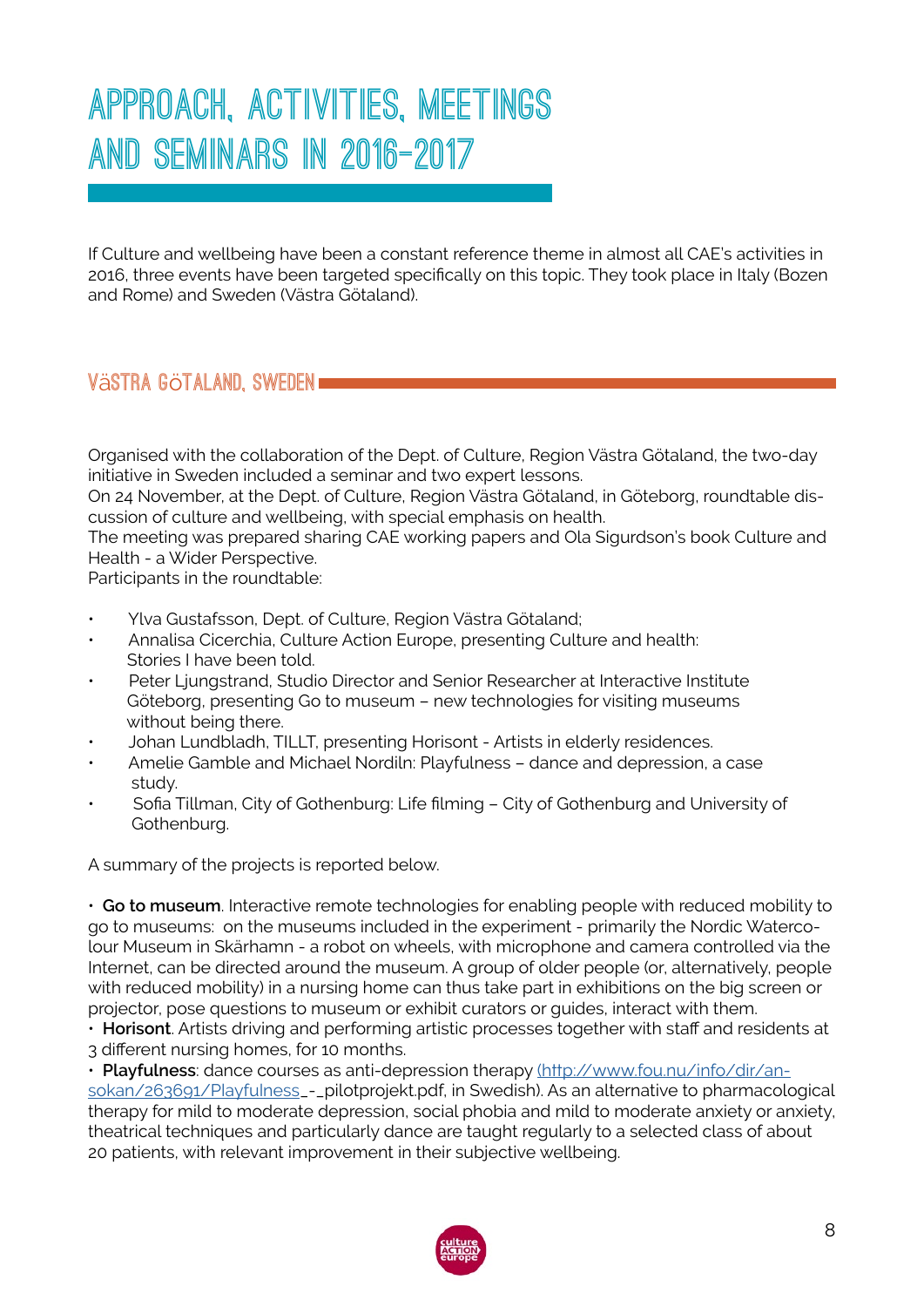• Film-making courses for older citizens. This project is composed of three units:

# - **Elderly images of aging**

Tried to capture important stories of life through an artistic approach, LIFE filming, where older people have been filming and photographing everyday events, environments and situations. But also by interviews.

- **Intergenerational meetings** - about the age organizing principle PhD project. Aims to study how age is organized in people's everyday lives, based on the existing infrastructure in the municipality of Gothenburg in four case studies. Age, generation and meetings are central themes.

# - **Making culture and age in municipal activities**

Intended in part to examine the municipal organized cultural activities in Göteborg aimed at children, young people and older people and how these can be developed to facilitate meetings across generations. And in part to problematize the view of children and elderly people in society, as well as the perception of culture and the position of culture.

What the four Swedish cases have in common is that Impacts are explicitly sought after, planned and, therefore, assessed. In all cases, in different ways, evaluations have been carried out and the projects have been continued, modified or discontinued accordingly.

Other experiences of cultural projects aimed at improving health and wellbeing mentioned during the seminar involved people with heart disease forced to drastically change their lifestyles, who followed a reading and writing programme to tell their own story of symptoms. The presentations are available as an annex of this report.

On 25 November, at the Hospital of Kungälv, two expert sessions given by Rita Charon (Columbia University) on Narrative medicine. They draw from her 2006 book Narrative medicine (Charon 2006). Charon defines this approach in the following terms: "I first used the phrase "narrative medicine" in 2000 to refer to clinical practice fortified by narrative competence—the capacity to recognize, absorb, metabolize, interpret, and be moved by stories of illness. Simply, it is medicine practised by someone who knows what to do with stories. My colleagues and I have conceptualized and put into practice some basic tenets of narrative medicine." Charon describes her method as follows: "At Columbia University in New York, NY, we provide narrative training (ie, rigorous training in close reading, attentive listening, reflective writing, and bearing witness to suffering) to doctors, nurses, social workers, psychoanalysts, therapists, literary scholars, and writers who attend our intensive training workshops. We also provide such training to students of medicine, nursing, physical and occupational therapy, pastoral care, oral history, social work, literary studies, and law.

Our research projects are accruing evidence that students and clinicians who have undergone narrative training with us strengthen their therapeutic alliances with patients and deepen their ability to adopt or identify others' perspectives.

Narrative medicine curricula and projects are proliferating throughout the United States, Canada, Europe, Great Britain, Latin America, the Middle East, and Australia. We take this explosive growth of interest and practice as evidence that capacities that are currently lacking within clinical practice and for which clinicians and patients yearn—singular recognition of patients and authentic use of the self by clinicians—can be developed through our emerging practice of bringing narrative knowledge and skill to bear on the care of the sick". ([https://www.ncbi.nlm.](https://www.ncbi.nlm.nih.gov/pmc/articles/PMC1949238/) [nih.gov/pmc/articles/PMC1949238/](https://www.ncbi.nlm.nih.gov/pmc/articles/PMC1949238/))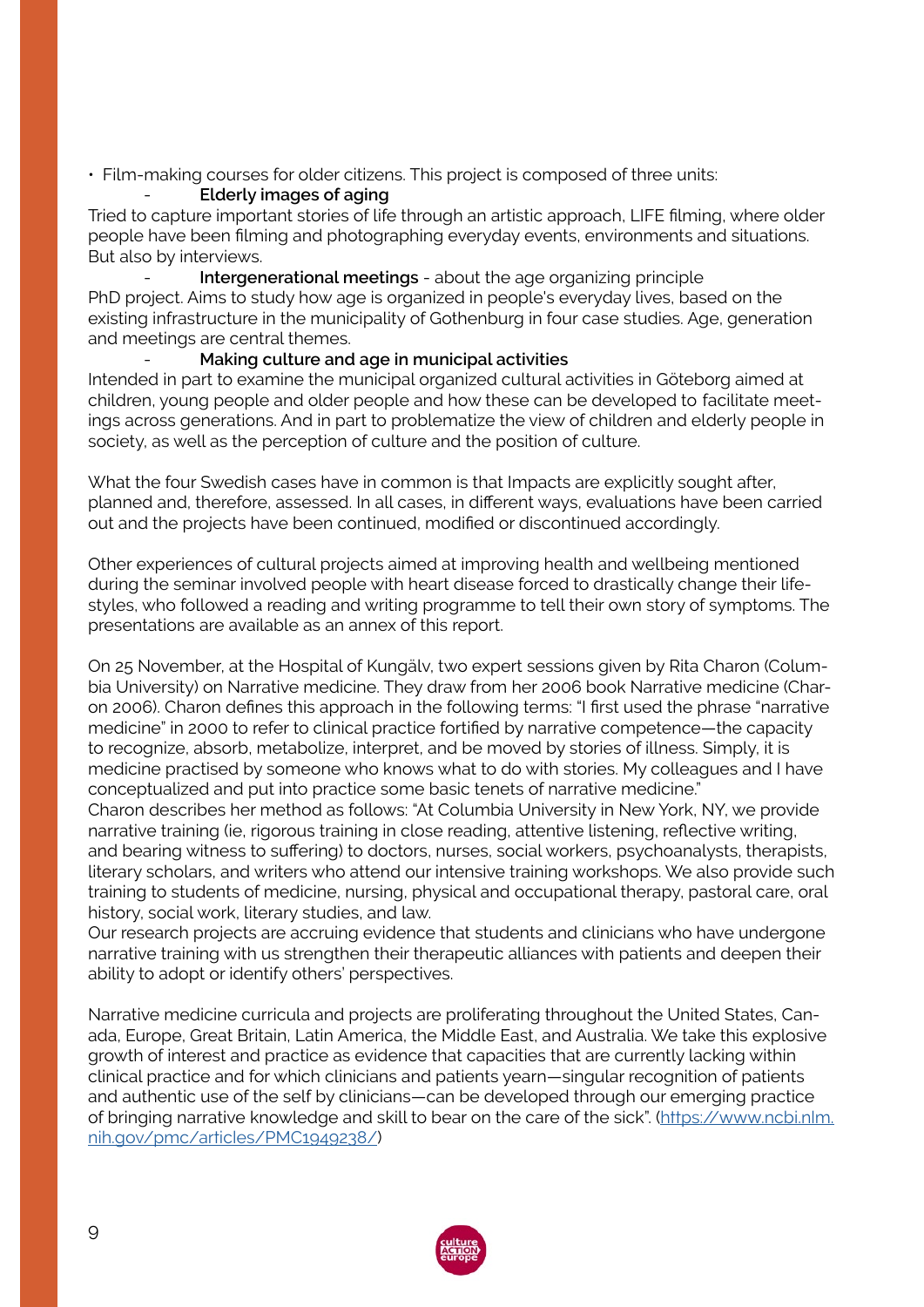The sessions at the Hospital of Kungälv focused on two aspects of the artistic and creative approach to medical practice:

- Honouring the stories of illness
- Bridging Health Care's Divides.

Humanities and the arts are necessary, innovative approaches in the medical practice. Narrative medicine brings literary and creative narration techniques into the therapy process. Care is a work of art, where caregivers become partners of the patients. Writing, or drawing or painting, writing music, sculpting or modeling to reconstruct patients' stories, especially the untold parts, which are often many and crucial for the healing process.

# NARRATIVE MEDICINE PRINCIPLES

- To recognize, absorb, interpret and be moved by stories of illness.
- Sources in primary care, narrative studies
- Relational, intersubjective, phenomenal
- Co-construction of illness narrative
- Commitment to social justice.

Patients come to us so exposed, and the quality of care is affected by many disparities. A story is created by a narrator and a listener, a trustworthy listener.

The three movements of narrative medicine are

• Attention-reception, fine perception, use of the self.

• Representation. The writing renders the doctor audible, the patient visible, and the treatment a healing conversation between them. Until the writing, there are 2 isolated beings—the doctor and the patient—both of whom suffer, and both of whom suffer alone. By virtue of the writing, there is hope for connection, for recognition, for communion.

• Affiliation. The movements of attention and representation spiral together toward the ultimate goal of narrative medicine: affiliation. It is this that we are after—the authentic and muscular connections between doctor and patient, between nurse and social worker, among children of a dying parent, among citizens trying to choose a just and equitable health care policy.

Considered as a whole, the initiative carried out with the Dept. of Culture of Region Västra Götaland points to a very specific aspect of the culture-wellbeing relationship, i.e. health in its broadest sense, as psychological and physical wellbeing.

Measurability in this field is of course different from many other domains where the impact of culture on wellbeing is investigated. As I will document also in other sections of this report, there is a great learning potential in this particular sub-theme, which could be, with due adjustments, extended to other areas.

The reasons for a higher measurability lie, in my view, into two facts. One is that, in the cases considered in this event, specific impacts on health are the main aim of the cultural project. The second is that, being the result of close inter-disciplinary cooperation between health and arts organisations, those projects benefit from a cross-fertilisation of evaluation techniques.

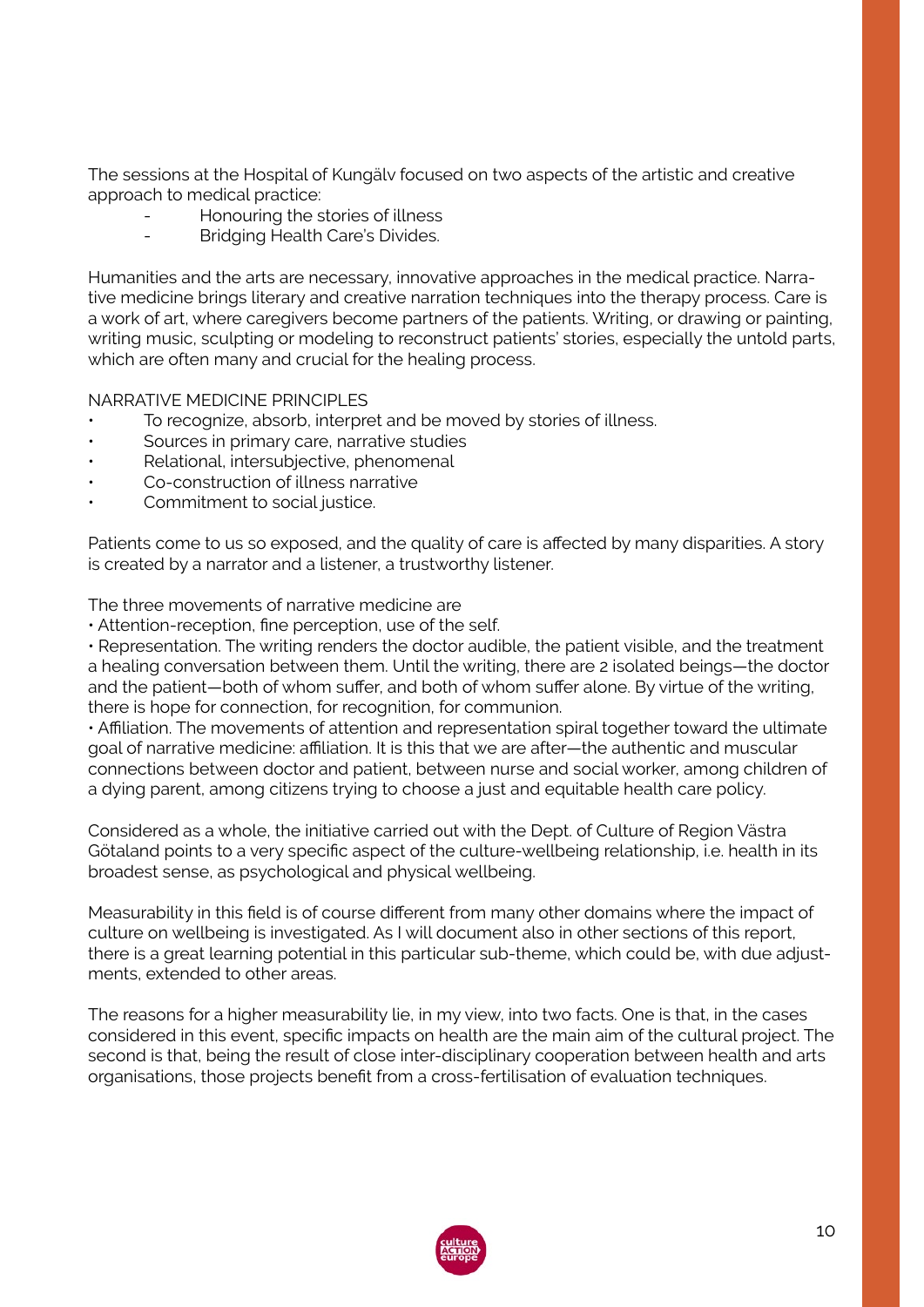# **Bozen, Italy**

On the initiative of Fitzcarraldo and Weigh Station, a roundtable on "Impact evaluation of cultural projects" was held in Bozen (Italy, on the 1st December 2016). Participants: Alessandro Bollo (Fitzcarraldo), Annalisa Cicerchia (CAE), Rosa Scapin (Operaestate Festival Veneto) e Bas Ernst (the Dutch Embassy in Italy).

Measurement of the impact of cultural projects is often associated to the dichotomy between intrinsic and instrumental value of culture.

Time and sector of spillover must be considered with the utmost attention, since impacts are often paradoxical, as in the case of cultural investments that ultimately benefit the tourist sector (hotels and restaurants).

Reductionism and limited metrics fail to grasp the multidimensional nature of cultural impacts, especially when those impacts take place not immediately, but in the medium and long run.

There is still much to be studied about a shared concept of a basic unit of relevance/impact. It depends by intensity, scale, duration, nature of the cultural activity that generates impacts. ECoC offers a valuable conceptual practice ground on this respect.

Rosa Scapin presented the Dance Well project, started in 2013, addressing Parkinsons disease patients through classes of contemporary dance. Participants report an improvement of their quality of life, their sense of rhythm, balance and movement, and interpersonal relations. Parkinson Dancers perform regularly at the Operaestate Festival Veneto.

CAE has provided technical support to a "Collaborative process for cultural decisions" launched by the Roma Municipal Government in September, 2016.

**ROME, Italy** 

It represents a participatory planning experiment where citizens are directly involved in anticipating and selecting the desired impacts on personal and community wellbeing stemming from a cultural project.

Cinema Aquila, in the Pigneto neighbourhood in Rome, is an asset confiscated from the Banda della Magliana and allocated to a social use at the end of the 1990s. Since then, due to a complex set of political and administrative reasons, the cinema opened haltingly and finally remained closed.

In September, 2016, the Municipal Government launched a participatory process aimed at including the ordinary citizens in the discussion about culture in the city and reviving cultural and social places that are fundamental for community and trust building. Final output of the process, a final document that will be submitted to the administration as main decision reference.

The process, described at the url:<http://www.labroma.it/>(in Italian), comprised: • two open days (Weekend al Pigneto), the 12 and 13 November 2016, devoted to collection of ideas and the drawing of a participated perception map of the area ([http://www.labroma.it/](http://www.labroma.it/pigneto/mappa) [pigneto/mappa\)](http://www.labroma.it/pigneto/mappa);

• two laboratories (19 November and 4 December, 2016), including plenary sessions, workshops, working groups, weblabs.

The final document (in Italian) can be found here: [http://www.labroma.it/images/pigneto/]( http://www.labroma.it/images/pigneto/coroma-pigneto-doc-partecipazione.pdf?58a5cbc8) [coroma-pigneto-doc-partecipazione.pdf?58a5cbc8]( http://www.labroma.it/images/pigneto/coroma-pigneto-doc-partecipazione.pdf?58a5cbc8)). Starting from here, the Administration will write the tender for the concession of the Cinema.

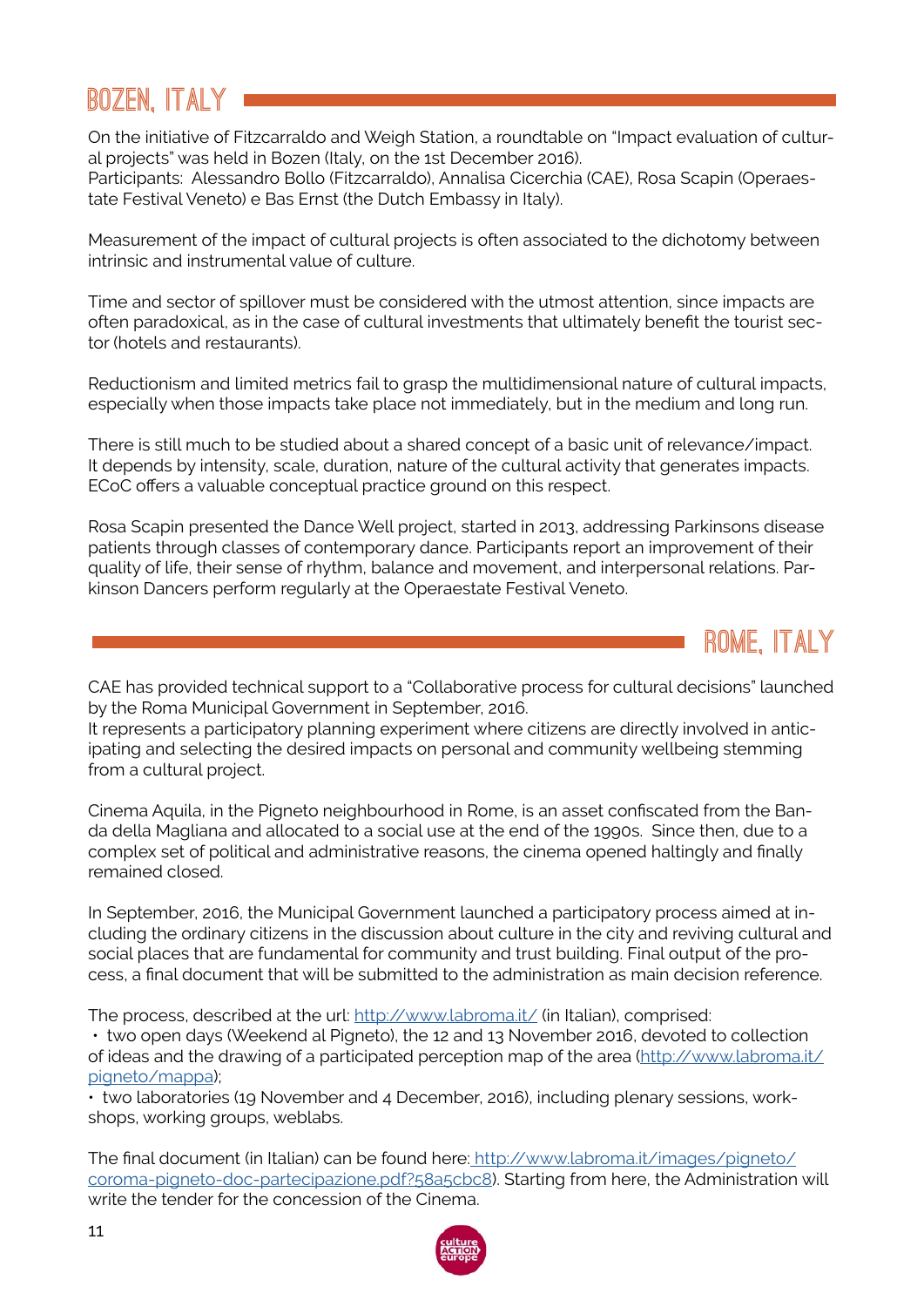# **Beyond the Obvious: Europe, Quo Vadis? Budapest, Hungary. A CAE Workshop on Culture and Wellbeing**

A workshop on Culture and Wellbeing was included in CAE's annual conference Beyond the Obvious, devoted to: Europe, Quo Vadis? held in Budapest, Hungary, 26-28 January 2017. The starting point of the Workshop was a presentation by Annalisa Cicerchia (see Annex for the full text), that opened with a rollup of the research carried out in the two previous years.

• There is a growing demand of impact measures by cultural organisations, for different reasons and purposes. The classical debate about the legitimacy of such activities has been gradually replaced by a discussion of the appropriate methods. In other words, the question has shifted from Ifs to Hows.

• Since measurement is a very specific technical activity, that requires specific technical conditions, not always occurring in the arts and cultural fields, alternative methods for impact assessment, appreciation, evaluation, description and communication are worth exploring, both on the quantitative and the qualitative side. Reasons for measuring/appreciate/evaluate/describe/communicate impacts are also relevant in the choice of the most appropriate approach. Finally, the object of the above investigation must also be carefully considered, as it has relevant implications for the most suited method to follow. This line of research was presented and discussed by a focus group during the 2014 CAE Conference Beyond the Obvious held in Newcastle (UK). It was followed by further research, aimed at the preparation and submission of a wider project on this themes in response to a Horizon 2020 call. (See also the February, 2015 Progress Report ).

• All the above encouraged a special attention for a narrative approach to cultural impact assessment. The second year of activity has thus been devoted, on the one hand, to investigating narrative methods and storytelling techniques, and, on the other, to developing a process for collecting, processing and making available stories of impact of culture on wellbeing . The research activity was also oriented to designing a variable geometry approach to measurable and nonmeasurable components of the stories. That was presented and discussed by a focus group during the 2015 CAE Conference Beyond the Obvious held in Gothenburg (Sweden) (see also the February, 2016 Progress Report).

|                       | CONTENT                 |
|-----------------------|-------------------------|
| 九下角                   | <b>DURATION</b>         |
| <b>LOCATION</b>       |                         |
| <b>All Street</b>     | <b>FIELD/DISCIPLINE</b> |
|                       | <b>WHO DID IT</b>       |
|                       | <b>TARGET GROUP</b>     |
| <b>CALCIO CONTEXT</b> |                         |
|                       | <b>EXPECTED RESULTS</b> |
|                       | <b>ACTUAL RESULTS</b>   |
| 25的 报酬 1.3            | <b>MAIN IMPACT AREA</b> |
| 'ಹತ್<br>'ಪಡಿತೆ        | <b>RESOURCES</b>        |
| <b>CAR YES ARE</b>    | OBSTACLES & CHALLENGES  |
|                       | <b>THE BIG IDEA</b>     |

The picture illustrates the elements that are regularly collected in the stories gathered in the CAE repository Tell Us A Story. Each of them can be quantified and made comparable, up to a point, while at the same time they convey meanings that escape quantification, but may be nonetheless represented and communicated.

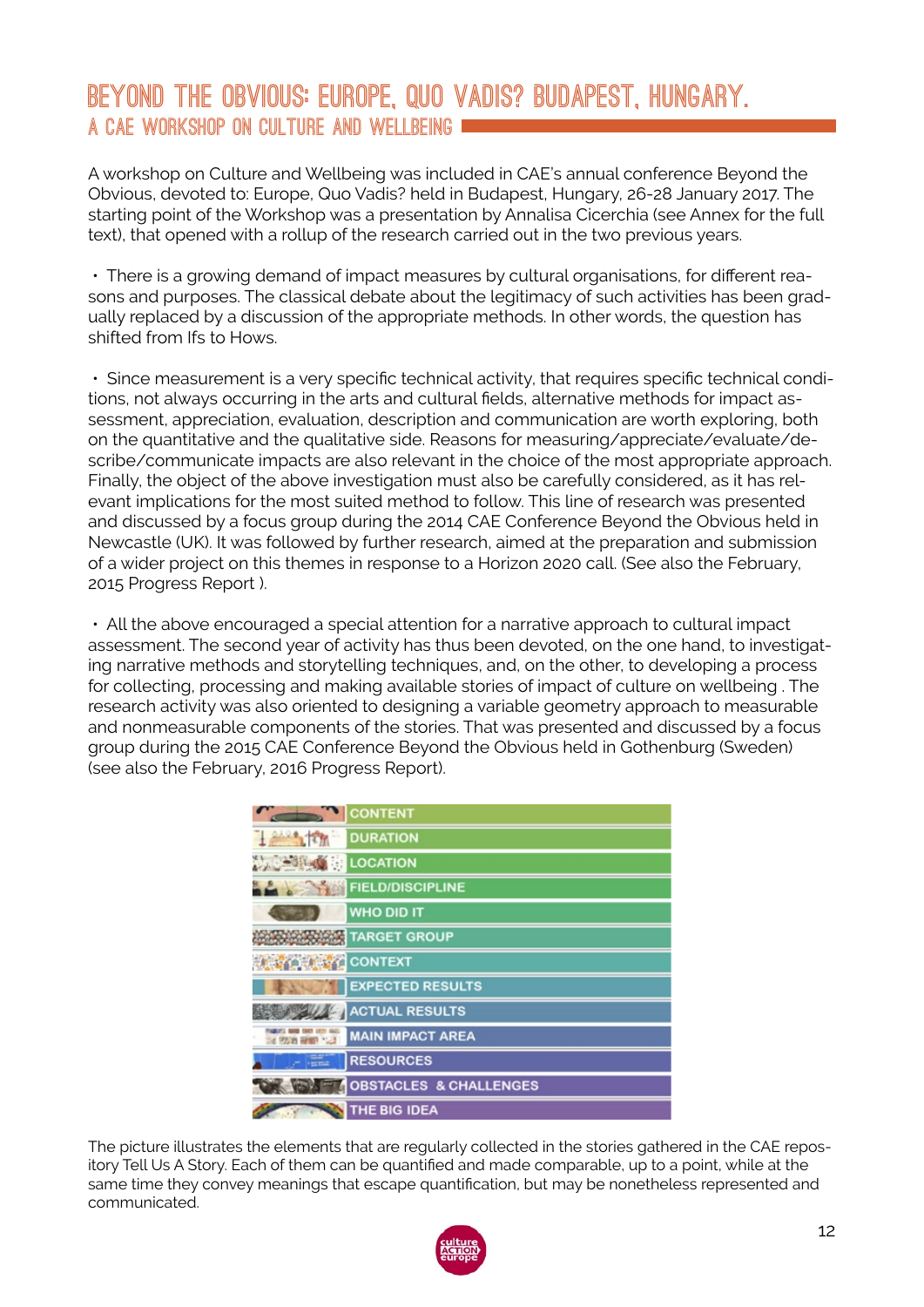• From the analysis of the stories collected by CAE, in view of writing a Handbook for cultural organisations, three key elements emerged, as potential axes of assessment of the impact of culture on wellbeing. They are represented in the picture below:



Places, their needs, our powers are three key inter connected focuses of the process by which culture affects wellbeing.

Cultural actions have the power to create, dignify, discover, explore, heal, identify, inspire, name/rename, promote, represent, reveal, see, symbolise, transform, etc. places. Cultural actions have the power to communicate, connect, create, detect, discover, express, highlight, identify, interpret, listen to, make visible, meet, memorise, represent, research, symbolise, understand, etc. the needs of individuals, groups, communities. From there, cultural organisations are able to make strategic decisions, develop their plans, set their objectives. The process can be described as self-identification, goal-setting, monitoring and evaluation. Each step in this process can and should be made using both a

qualitative/narrative and a quantitative approach.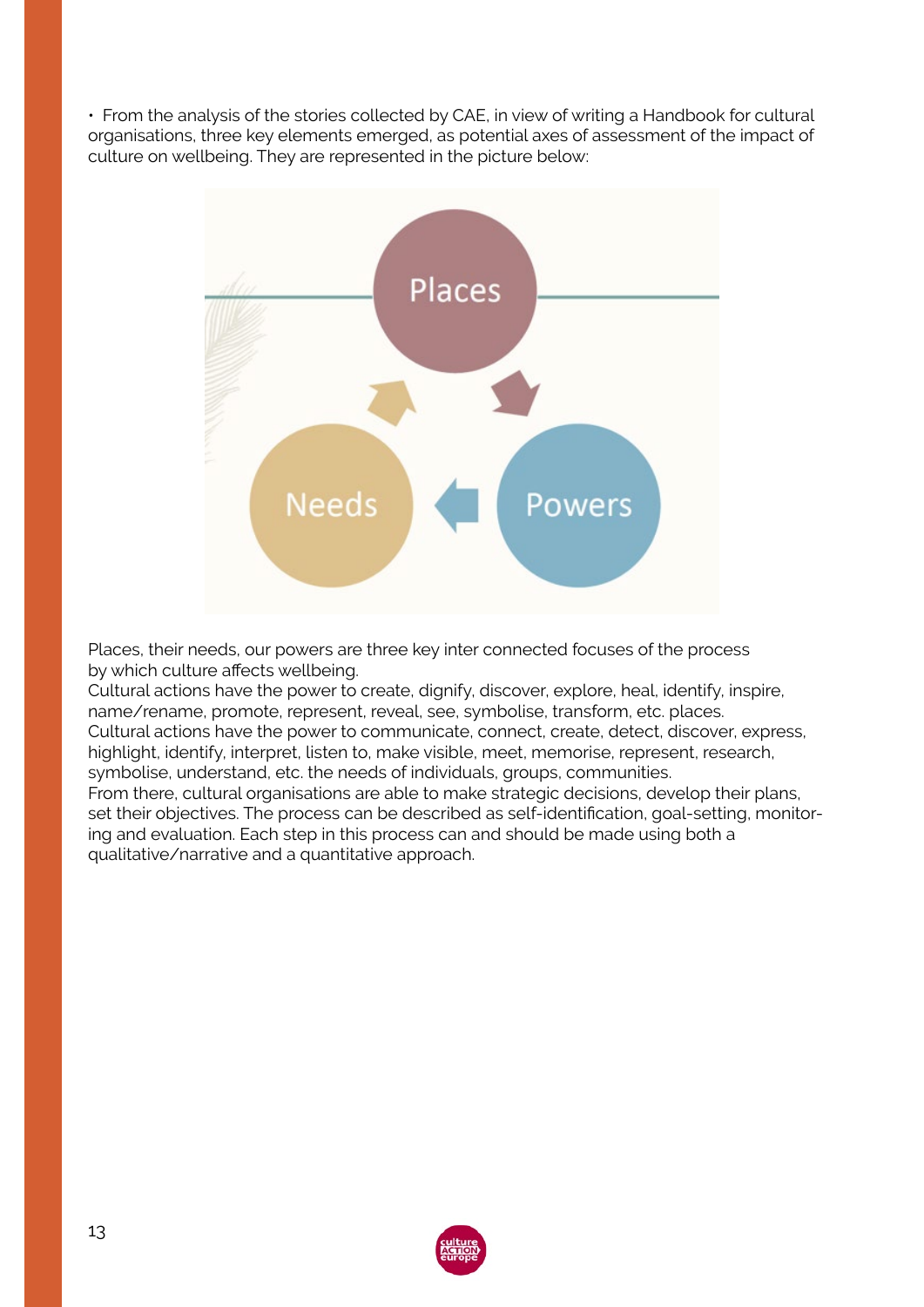# **TRaining session**

Three stories from CAE collection were selected for dedicated online training sessions aiming at fine-tuning the process of preparation of the Handbook. They helped clarifying scope, approach, basic questions, major challenges entailed when appraising the impact on wellbeing of cultural activities.

The stories are documented in greater detail (including photos, videos, maps, publications, etc.) on CAE's website

# **Farm Cultural Park (Italy)**



Favara is a Sicilian town of about 33,000 inhabitants, near Agrigento. Abandoned to be transformed into mundane modern apartment blocks, a piece of Favara's historic center experienced a tragedy in January of 2010: the collapse of a run-down building that caused the death of two little sisters.

 The Seven Courtyards -a kind of Sicilian Casbah: seven small courtyards linked together are home to a series of small buildings and hide an Arabic array of small but wonderful gardens also forgotten, and lacking maintenance and cleaning, were the sight of small-time trafficking and seemed destined to be swept away by a few bulldozers for security reasons or ghettoized by high walls made of tufa block. Resisting in their houses were Aunt Mary, Aunt Rosa and Aunt Antonia, three little old ladies born and raised there, and Vito, a big guy, all heart and muscle, with a few legal problems.

In March 2010, two years earlier than planned, Florinda and Andrea, a young professional couple who decided not to move abroad, but to remain in Sicily, decided to start recovery work on the first two buildings of the Seven Courtyards.

In June 2010 they inaugurated the space with a large party, thousands of people from around Italy and different parts of the world, to share the beginning of a dream; to transform this place into a next generation Cultural Center in which culture becomes a noble instrument for the regeneration of a territory and to give a city without a past, a present and a future. It has been six years of hard work; the restructured houses are many and the Seven Courtyards have become a small tourist attraction, many friends have joined Florinda and Andrea in this project.

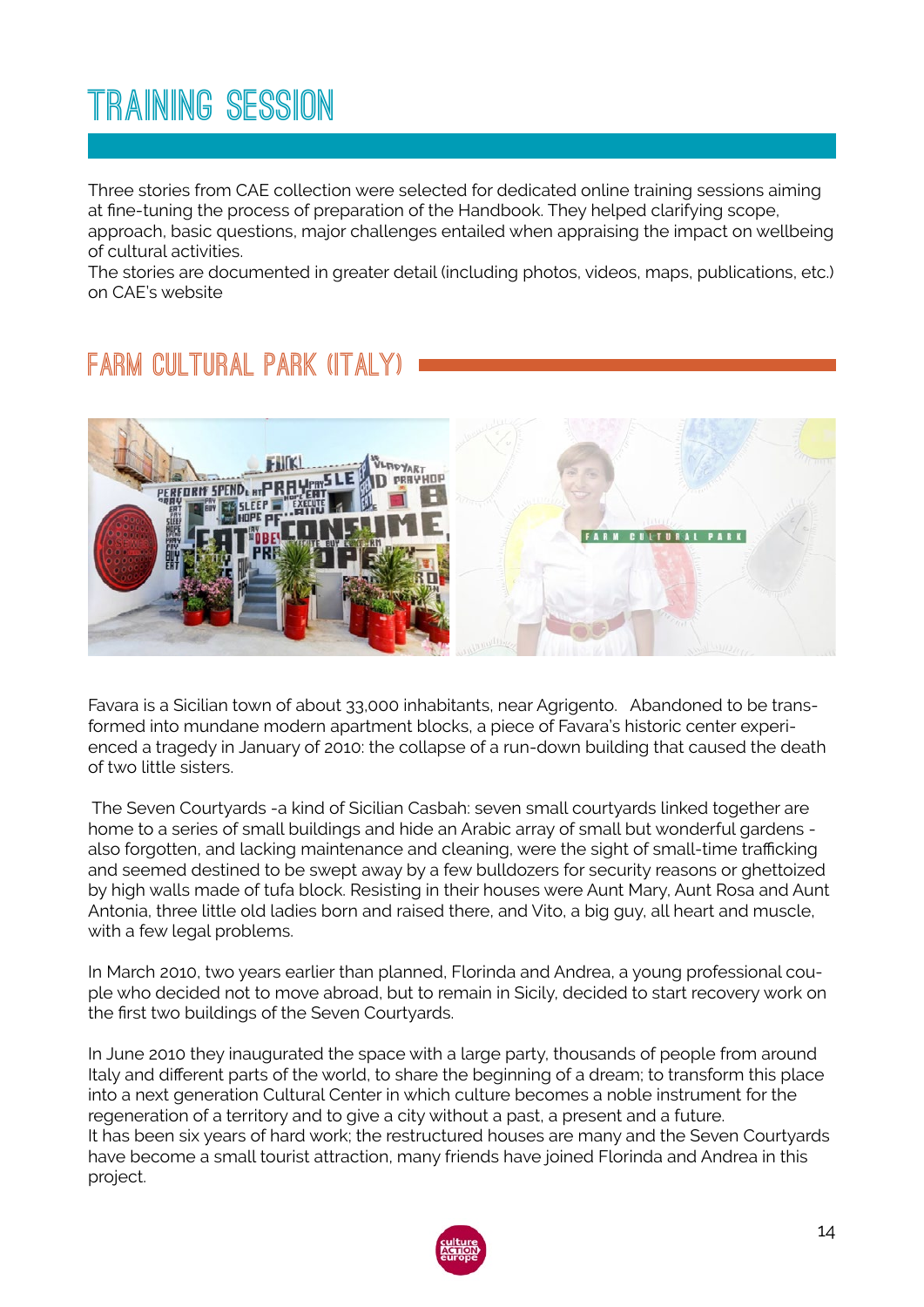It is not easy to explain Farm Cultural Park, and it's normal that not everyone understands its reason for being; but everyone's noticed how Favara is no longer as it once was. Everyone's noticed that each day brings tourists and visitors from around the world and everyone's read some article or have seen their city on television. Not because of the mafia, not because of illegal construction; but for art, culture, and urban regeneration. Piazza Cavour is the main square of Favara; it's a beautiful square and hosts several noble palaces: the Chiaramonte Castle, the municipal library created by Baron Mendola, forgotten patron. Seven years ago, evening in the square became a small Maracaná, hosting African football championships until the early hours of the morning. It was nice even then, but no one if not immigrants lived in that beautiful part of the city. Today the square is home to small hotels, pizzerias, bars, and taverns and the youth of Favara no longer spend their evenings in San Leone. They are the friends of Agrigento that finally, for the first time, come to Favara to spend their evenings, and the young people of Favara finally feel proud.

# **the fun palaces (uk)**



Fun Palaces is both an ongoing campaign for culture at the heart of every community, and an annual weekend of active participation in culture – arts, science, craft and tech events run by and for local communities.

We believe in Everyone an Artist and Everyone a Scientist, and that culture belongs to us all.

Fun Palaces have two vital outcomes: cultural democracy and enabling and empowering local people to create by, for and with their own communities.

Fun Palaces happen anywhere, over the first weekend of October. They are free, participatory, created by the community for the community.

Fun Palaces facilitate individual and community engagement in culture, asserting the individual and community's right and ability to decide what culture means to them and their locality – and how best to share it.

We believe that this hyper-local, grassroots-up approach to cultural engagement can support community cohesion and help develop a more inclusive cultural and landscape – locally, nationally and internationally.

Fun Palaces HQ is a team of 6 people, all part-time, who run workshops, support local groups, manage national PR and communications, and work to shine a light on the amazing work being made in local communities, by and for local people.

Fun Palaces HQ chooses to stay small and part-time in order to keep the focus on the communities taking part.

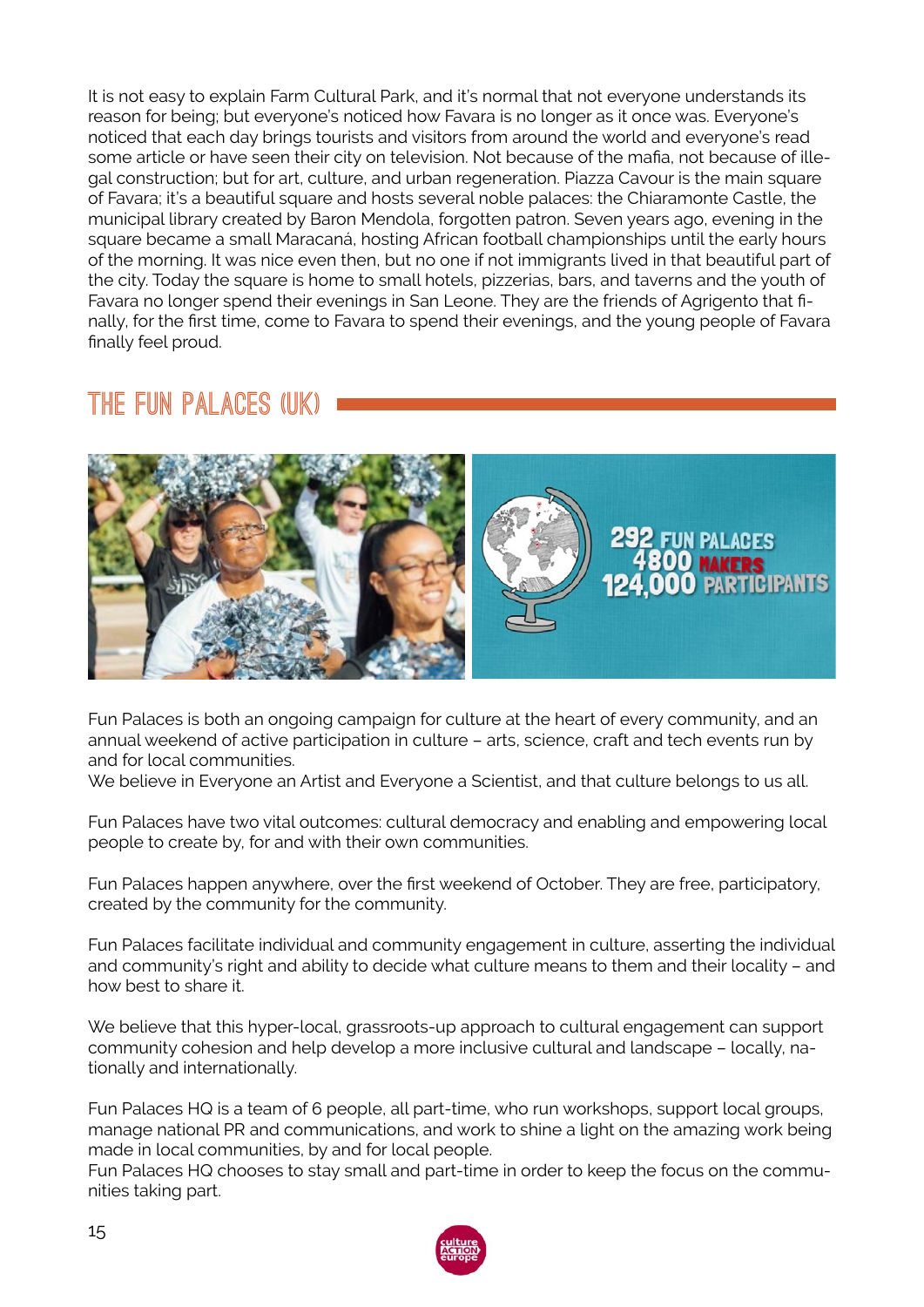Each local Fun Palace fundraises independently, and is largely reliant on volunteers and donations, unlocking huge latent value nationally.

Fun Palace Makers and participants come from all social groups and backgrounds. In the UK, the ethnic background of both Fun Palace Makers and participants is within 3% of the national distribution for all groups, and Makers and participants come from all deciles of the Index of Multiple Deprivation<sup>\*</sup>, with most deciles within 3% of the national distribution. \*The Index of Multiple Deprivation ranks all postcodes in England by deprivations. Each decile is 10% of the population, with decile 1 being the most deprived, and decile 10 being the least deprived.

Over 2 weekends in 2014 and 2015 there were 280 Fun Palaces across 11 nations made by 5262 local people with over 90,000 people joining in.

In 2016 there were 292 Fun Palaces in 9 nations, made by 4800 local people, with 124,000 people joining in active participation

Makers are the people who lead locally – artists and scientists, community workers, volunteers, cultural enthusiasts – often a mix of all.

- 62% of Maker teams included people from an ethnic minority
- 27% of Maker teams included people with a disability
- 34% of Maker teams included people under 18
- 30% included people over 65
- 14% of Maker teams include BOTH people under 18 AND people over 65

46% of Makers agree that they got to know people who are different to them through making a Fun Palace

• 98% of Makers would like to make another Fun Palace in the future (and 96% of participants would like them to)

• 42% agree that making a Fun Palace opened up new opportunities for them

• 37% agree that as part of making a Fun Palace, they did something they did not know they were capable of.

Fun Palaces make a difference for Participants

- 96% of participants think it should happen again
- 84% feel motivated to do more creative things in the future

Participants said :

"Lovely idea, glad to see meeting point between theory, practice, academia, fun and community."

"I've met a young girl today who I've never spoke to before and she lives on my street, through chatting I've found out her Grandma was my best friend at school…"

"I can't believe this is free!"

"Thank you for inviting my dad to do a talk – it's really been good for him."

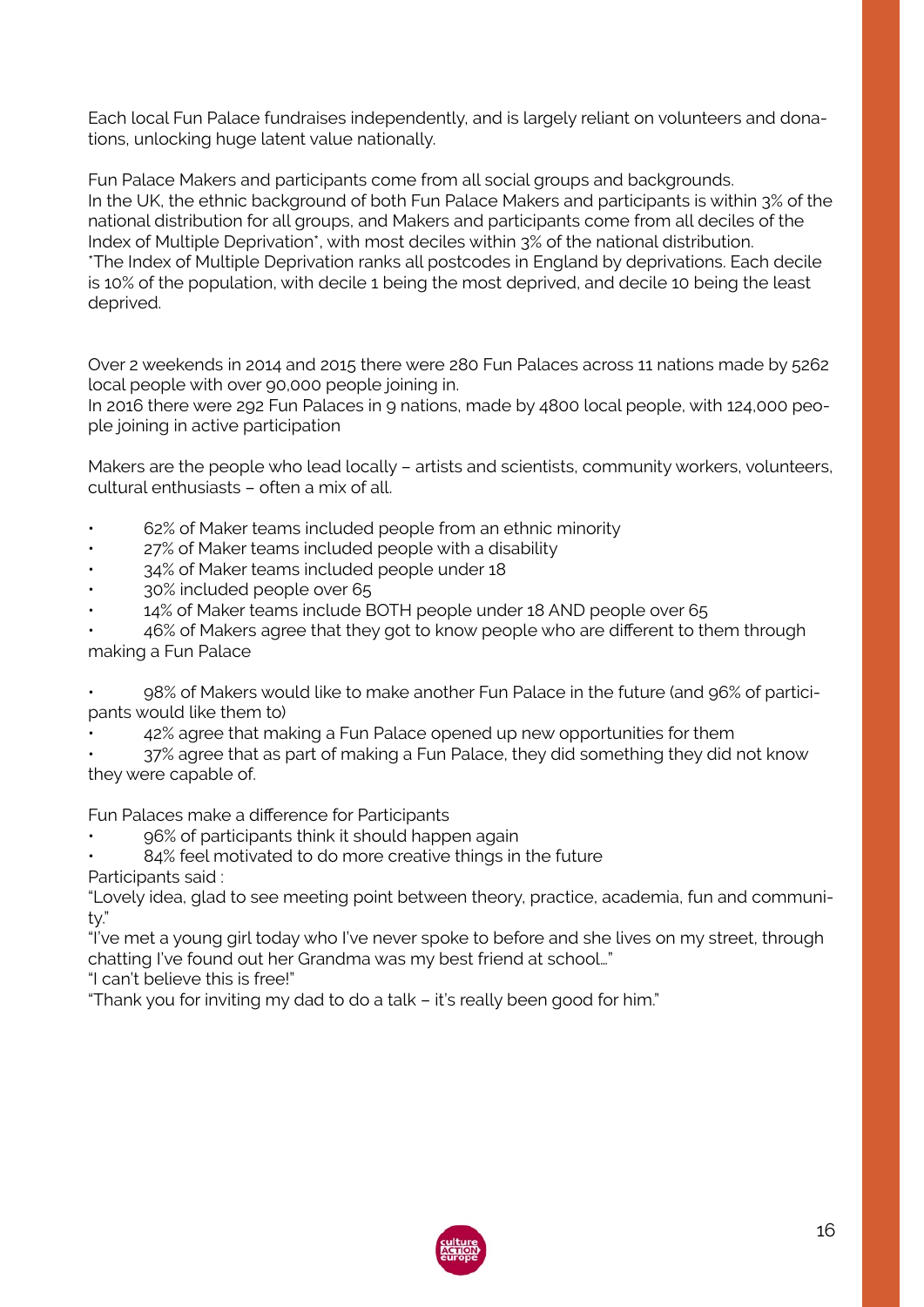# **Anibar animation festival (kosovo)**



Anibar Animation Festival is the only animation festival in Kosovo, which has had 7 successful editions until now. Each year the festival gets bigger, last edition having had seven days of film screening in four cinemas (two of them being open air) which screened about 280 short animated films, seven concerts, 5 animation workshops, debates, panels, and presentations. Besides film screenings, the festival also pushes local filmmakers to produce more films and promote them internationally. An important element of the initiative is the continuous teaching of young people to do animation and work in capacity building in order to have more animation productions in the future. The festival has many local visitors that participate in the workshops, debates, and panels, however international guests are also very important because their expertise helps in exchanging knowledge with local artists.

The festival is very rich in film content screening about 280 films which are divided in many competing categories. For professionals, activities such as workshops and Meet the Filmmakers are very important and useful. On the other hand, the festival offers another segment of the festival which are music concerts, that host about 50 musicians during the seven days of the festival. As for the panels and debates, professionals, authors, academics, and other influential figures of the field which is being discussed are present, and help in creating outcomes such as solutions to the problems being treated.Anibar started in 2010 by a group of friends who were 16 years old, but shared the idea of wanting to create something good for the city where they were living. The initiative was also registered as an NGO, but all the members were acting volunteers. With time the structure of the organization and the festival developed, now having directors, many event and program coordinators, staff, and volunteers. The total staff of the festival/organization now counts to 20, whereas the volunteers reach the number of 80. Anibar has a leader-driven approach in completing the operations, that offers all the individuals to contribute to all levels of organization regardless of their position. The fact that all the members of the organization come from different professional backgrounds that are not necessarily related to art, has helped Anibar in creating an open environment that accepts all kinds of professionals, as long as the love for art and animation brings them to work together in achieving the vision of the organization.Although animators are the primary beneficiaries of this activity, the inhabitants and the city of Peja are also on top of the list. The city has indeed changed because of the activities of Anibar, and has slowly been put on the map of the cities to be visited during August, since the festival has become an attraction for the animation world. The numbers coming from Peja Tourism Office confirm that the festival has an impact, and that the effect on the local economy is growing in a great pace. Most importantly, the youth and artistic community of Peja has been given a platform to put their ideas and thoughts to work. They are active before and during the festival, which has helped in creating a community where individuals and their ideas and help are important in achieving something great for the city.

The idea for the festival has primarily come from the need to break the cultural apathy that had captured the city of Peja. We have done this by putting our hobby (animation) to good use, by transforming the city, its public spaces, and turning its youth community into an engine of social change.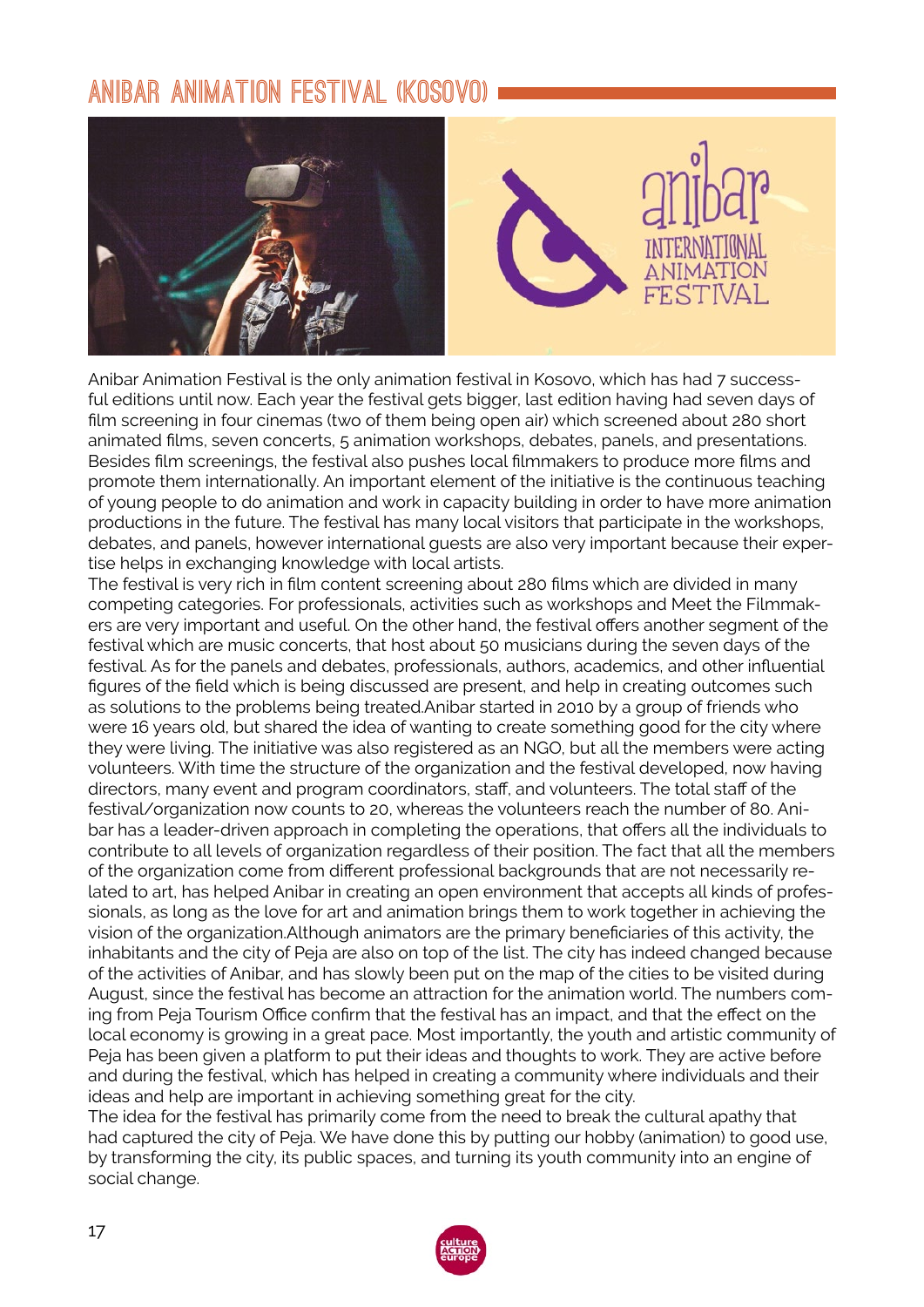# **A Handbook for Cultural Organisations**

In this section, we present guidelines to orient cultural organisations in their process of investigation, assessment and evaluation of the impacts they expect to generate on wellbeing of relevant groups.

It is important to underline that the section 5.1 to 5.4 are directly related to the collective research carried out by CAE from 2014, and the discussions specifically organised in the form of seminars, open sessions, training sessions, workshops involving different types of cultural operators and organisations, active in various fields, from heritage to libraries, from the performing arts to music, from the visual arts to digital creativity, cinema and the media, etc.

In view of that variety, and for the reasons we specify in par. 5.2, we are not suggesting any particular format, but rather we point to a few key passages that could assist cultural organisations in creating the tool best suited for them.

We do, however, in section 5.4, give a brief recollection of the evaluation framework recently published, on similar themes, by Public Health England.

# **Looking for evidence**

Our three-year itinerary on culture and wellbeing documents that, if on the one side, there is a growing interest in this field of investigation and a growing number of examples of a positive direct relationship between the two; on the other side, despite its vast amount, the body of evidence that has been produced over the last decades is still considered not enough. Our Handbook starts by discussing the reasons for collecting evidence of the relevance of cultural practice for wellbeing.

# **Reasons for collecting evidence**

In many occasions, during the three years of this project, representatives of cultural organisations have complained that they often feel unequal to the task of justifying to their funders their costs, their activities or their very existence, in terms of quantifiable economic or social returns to investments. Clear enough, most of those requests show little, if any, appreciation of arts "for art's sake". they are also the effect of a shift from a model of funding culture based upon the support to organisations/institutions to another one, which is based upon projects, and often in a competitive environment. As consequence, a fragmented approach project-by-project increasingly replaces an integrated, organic one, and a pressure is added to "getting a higher score" to obtain funds.

Ironically, such sophisticated evaluations would require an amount of dedicated funding resources which are instead very scarce and increasingly so.

Apart from the growing demand for accountability, there are other good reasons for cultural organisations to assess their impacts: greater transparency, more effective comparisons of their own diverse interventions, and more robust evaluations.

The following sessions summarise three of the possible motives for assessing impacts: self-assessment and planning, reporting and advocacy.

# **Self-assessment and planning**

From the cultural organisation's own point of view, a clear idea of the direct and indirect effects of their activities in terms of wellbeing contributes greatly to increase the quality of management, optimal resource use, goal setting and attainment. It also helps to place those impacts, if desired or sought, in their proper rank among the organisation's priorities. For those organisations that address the theme of wellbeing among their core concerns, It also helps selecting the best, most effective and cost-efficient activities.

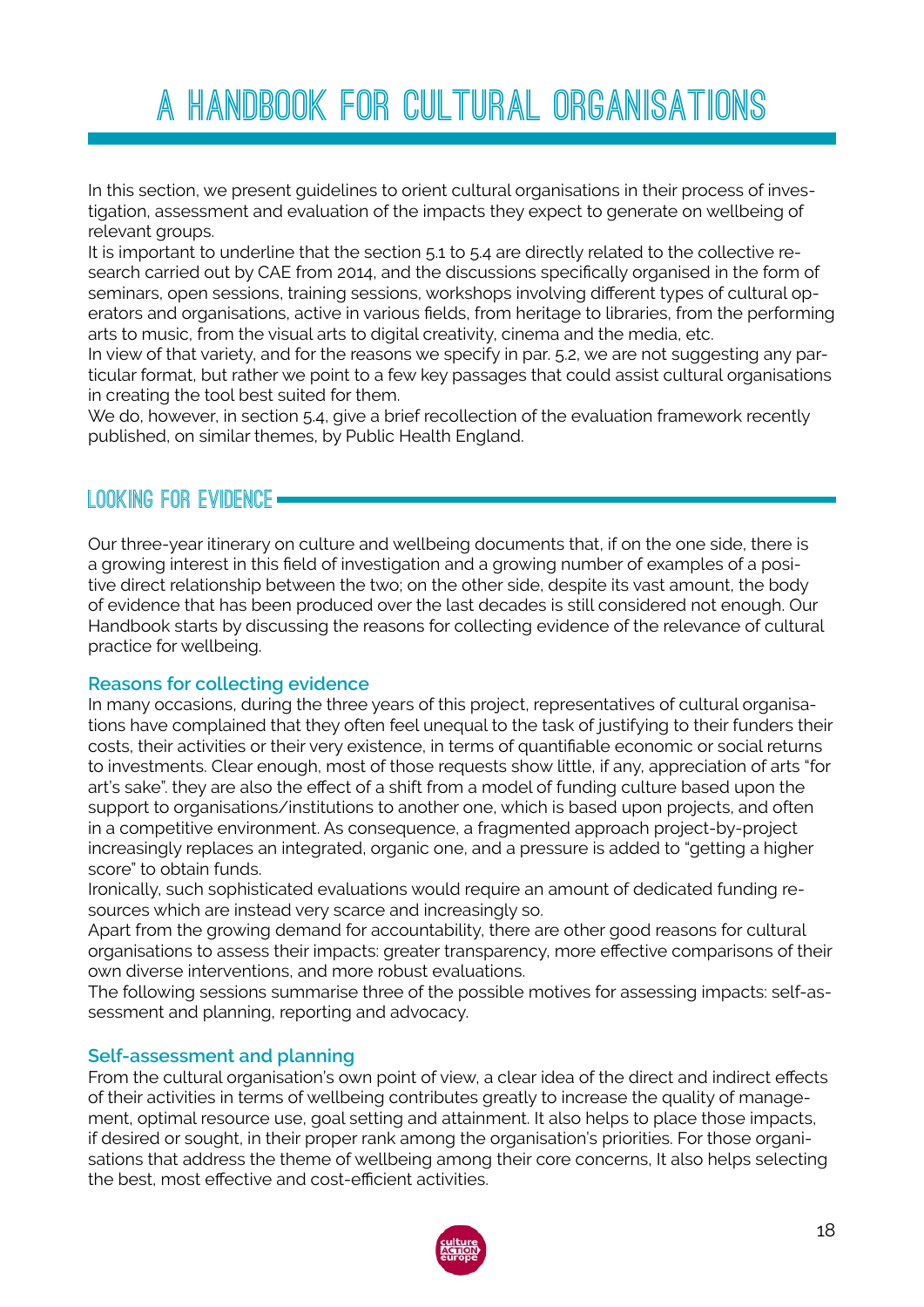In this case, there is no special constraint as to the method of assessment/evaluation to adopt. It may range from very informal, as in the case of closed-room, restricted staff or staff-and-management meetings held time to time to discuss how things proceed, to more enlarged and public meetings, to narrative reports including an assessment of the wellbeing component, to technical reports written with a specific form and including data and indicators, and so on. Some rules should be followed by cultural organisations, nonetheless, like committing themselves to report the impact on wellbeing of their activity regularly, and to be the first to take those reports seriously as a base for decision and choice. Cultural organisations may also want circulating, on paper or digitally, wellbeing reports, to communicate in a horizontal way all their initiatives taken to that purpose or with content, as in sustainability reports or social responsibility reports. Cultural organisations aware of their impact on wellbeing will be more likely to share that awareness beyond their inner circles, and to use it when reporting to third parties.

# **Advocacy**

Another excellent reasons for reporting is advocacy. Many cultural organisations want that their voices to be heard by decision makers at various levels, local communities, the media, the general or specific public, etc. To do so, they must be credible, reliable, competent in their own field. Effectively reporting the impact on wellbeing of their activities helps building and strengthening their credibility. To do so in regular ways, with accuracy of data and careful selection of sources, builds up their reliability. Their competence is clearly shown by the range of their impacts on wellbeing. All this calls for a substantial effort for high quality evaluations, that, once again, should be built-in since the planning stage. Trying to reconstruct ex post possible impacts without any clear ex ante idea about the expected results is a inefficient time and resource-consuming exercise, la sort of piñata game, designated hitter, after being turned around three times, strikes at the moving target while blindfolded.

# **Reporting to third parties**

Reporting impacts on wellbeing to third parties may be done for a set of reasons, under different conditions and degrees of freedom. Cultural organisations may want to report their accomplishment to their stakeholders, to the larger public, to Government, national and international partners, patrons, funders, for contributing to the political debate, to raise issues, to suggest solutions, to gain consensus, to introduce themselves into new arenas. Contents and methods of that reporting can be freely established by the cultural organisation itself, taking into account the characteristics of their targets. They can alternatively resort to numbers, to narratives, to cases, to a mix of them, to self-built indicators. Cultural organisations are free to select their fallout area, time dimension, the emphasis and priority they will give to wellbeing aspects when presenting their results, and to include outputs, outcomes and impacts in their account, or, conversely, limit their report to their inputs: efforts, resources, etc.

In other cases, reporting is required by third parties who adopt specific logical frames and standardised forms. This often implies for cultural organisations forced adjustments, and the risk of being unable, on the one side, to fill properly some of the required fields, and, on the other, to make with a full account of all the relevant outcomes and impacts of their actions. Time frames are again crucial, since significant impacts may become evident only in the long run. In such cases, the information gap could be better bridged if cultural organisations were prepared to integrate the evaluation sheets required by third parties with their own assessment and evaluations, expressed in their own terms and matched to their own plans and expected results.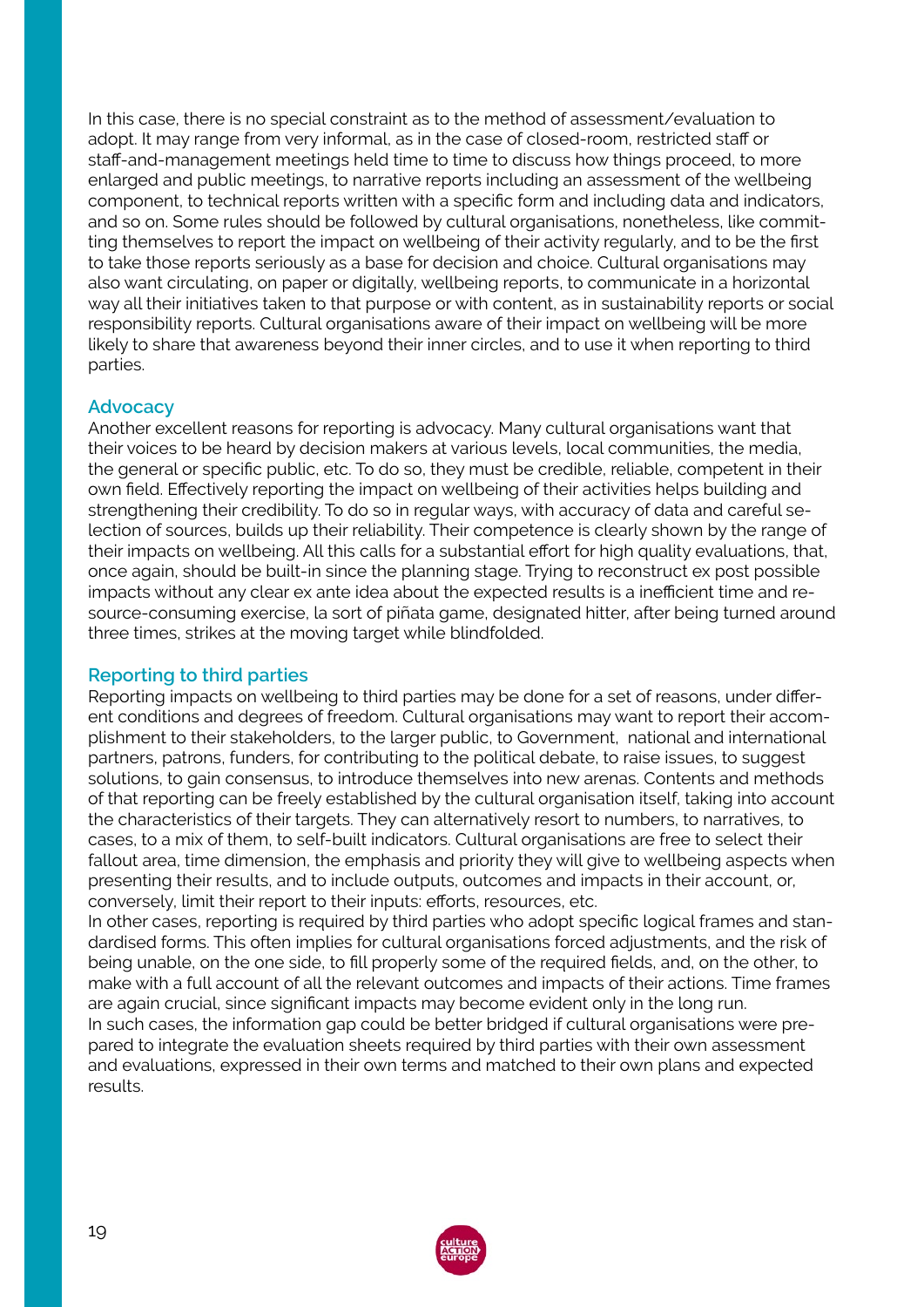# **You shall not covet your neighbor's tools: A variable geometry**

A noteworthy progress in the debate about wellbeing, impacts and their assessment, revealed by the recent literature, is represented by the general recognition that in this field, metrics cannot follow a "one size fits all" logic. The very term, "measurement" has been questioned (Cicerchia, 2015) extensively. As Matarasso puts it, "Measurement is a scientific concept that assumes the existence of a fixed scale against which different values (quantities, this time, not goods) can be compared. (....) But because people do not agree about culture, its definition or its good, it seems unlikely that they will be able to agree on a scale against which that good could be measured. (Matarasso, 2012)." Where measurement in the strict sense is not applicable, valid alternatives are many. Scientific reliability is not uniquely based upon massive quantification, as Epidemiology demonstrates beautifully. The temptation to ape economic measurements forcing their models into cultural activities and, above all, impacts on wellbeing, leads to frustration. We suggest that cultural organisations develop a variable geometry approach, and that they resort to measures when measurement is viable, to cases, stories, descriptions, images and other narratives when they are more suitable to convey the desired meaning. The next sections describe a few criteria for selecting the most appropriate methods of assessing impacts.

# **Project-generated impacts vs Continued activity impacts**

Assessing impacts on wellbeing resulting from continued activities may require different strategies and tools than when project-generated impacts are considered. Differences can be due to changing v. constant audience/beneficiaries/participants, intensity, frequency, repetition, duration in time, etc. Continued activities may rely on progressions, or cumulative effects, while one-shot projects tend to be more fragmented, although, sometimes, more intensive and focused. This distinction should be borne in mind in the design of the evaluation, to suit best nature and characteristics of the actions that generate impacts on wellbeing.

# **Outputs, Outcomes, Impacts**

Cultural activities may interact with wellbeing of individuals and groups with a wide range of effects. Spending a few hours watching a good film may be an important temporary relief for a long term hospital patient. A guided session in a museum may help raising spirits for Alzheimer affected persons and their caregivers. Learning to play a musical instrument in a marching band may be the only alternative to boredom, despair and deviance for teenagers in depressed areas. Libraries may be a welcoming place where you feel at home even if you are a migrant. Spaces created by architects present cherished doses of beauty to people passing by. And sometimes, an image you see or a book you read change forever your life.

The technical distinction outputs, outcomes, impacts, may be of use.

Outputs refer to the immediate product an action generates, e.g.: a cycle of training lessons in archaeological field work for 10 young offenders; puppet theatre performance in a child hospital ward involving 50 young patients, etc.

Outcomes look beyond the immediate product, and represent a perceived change of the level of wellbeing. It can be assessed informally, i.e. collecting comments "I felt happy all the time", "My neighbourhood looks nicer", "I have learned a few new interesting things", and the like. Videos are used sometimes to record participants' opinions. Alternatively, such perceptions may be collected in a more formal way, as in the case of the paper umbrella proposed by UCL for museums (section 2.2), or regular questionnaires.

Impacts are defined as long lasting or permanent changes. They can be detected in subjective or/and objective terms, with different qualitative (like the Most Significant Change) and quantitative methods (like the SROI), the use of proxies (e.g.: increase in the rate of cultural participation or in the rate of people declaring themselves satisfied of their neighbourhood/workplace/ life, improvement of the image of the city in the local or national press, etc.).

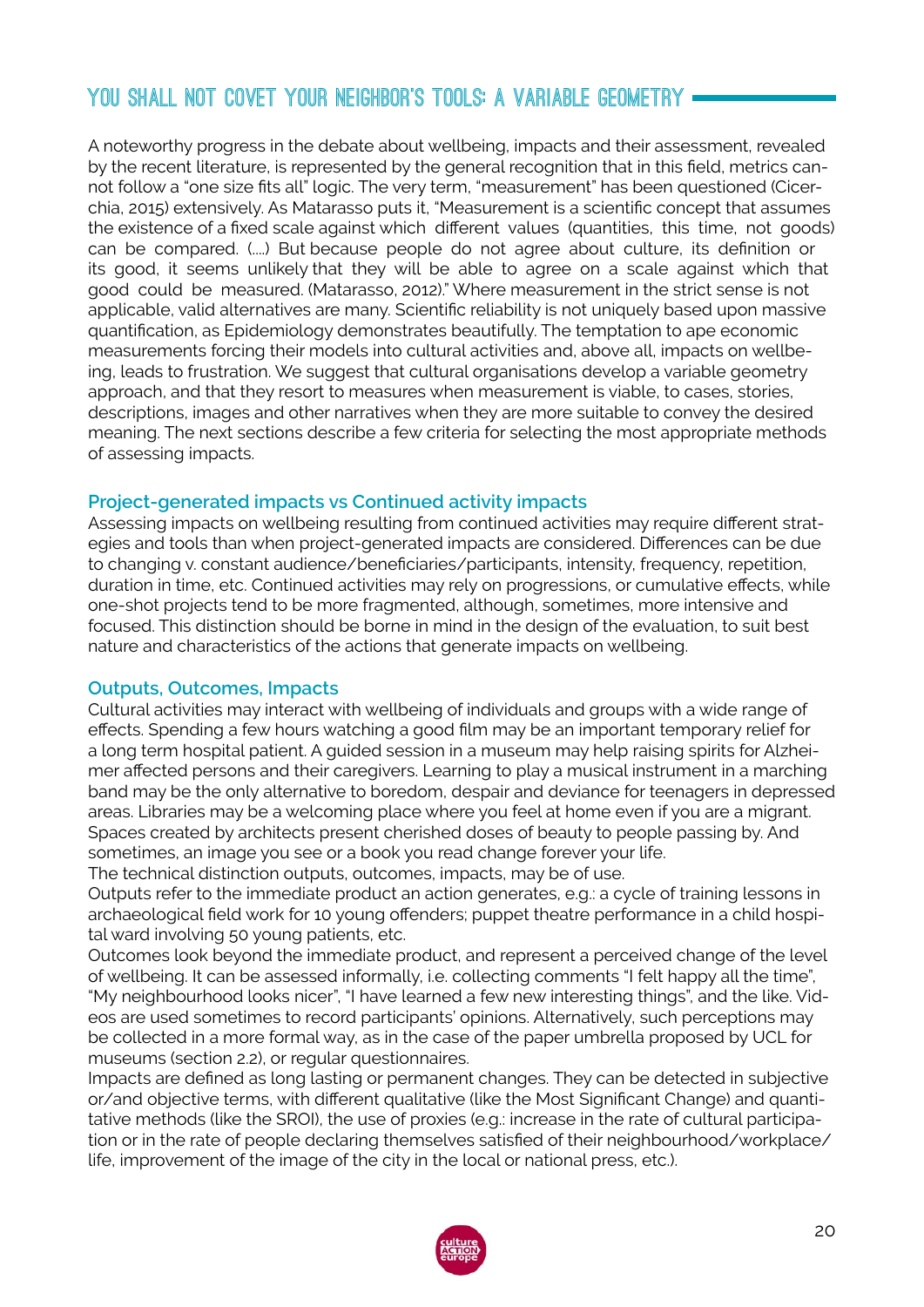It may happen that cultural organisations who concentrate resources to attain significant changes in terms of wellbeing, have no way to record them for a period of time. In those cases, keeping track of inputs specifically addressed to well defined wellbeing goals may be advisable: number of hours/people/programmes, total amount spent, etc.

# **Types of activity**

As in the case of project v. continued activity, different disciplines (museums, libraries, visual arts, performing arts, music, digital creation, literature, poetry, etc.) require to develop each the most appropriate approach to detecting and assessing their impact on wellbeing. Due account must be taken in particular of their different degrees of involvement of their public, the extent of the interaction they display, the level of skills and knowledge they require from participants, the familiarity with the target audience/participants, voluntary/compulsory, paying/non-paying attendance, etc.

# **Types of target groups**

Who is the impact on wellbeing for? There are occasions when the target groups are clearly identified and occasions when they are not. Addressing groups with specific characteristics facilitates the tasks of assessing impacts. Target groups may also be internal to the organisation itself.

# **Planned vs side or unexpected impacts**

The piñata game effect is frequent when cultural organisations try to guess unplanned, unexpected, side effects of their action. They represent a difficult and risky exercise. The main reason of its difficulty is not so much due to the fact that culture and wellbeing are slippery concepts, with many intangible and non quantifiable aspects, but rather lies in the fact that lack of ex ante evaluation increases enormously the area of uncertainty of the final result. The piece of advice that we feel proposing to cultural organisations, then, is "steer more, row less", i.e. try, as much as possible, to decide in advance what your desired impacts in terms of well being are. You may even discover that you do not want to attain anything specific in terms of wellbeing, and you are perfectly entitled to skip that part. But, if you decide that wellbeing is within your area of interest, see if your activities lead to those impacts or not. If not, adjust your activities. Adopt ex ante, in itinere and ex post evaluation practices to help yourself to stay on course.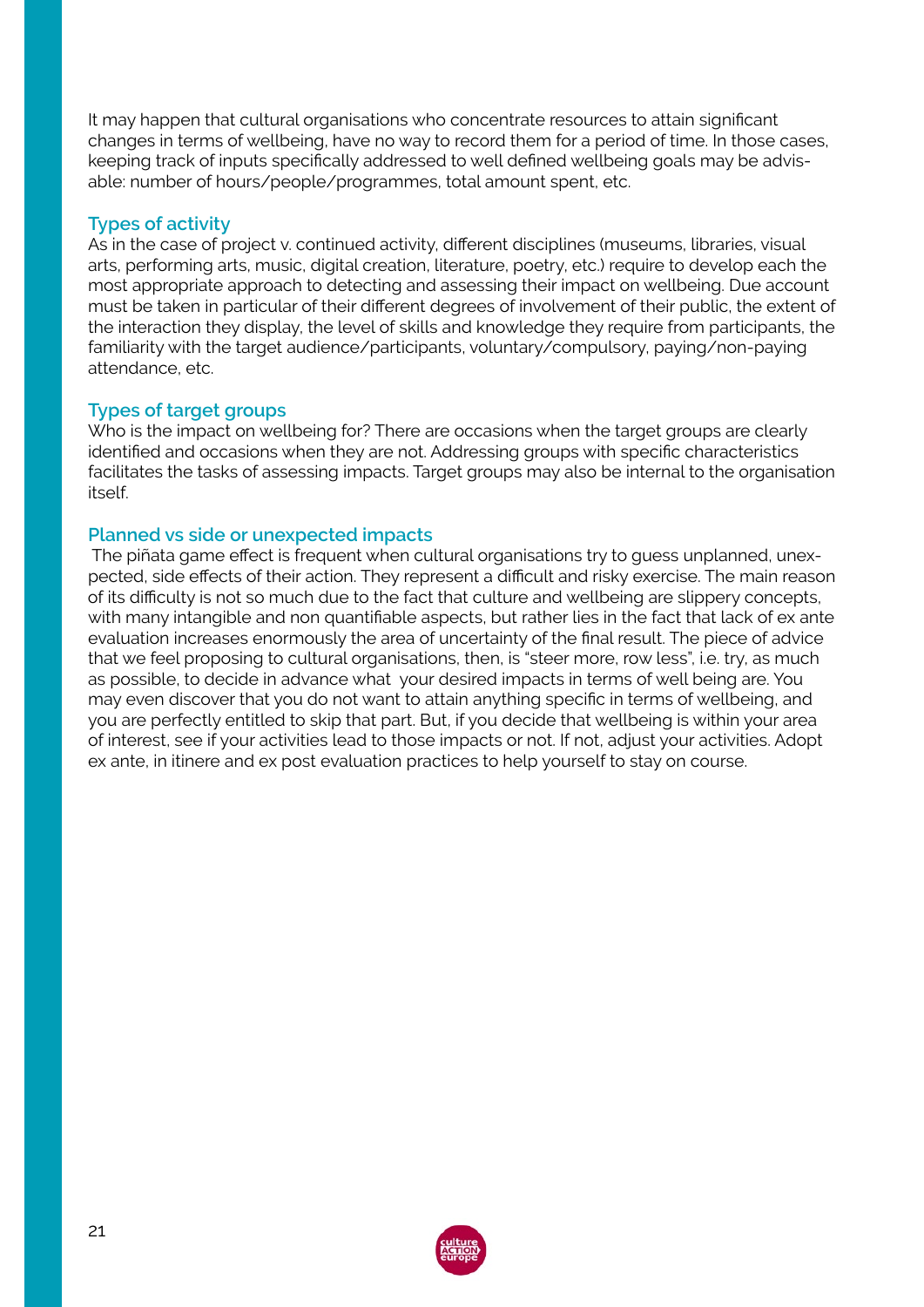# **Six focuses, in two stages**

Based upon the participatory work CAE has carried out in this respect since 2014, we propose cultural organisations who want to become more aware and accountable for their impacts on wellbeing to consider six focuses: three help the analytical stage, three the planning stage.

# **Places, needs, powers**

Places, their needs and our powers should be the focuses of the analytical stage of the process.

Focus on the place of your action.

Places may be physical or conceptual.

They locate your action in a space with characteristics about wellbeing (which ones?) that demand your attention and express needs (again, which ones?) of their own. Can your organisation help satisfying those needs?

Needs are about changes.

What changes are in your power to bring about, at least partially? How wellbeing in that place will increase, and for whom, thanks to your powers?

# **Decisions, goals, plans**

The planning stage of the process is built on the information gathered and the awareness reached in the analytical stage. We suggest that impacts on wellbeing are decided in a deliberate procedure, with constant reference to needs the organisation wishes to address and its actual powers. Decisions not only concern the desired impacts on specific groups, but also the resources allocated to attain them within a given time horizon, with or without concurring external supply of means and people. Thus, by setting goals and the course of action (strategy) to reach them, and identifying with increasing levels of detail the individual actions the organisation will develop, impacts on wellbeing will be at the core of a strategic plan. The plan will include monitoring, as well as ex ante, in itinere and ex post evaluations.

# **The case of Arts in Health**

"The arts, including music, dance, theatre, visual arts and writing, are increasingly recognised as having the potential to support health and wellbeing. However, in order for arts to be included in commissioning of health and social care services, there needs to be robust evidence of their effectiveness, impacts and costs. (…) Artists can find it challenging to navigate the terrain of evaluation and to access the language and frameworks that are required in order to develop robust evidence that will ensure that their programmes are understood and are eligible for funding". Daykin N. and T. Joss (2016)

In 2016, Public Health England published Arts for health and wellbeing. An evaluation framework, to provide guidance on appropriate ways of documenting the impacts of arts for health and wellbeing, whether through small scale project evaluations or large scale research studies. It suggests a standard framework for reporting of project activities that will strengthen understanding of what works in specific contexts and enable realistic assessment and appropriate comparisons to be made between programmes.

The document starts from the widely shared view that a number of different evaluation designs are possible in arts for health and wellbeing.

Quantitative evaluation can be used for monitoring project delivery and capturing measurable outcomes. It may involve quasi-experimental designs, using pre-and post-testing of participants, individually or in groups.

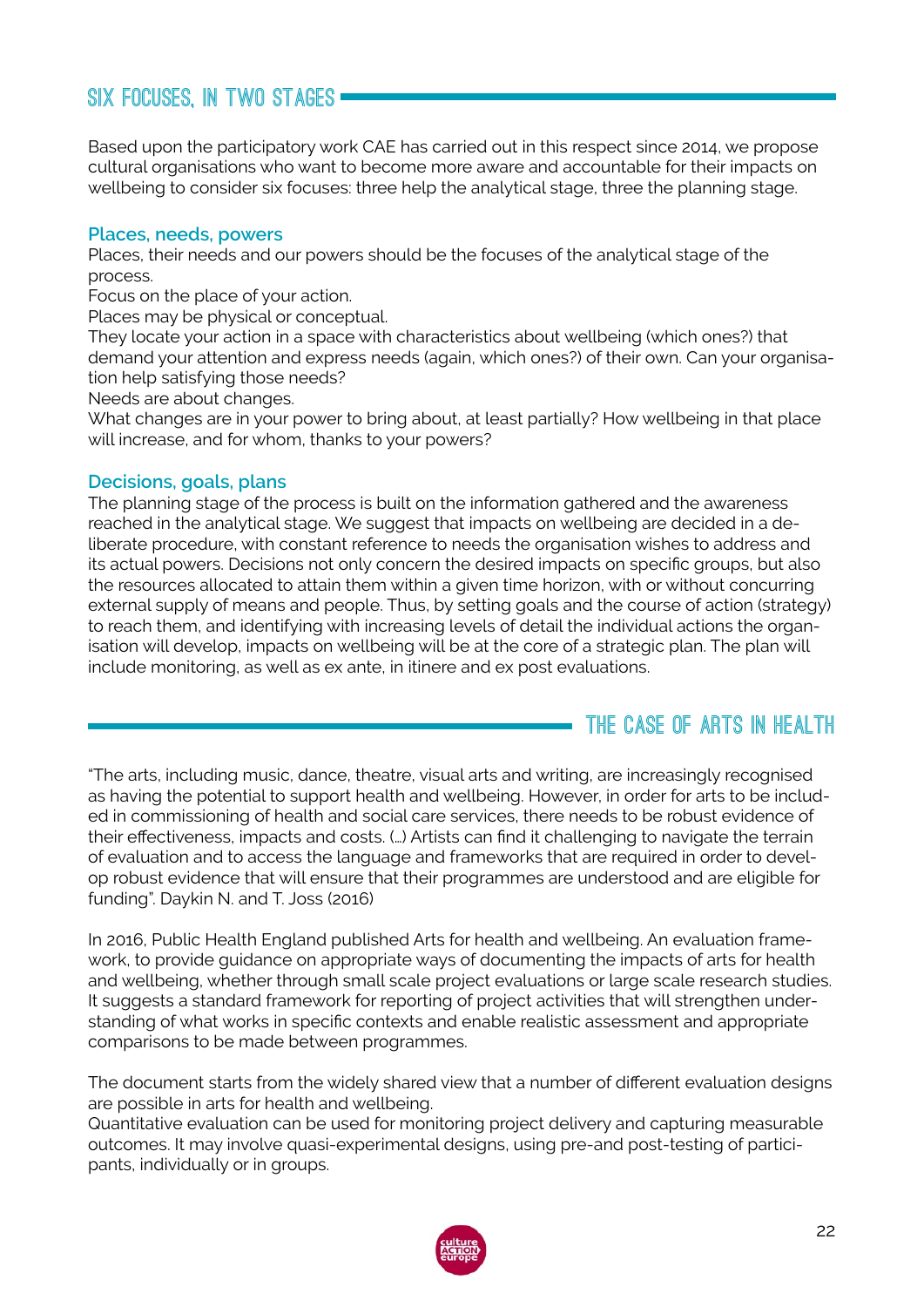Qualitative evaluation, using interviews, focus groups and observation, can explore broader project impacts, such as those on organisations and staff. Qualitative designs range from simple process evaluation through to detailed ethnographic research.

Participatory action research places participants at the centre of the process as they work closely with evaluators to design, implement and report evaluation. This allows understanding of impacts of arts for health and wellbeing projects to develop through dialogue and not in response to themes and outcomes that are pre-determined by evaluators, funders or commissioners.

Case studies can use a range of methods but most often they draw on qualitative data. They can contribute to high quality evaluation when used rigorously. They - the document adds - can be strengthened by drawing on good research practice including sampling and case selection, data analysis and ethics.

The document also suggest that creative and arts-based methods using techniques, such as photography, film, visual arts, poetry, creative writing, music, drama and dance can be used to support evaluation. Arts for health and wellbeing projects often produce outputs – artworks and artefacts that may inform understanding of project impacts. These can be effective for uncovering hidden perspectives, adding empathic power and strengthening participants' voices. They are also used in dissemination to make evaluation and research findings accessible to audiences beyond traditional academia or policy making circles.

They also note that economic evaluation can be used to capture benefits and savings from using arts-based approaches within health and social care. While formal approaches, such as cost benefit analysis have not been widely used to date. More commonly, social return on investment (SROI) is used to project forward the costs and impacts that would occur if an intervention did or did not take place.

Finally, the document mentions the arts observational scale (ArtsObs), a non-intrusive tool developed specifically for the evaluation of performing arts interventions in healthcare settings ( [www.cwplus.org.uk/assets/pdf/Manual.pdf](http://www.cwplus.org.uk/assets/pdf/Manual.pdf)).

The document also proposes an agile and convincing reporting and evaluation tool. Its full version is available at: [https://www.gov.uk/government/uploads/system/uploads/attach](https://www.gov.uk/government/uploads/system/uploads/attachment_data/file/496230/PHE_Arts_and_Health)[ment\\_data/file/496230/PHE\\_Arts\\_and\\_Health\\_Evaluation\\_FINAL.pdf](https://www.gov.uk/government/uploads/system/uploads/attachment_data/file/496230/PHE_Arts_and_Health) Below, we offer a description of its contents.

The first section is aimed at gathering information about the project.

# **Essential information**

What does the intervention aim to do? What are the intended outcomes and impacts? What is the rationale for the evaluation, ie, why are you doing it? Identify the key health and wellbeing outcomes as well as the personal, artistic, organisational, financial and social outcomes that the project seeks to achieve. Identify any broader impacts that the project seeks to influence.

Who will be involved in the project delivery? List the key people involved in the intervention planning, delivery and evaluation.

Commissioner(s) and funding sources How is the intervention funded and who has commissioned it?

For how long does the intervention run? How many sessions, episodes or events are delivered?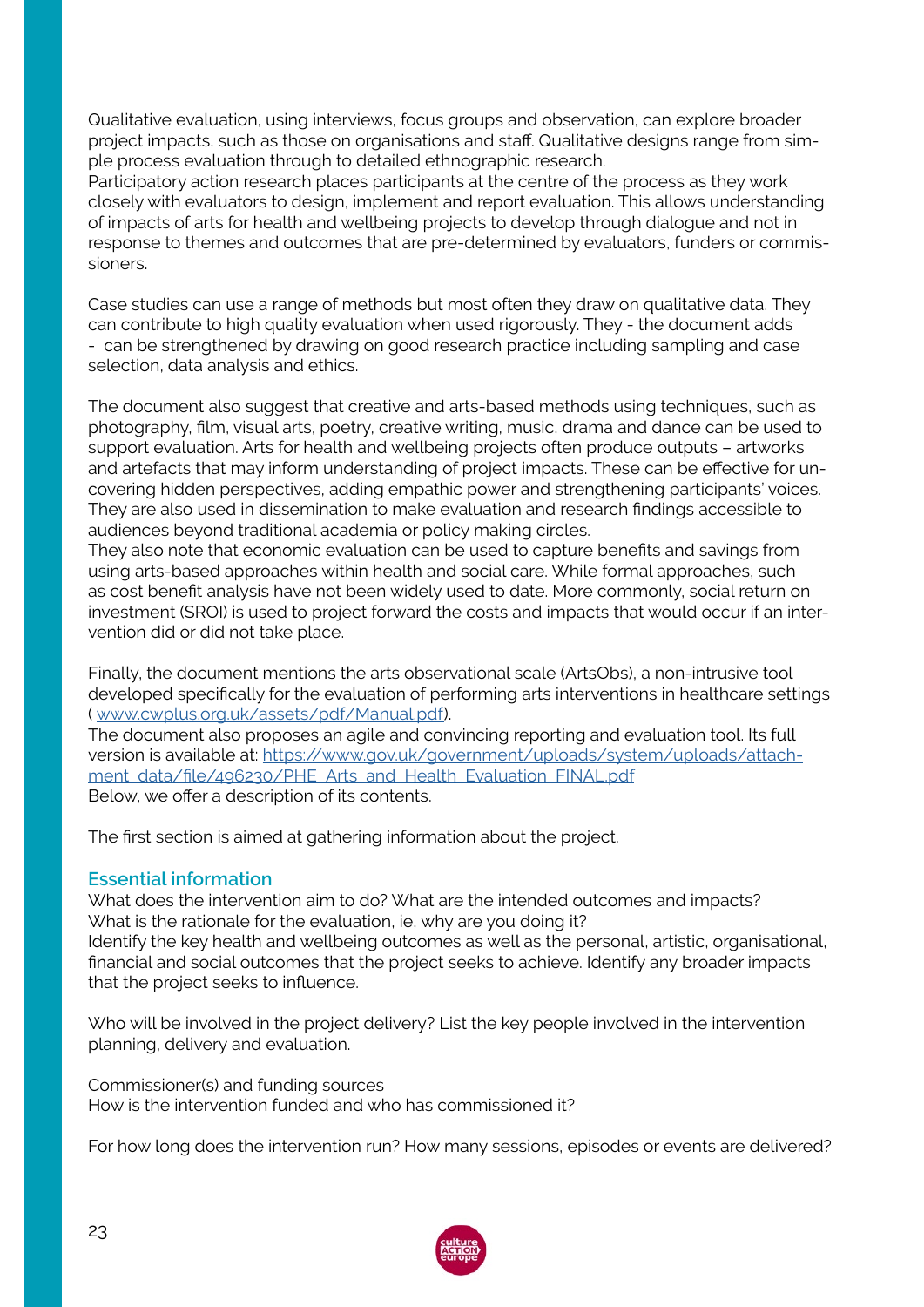# **Location and setting**

Where is the intervention taking place? It could be in a community centre, school or other setting.

# **Type of arts intervention**

Provide details of the art form, for example, music, singing, visual arts, theatre, literary, digital or electronic. Also provide details of the nature of the activity: for example, static, live performance or participatory.

# **Description of the activity**

Can the evaluation be reproduced based on your description? Identify the elements of the intervention so that others can deliver it outside your project. Give details of the content, delivery method, session format.

# **Context and setting for the activity**

Will the project work equally well in different settings? It is helpful to appreciate the context of the activity. Give details of the setting and identify any particular features of the environment or setting.

# **Quality assurance**

Who will manage the intervention? Who will deliver it? What quality assurance procedures will be followed?

# **Target population**

Who is the target population? Are there specific admission criteria? Provide details of the individuals and groups as well as the settings where the project is targeted. Include age and demographic details as well as health conditions.

## **Method of recruitment and referral**

How are participants recruited to the intervention? Is there a referral process or is it self-selecting?

## **Equipment and resources required**

What equipment is needed to run the intervention? How much space is needed? Can the facility accommodate population groups with specific requirements (such as people with physical limitations or specific dietary needs)?

## **Core staff competencies (and training required)**

How are those delivering the intervention recruited? What are the core skills needed by everyone involved in delivering the intervention? Does the intervention require the involvement of a professional artist or musician? What personal skills such as communication or facilitation are needed? Do those staff delivering the intervention need to be trained in certain aspects of the intervention such as group work, community music or working with older people?

Quality assurance mechanisms; assessment of risk and potential unintended consequences.

## **Project costs per participant**

Is there a cost to the participant? Provide details of any charges made for any part of the intervention and other costs such as equipment, clothing or transport.

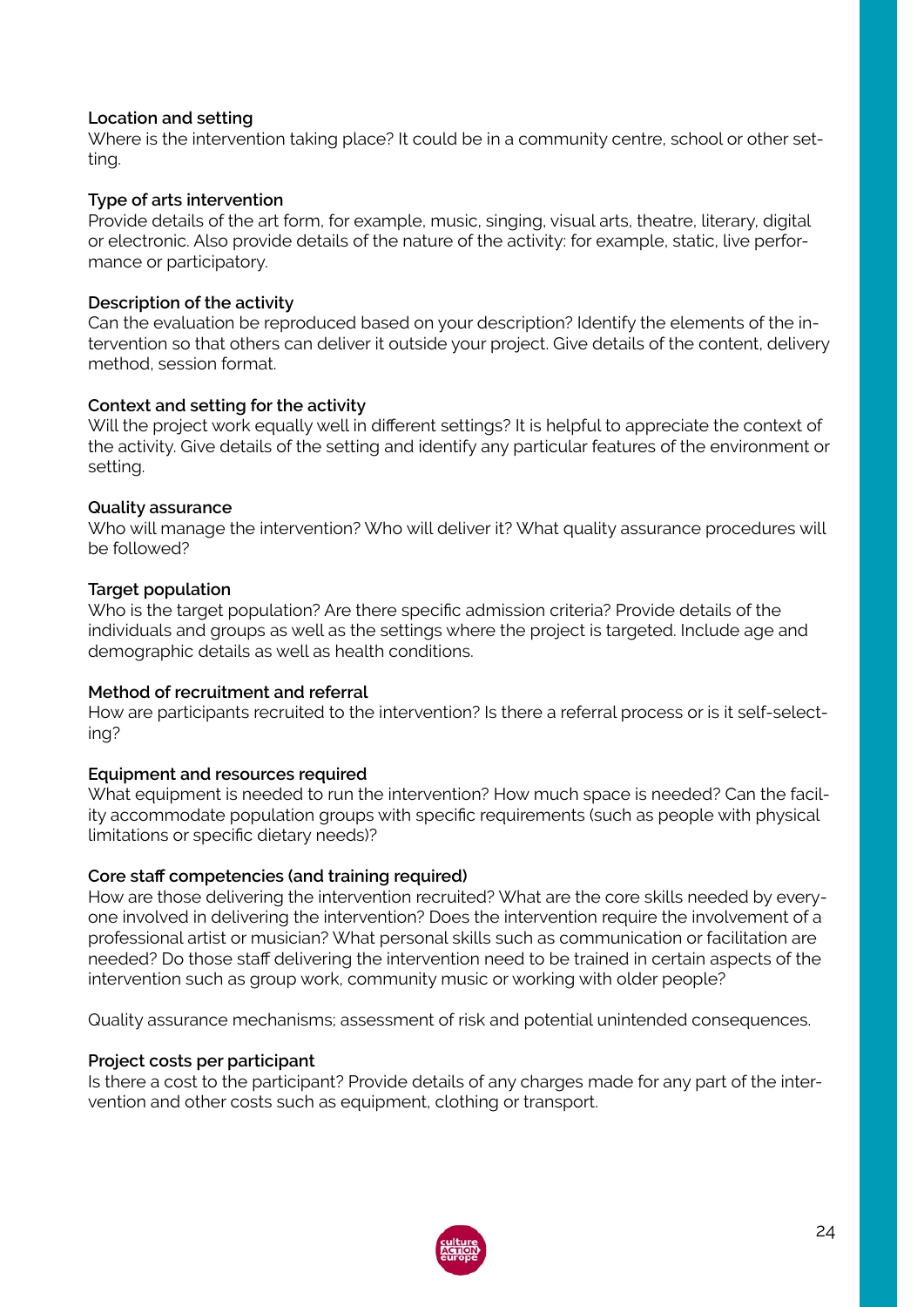## **Ethics and consent**

It is important to consider any ethical issues that arise in the delivery of the project. Will individuals' artworks or performances be reproduced, broadcast or disseminated? Will participants be identified in advocacy or marketing materials? What procedures will be used to obtain consent and protect the privacy of participants?

## **Declaration of interest**

It is important to declare any potential conflicts of interest, even if these do not seem to be important. This is particularly important if the evaluation is funded by an agency that could be perceived to have a commercial interest in the results.

# **Desirable information**

## **Detailed rationale and theory of change**

Give details of the rationale in terms of the mechanisms of change underlying the intervention. This includes identifying a clear goal or primary outcome, tracing intermediate outcomes that might contribute towards this and using evidence to demonstrate the link between outcomes.

#### **Evidence review**

Give details of the evidence review process including reviews of comparable interventions that have informed the development of the project. **Consultation** 

Consultation is important to establish that an arts intervention is being developed in response to an identified need. Describe the consultation processes with stakeholders, including service users, which have informed the development of the activity.

Duration of funding

Special conditions of attendance and incentives

Details of health needs assessments

Details of equality impact assessments

The second section of the tool gathers evaluation details

## **Evaluation aims**

What is the rationale for the evaluation – why are you doing it? Identify the key outcomes and impacts that have been prioritised for evaluation. Evaluation questions

What questions does the evaluation seek to address?

## **Type of evaluation and evaluation design**

What kind of evaluation design will be used? For example, will it draw on quantitative or qualitative approaches? Describe the evaluation approach, the data collection methods and the procedures that will be used for analysing the data.

## **Evaluation budget**

What resources have been set aside for evaluation? Give details of the evaluation costs and a budget to include evaluation planning, staff, transport, materials and other evaluation costs.

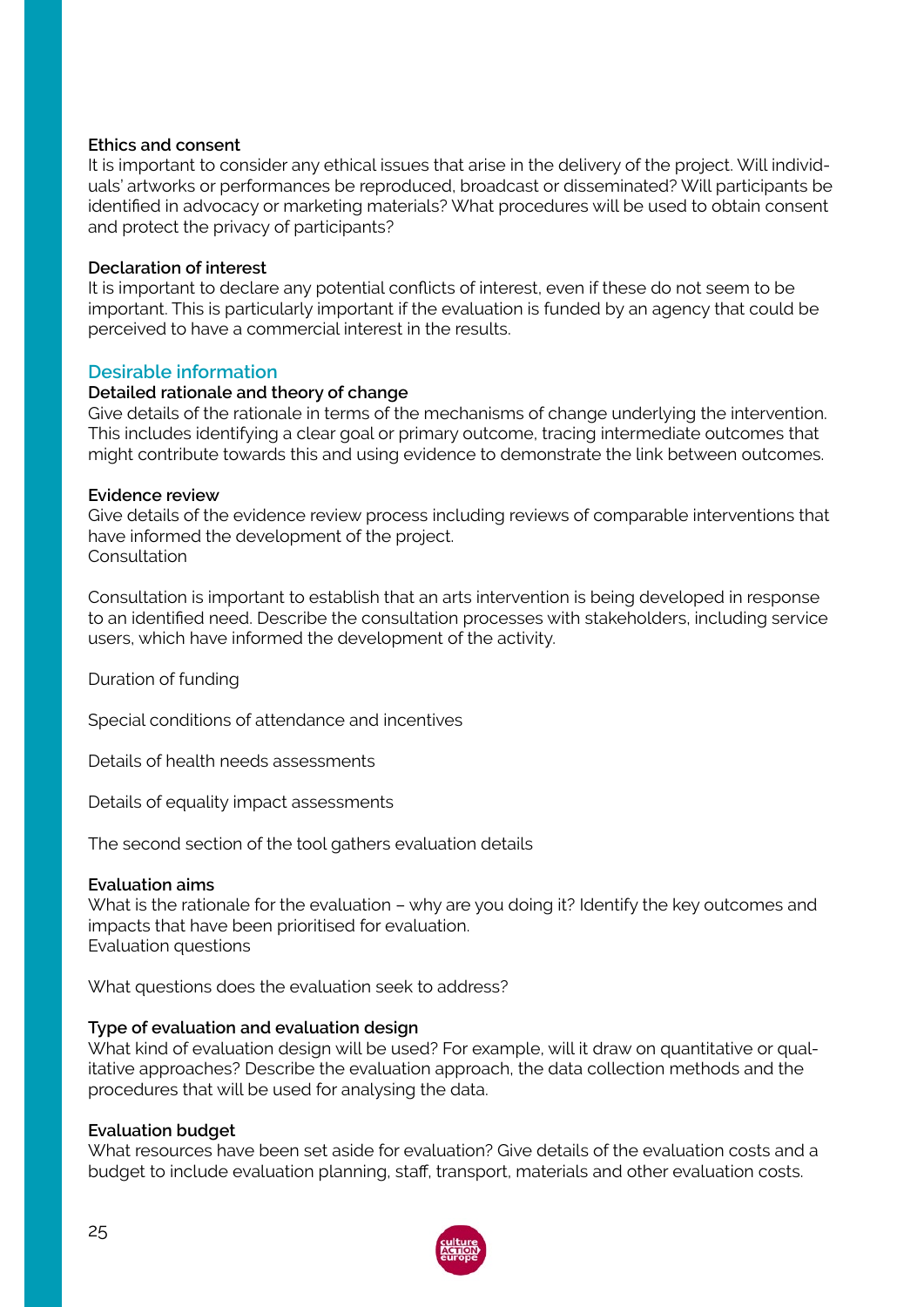# **Monitoring**

It is essential to capture basic information such as the numbers of people recruited to a project and have completed all its stages. Recording demographic information about participants including age, sex, ethnicity, disability and socio-economic status can help to assess whether the project has successfully reached its target population and it can also help to establish whether the outcomes are more or less likely to be delivered for different groups. It is standard practice in public health evaluations to monitor such details. In public services there is a legal requirement to carry out ethnic monitoring.

## **Data collection procedures**

In addition to monitoring, what data collection activities will be undertaken? What tools will be used? Who is going to collect the data? What skills do they need?

Sampling, selection and recruitment of participants

# **Evaluation timeline**

When are the data going to be collected? Baseline data for the outcomes should be collected before the intervention begins and assessment should be repeated at the end. Ideally, longer term follow-up will include data collection between six and 12 months after the intervention has been completed. Provide a timeline for the evaluation, allowing for planning and preparation as well as data analysis and reporting.

## **Process evaluation**

How will broader project impacts, including strengths and challenges of delivery, be assessed? How will learning be captured in order to inform future projects and the wider arts for health and wellbeing field? Outline the information used for process evaluation, including diaries and activity logs. Record what actually happens during the project, including any challenges to the delivery of the evaluation. Note that unexpected outcomes and impacts can be positive as well as negative.

## **Participants' views about the intervention**

How will participants' views about aspects of the project and its delivery be captured? Give details of any methods used to capture participants' experiences including satisfaction questionnaires, focus groups or interviews. It is important to bear in mind that participants may not wish to be seen as criticising the project or the team delivering it. Consider methods that enable participants to give anonymous feedback, including talking to people who are not directly connected with the project delivery.

## **Ethics and consent**

What are the ethical considerations for the evaluation? Will the anonymity of participants be protected? Could the evaluation include discussions about upsetting topics? Are the participants particularly vulnerable? Are adverse effects a possibility?

## **Conducting the evaluation**

Who will conduct the evaluation? How will you ensure that they have the requisite skills? ill the evaluation team include expertise from different disciplines including arts, health and research and evaluation? Internal evaluation often means that the project is being evaluated by the artists and staff who are running it: if this is the case then possible causes of bias may need to be acknowledged. External evaluation by independent specialists is more likely to produce an objective view of the outcomes of the intervention.

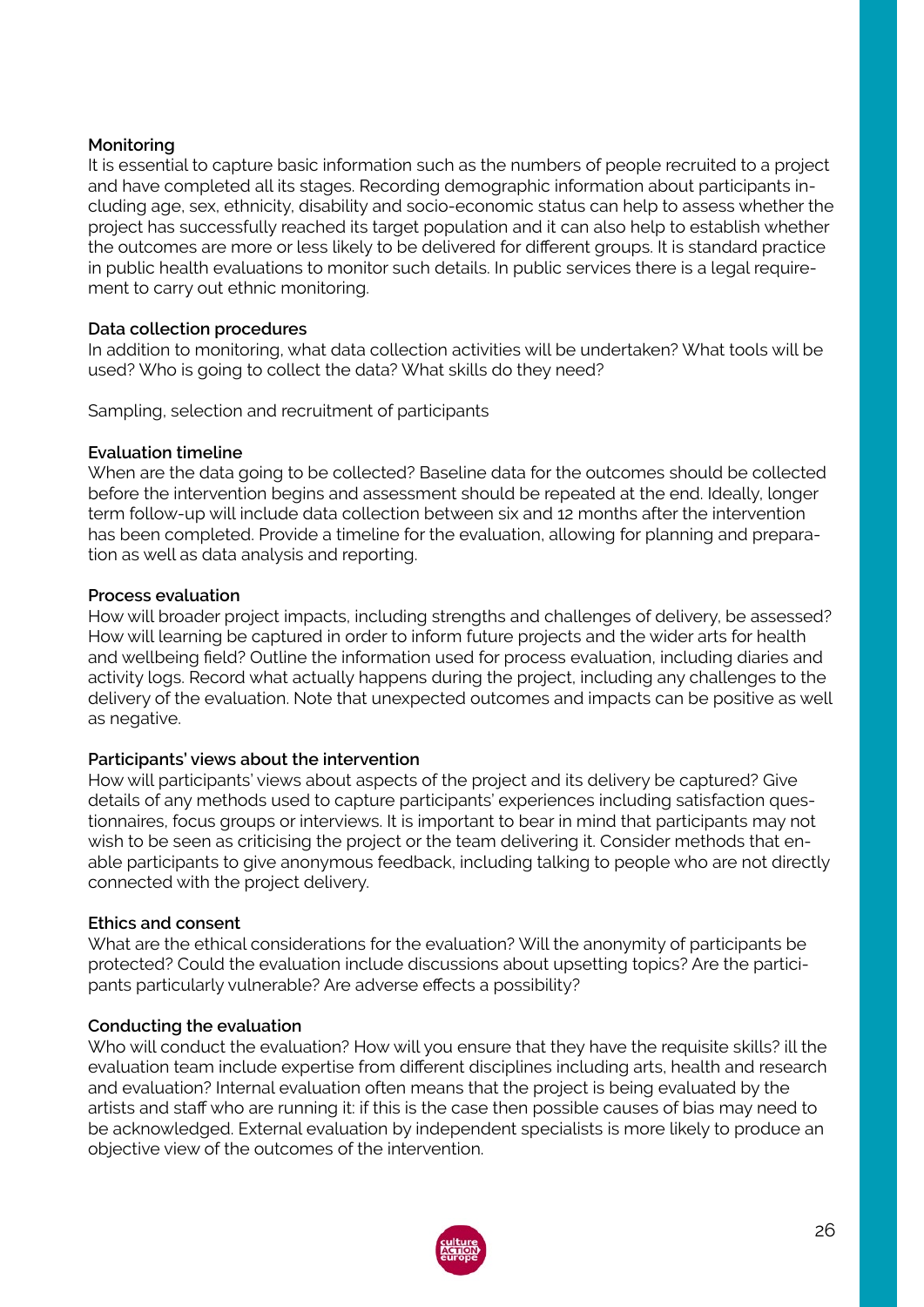# **Managing evaluation**

Who will manage the evaluation? It is important that there is a process in place to record progress against the original plan as well as any changes that are made to the evaluation design and delivery.

# **Evaluation findings: data analysis and interpretation**

How will the data be analysed? How will you avoid bias in data analysis and reporting? How will you use the findings? In outcomes evaluation, the purpose of analysis is to show whether the key outcomes have changed over the course of the intervention. Qualitative analysis can be used to explore impacts, process issues and participants' experiences of the project. Give details of results compared to baseline for each outcome measure included in the evaluation. Give details of the methods of analysis used for each component of the evaluation. Comment on limitations of the analysis and the extent to which it can be generalised – how likely is it that the results would be reproduced if the project was undertaken with another group? It is also important to consider what would be done differently with hindsight. Show how the learning from evaluation will be embedded in programme delivery and provide recommendations for changes in future projects and evaluation approaches.

## **Reporting and dissemination**

How will you report your evaluation findings? Who are the target audiences for dissemination? It is important that evaluation evidence is made available so as to inform broader awareness and understanding of the role and impact of the arts. Give details of how the evaluation will be reported and disseminated including publications, conference presentations, multimedia links, public performances, and engagement with policy makers, professionals and the public

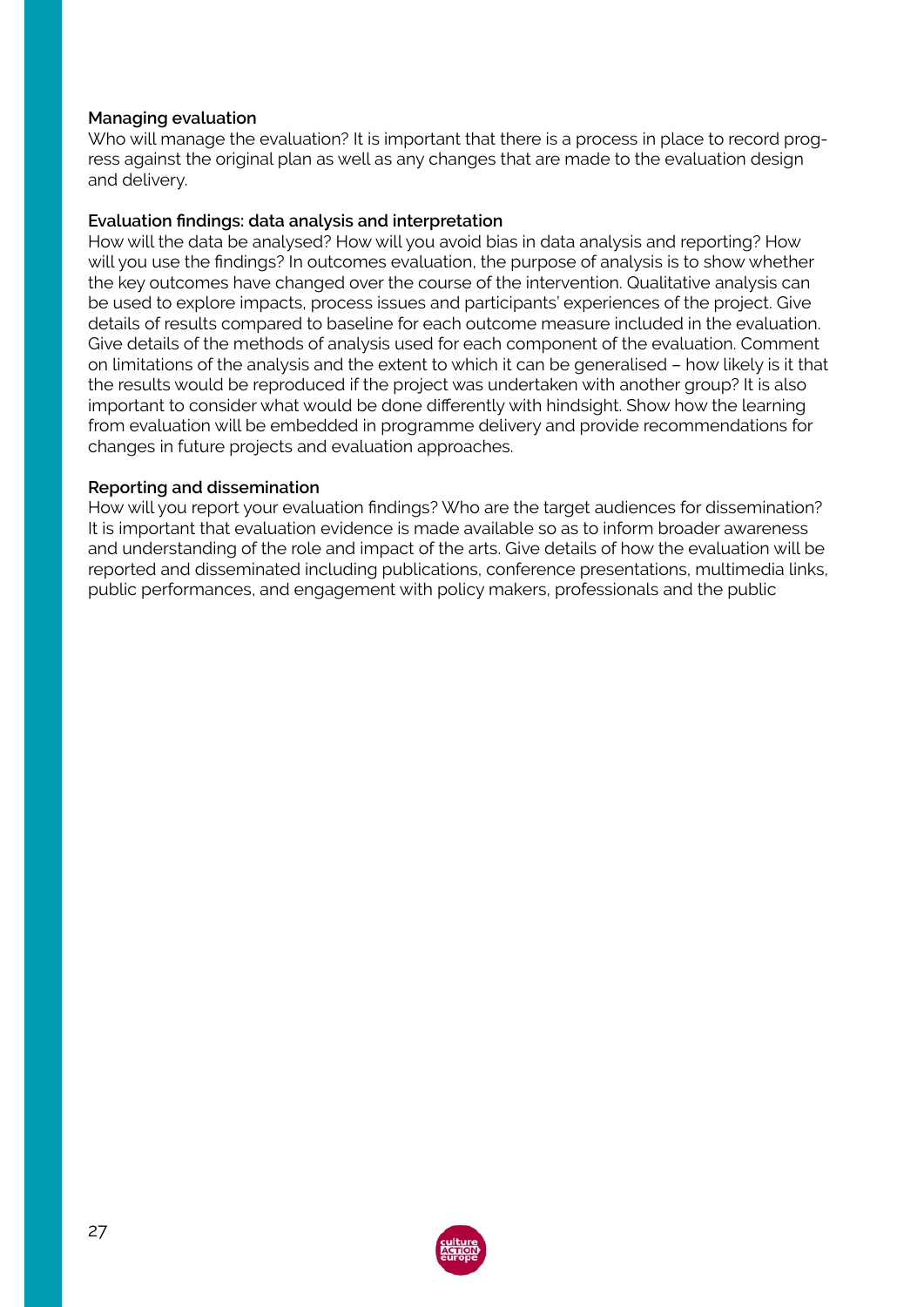# **Bibliography**

ACE (2014). The value of arts and culture to people and society, London: Arts Council England: [www.](http:// www.artscouncil.org.uk/media/uploads/pdf/The-value-ofarts-and-culture-to-people-and-society-An-evid) [artscouncil.org.uk/media/uploads/pdf/The-value-ofarts-and-culture-to-people-and-society-An-evi](http:// www.artscouncil.org.uk/media/uploads/pdf/The-value-ofarts-and-culture-to-people-and-society-An-evid)[dence-reviewMar-2014.pdf,](http:// www.artscouncil.org.uk/media/uploads/pdf/The-value-ofarts-and-culture-to-people-and-society-An-evid) accessed 11 February 2017

Ander, E.E., Thomson, L.J., Noble, G., Menon, U., Lanceley, A. & Chatterjee, H.J. (2012). Heritage in Health A guide to using museum collections in hospitals and other healthcare settings. London: UCL.

Annabel Jackson Associates (2012). Quality of experience in the arts. A Discussion Paper. Bath: Annabel Jackson Associates: [http://www.vasw.org.uk/documents/files/AJA%20Quality%20of%20Experience%20]( http://www.vasw.org.uk/documents/files/AJA%20Quality%20of%20Experience%20Conceptualisation%202a.pdf) [Conceptualisation%202a.pdf]( http://www.vasw.org.uk/documents/files/AJA%20Quality%20of%20Experience%20Conceptualisation%202a.pdf) , accessed 11 February 2017

APPGWE (2014). Wellbeing in Four Policy Areas. London: All-Party Parliamentary Group on Wellbeing, Economic and New Economics Foundation: [b.3cdn.net/nefoundation/ccdf9782b6d8700f7c\\_lcm6i2ed7.](http://b.3cdn.net/nefoundation/ccdf9782b6d8700f7c_lcm6i2ed7.pdf,) [pdf,](http://b.3cdn.net/nefoundation/ccdf9782b6d8700f7c_lcm6i2ed7.pdf,) accessed 11 February 2017

Arts Council England. (2006). The Power of Art. Visual arts: evidence of impact. Part 2. London: Arts Council England: [www.artscouncil.org.uk/media/uploads/documents/publications/phpOCmaHq.pdf](http://www.artscouncil.org.uk/media/uploads/documents/publications/phpOCmaHq.pdf), accessed 11 February 2017

Arts Council England. (2007). A Prospectus for Arts and Health, Arts Council England, London: [www.](http://www.artscouncil.org.uk/publication_archive/a-prospectus-for-arts-and-health) [artscouncil.org.uk/publication\\_archive/a-prospectus-for-arts-and-health](http://www.artscouncil.org.uk/publication_archive/a-prospectus-for-arts-and-health), accessed 11 February Atkinson, S. and White, M. (2013). Beyond the local agenda: international perspectives in community-based arts and health, in Arts & Health: an International Journal for Research, Policy and Practice 5, 175-176.

Barnett, M. (2013). Make My Day: the impact of Creative Caring in older people's care homes. Artlink, Suffolk.

Barraket, J. (2005). Putting people in the picture? The role of the arts in social and Centre for Public Policy University of Melbourne: [http://library.bsl.org.au/jspui/bitstream/1/571/1/barraket\\_arts\\_social\\_inclu](http://library.bsl.org.au/jspui/bitstream/1/571/1/barraket_arts_social_inclusion_1.pdf,)[sion\\_1.pdf,](http://library.bsl.org.au/jspui/bitstream/1/571/1/barraket_arts_social_inclusion_1.pdf,) accessed 11 February 2017

Beard, R.L. (2012). Art therapies and dementia care: a systematic review, in Dementia 11 (5), 633-656.

Belfiore, E. (2008). On bullshit in cultural policy practice and research. Notes from the British case, ICCPR 2008 International Conference in Cultural Policy Research 2008, Istanbul, 20-23rd August 2008 (work in progress):

Belfiore, E. (2010). Beyond the "Toolkit Approach": arts impact evaluation research and the realities of cultural policymaking, in Journal for Cultural Research 14 (2), 121-142.

Belfiore, E. and Bennett, O. (2007). Determinants of impact: towards a better understanding of encounters with the arts in Cultural Trends 16 (3), 225-275.

Belfiore, E. and Bennett, O. (2009). Researching the social impact of the arts: literature, fiction and the novel, in International Journal of Cultural Policy 15 (1), 17-33.

BFI (2011). Opening our Eyes. How film contributes to the culture of the UK. London: [www.bfi.org.uk/](http://www.bfi.org.uk/sites/bfi.org.uk/files/downloads/bfi-openingour-eyes-2011-07_0.pdf) [sites/bfi.org.uk/files/downloads/bfi-openingour-eyes-2011-07\\_0.pdf](http://www.bfi.org.uk/sites/bfi.org.uk/files/downloads/bfi-openingour-eyes-2011-07_0.pdf), accessed 11 February 2017

Bolwerk, A. et al. (2014). How Art Changes Your Brain: differential effects of visual art production and cognitive art evaluation on functional brain connectivity, in PLoS ONE 9 (7): [http://journals.plos.org/](http://journals.plos.org/plosone/article?id=10.1371/journal.pone.0101035) [plosone/article?id=10.1371/journal.pone.0101035](http://journals.plos.org/plosone/article?id=10.1371/journal.pone.0101035), accessed 11 February

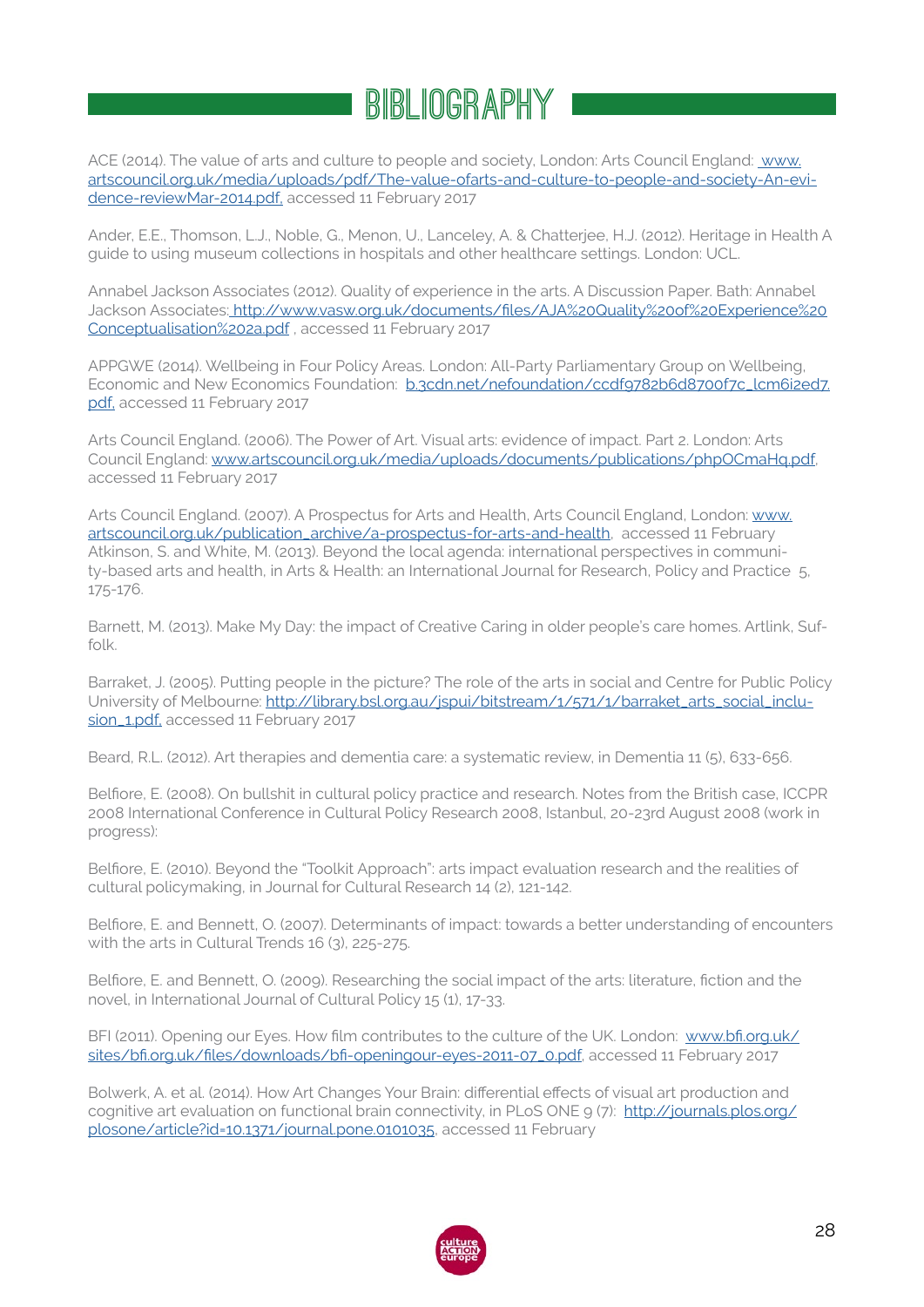BOP (2013). The Economic, Social and Cultural Impact of the City Arts and Culture Cluster, City of London Economic Development: [https://www.cityoflondon.gov.uk/business/economic-research-and-informa](https://www.cityoflondon.gov.uk/business/economic-research-and-information/research-publications/Doc)[tion/research-publications/Documents/research-2013/Economic-social-cultural-impact-of-the-city](https://www.cityoflondon.gov.uk/business/economic-research-and-information/research-publications/Doc)[arts-and-culture-clusture-ForWeb.pdf](https://www.cityoflondon.gov.uk/business/economic-research-and-information/research-publications/Doc), accessed 13 February 2017

Brandling, J. et al. (2011). Taster days evaluation. Arts therapies for carers and families. Community Arts Therapies Project.

Brecht, B. (1964). Brecht on Theatre: The Development of an Aesthetic, Methuen, New York.

British Academy (2014). Prospering wisely. How the humanities and social sciences enrich our lives. British Academy, London:<http://www.britac.ac.uk/prosperingwisely/> accessed 13 February 2017

British Council (2013). Trust Pays. How international cultural relationships build trust in the UK and underpin the success of the UK economy, British Council, London: [https://www.britishcouncil.org/sites/](https://www.britishcouncil.org/sites/default/files/trust-pays-report-v2.pdf) [default/files/trust-pays-report-v2.pdf](https://www.britishcouncil.org/sites/default/files/trust-pays-report-v2.pdf) , accessed 13 February 2017

Brown, A. and Novak, J. (2007). Assessing the Intrinsic Impacts of a Live Performance, WolfBrown: [http://](http://ddcf.org/globalassets/doris_duke_files/download_files/IntrinsicImpactsLivePerfJan2007OVW.pdf) [ddcf.org/globalassets/doris\\_duke\\_files/download\\_files/IntrinsicImpactsLivePerfJan2007OVW.pdf](http://ddcf.org/globalassets/doris_duke_files/download_files/IntrinsicImpactsLivePerfJan2007OVW.pdf), accessed 11 February 2017

Bunting, C. and Knell, J. (2014). Measuring quality in the cultural sector. The Manchester Metrics pilot: findings and lessons learned, Arts Council England, London: [www.artscouncil.org.uk/media/uploads/](http://www.artscouncil.org.uk/media/uploads/doc/Manchester_Metrics_Final_Report_May_2014.doc) [doc/Manchester\\_Metrics\\_Final\\_Report\\_May\\_2014.doc,](http://www.artscouncil.org.uk/media/uploads/doc/Manchester_Metrics_Final_Report_May_2014.doc) accessed 11 February 2017

Burrowes, N. et al. (2013). Intermediate outcomes of arts projects: a rapid evidence assessment. NOMS: [https://www.gov.uk/government/uploads/system/uploads/attachment\\_data/file/254450/Intermedi](https://www.gov.uk/government/uploads/system/uploads/attachment_data/file/254450/Intermediate-outcom)[ate-outcomes-of-arts-projects.pdf](https://www.gov.uk/government/uploads/system/uploads/attachment_data/file/254450/Intermediate-outcom), accessed 13 February 2017

Bygren, L.O. et al. (2009). Attending cultural events and cancer mortality: a Swedish cohort study, in Arts & Health 1, 64-73.

Cameron, M. et al. (2013). Promoting well-being through creativity: how arts and public health can learn from each other, in Perspectives in Public Health 133, 52-59.

Carey, J. (2005). What Good Are the Arts?, Faber and Faber, London.

Carnwath, J.D. and Brown, A.S. (2014). Understanding the Value and Impacts of Cultural Experiences: a literature review, Arts Council England, London: [www.artscouncil.org.uk/media/uploads/pdf/Under](http://www.artscouncil.org.uk/media/uploads/pdf/Understanding_the_value_and_impacts_of_cultural_experiences)[standing\\_the\\_value\\_and\\_impacts\\_of\\_cultural\\_experiences.pdf,](http://www.artscouncil.org.uk/media/uploads/pdf/Understanding_the_value_and_impacts_of_cultural_experiences) accessed 11 February 2017

Cicerchia A. 2015. "Why we should measure, what we should measure," Economia della Cultura, Società editrice il Mulino, issue 1, pages 11-22.

Charon, R. (2006). Narrative medicine: Honoring the stories of illness. New York: Oxford University Press.

Chatterjee, H. and Noble, G. (2013). Museums, Health and WellBeing, Ashgate, Farnham.

Cheliotis, L. (2014). Decorative justice: deconstructing the relationship between the arts and imprisonment, in International Journal for Crime, Justice and Social Democracy 3 (1), 16-34.

Cheliotis, L. and Jordanoska, A. (forthcoming). The Arts of Desistance: assessing the role of arts-based programmes in reducing reoffending, in Howard Journal of Criminal Justice (forthcoming)

Clandinin, D.J. and Connelly, F. M. (2004). Narrative Inquiry: experience and story in qualitative research, Jossey Bass, San Francisco.

Clary, B.B. (2008). Program Evaluation, Literature and Medicine Program. Final Report. Maine Humanities Council: www.okhumanities.org/Websites/ohc/images/Programs/Literature\_and\_Medicine/Lit\_ [Med\\_Program\\_Evaluation.pdf](http://www.okhumanities.org/Websites/ohc/images/Programs/Literature_and_Medicine/Lit___Med_Program_Evaluati), accessed 11 February 2017

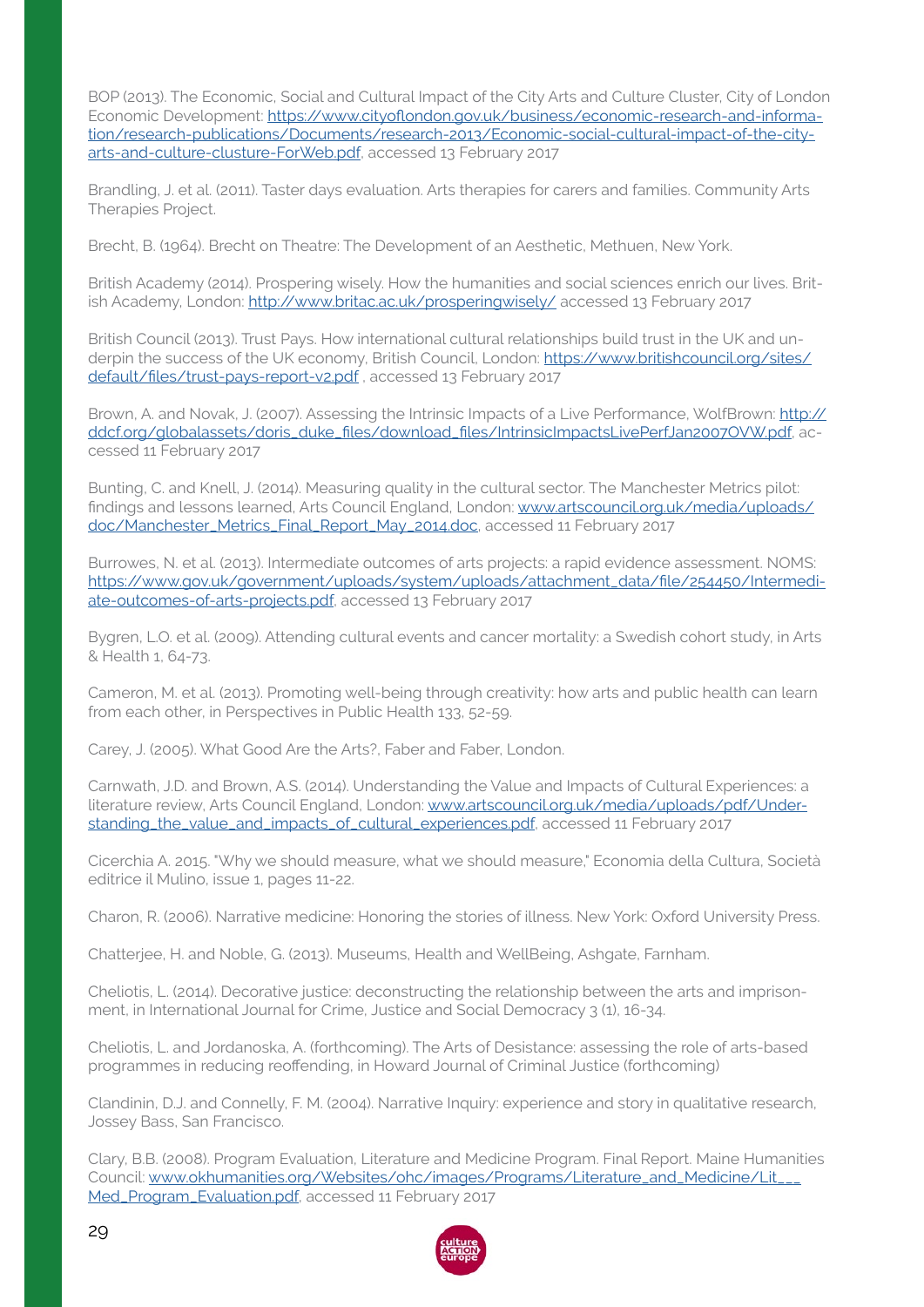Clary, B.B. (2012). Program Evaluation, Literature and Medicine Program. Healthcare Facilities, United States Department of Veterans Affairs 2011. Maine Humanities Council: [https://mainehumanities.org/]( https://mainehumanities.org/wp-content/uploads/2014/09/Lit-MEd-Eval-Report-2011-VA.pdf) [wp-content/uploads/2014/09/Lit-MEd-Eval-Report-2011-VA.pdf]( https://mainehumanities.org/wp-content/uploads/2014/09/Lit-MEd-Eval-Report-2011-VA.pdf), accessed 11 February 2017

Clift, S. (2012). Creative arts as a public health resource: moving from practice based research to evidence-based practice, in Perspectives in Public Health 132, 120-127.

Clift, S. and Morrison, I. (2011). Group singing fosters mental health and wellbeing: findings from the East Kent 'singing for health' network project, in Mental Health and Social Inclusion 15 (2), 88-97: [www.emeral](http://www.emeraldinsight.com/doi/abs/10.1108/20428301111140930)[dinsight.com/doi/abs/10.1108/20428301111140930](http://www.emeraldinsight.com/doi/abs/10.1108/20428301111140930), accessed 11 February 2017

Clift, S. et al. (2008). Choral Singing, Wellbeing and Health: Summary of Findings from a Cross-national Survey. Sidney De Haan Research Centre for Arts and Health, Canterbury Christ Church University: [https://www.canterbury.ac.uk/health-and-wellbeing/sidney-de-haan-research-centre/documents/](https://www.canterbury.ac.uk/health-and-wellbeing/sidney-de-haan-research-centre/documents/choral-si) [choral-singing-summary-report.pdf](https://www.canterbury.ac.uk/health-and-wellbeing/sidney-de-haan-research-centre/documents/choral-si), accessed 11 February 2017

Clift, S. et al. (2012). A controlled evaluation of the health benefits of a participative community singing programme for older people (Silver Song Clubs), Sidney De Haan Research Centre for Arts and Health, Christ Church University [https://www.canterbury.ac.uk/health-and-wellbeing/sidney-de-haan-re](https://www.canterbury.ac.uk/health-and-wellbeing/sidney-de-haan-research-centre/documents/community)[search-centre/documents/community-singing-programme-for-older-people.pdf](https://www.canterbury.ac.uk/health-and-wellbeing/sidney-de-haan-research-centre/documents/community) , accessed 13 February 2017

Clift, S. et al. (2012a). Health Benefits of a Participative Community Singing Programme for Older People. Sidney De Haan Research Centre for Arts and Health, Canterbury Christ Church University: [www.ahsw.](http://www.ahsw.org.uk/userfiles/Other_Resources/SSCRCTsummaryreportOct12.pdf) [org.uk/userfiles/Other\\_Resources/SSCRCTsummaryreportOct12.pdf](http://www.ahsw.org.uk/userfiles/Other_Resources/SSCRCTsummaryreportOct12.pdf), accessed 11 February

Colvin, S. (2015). Why should criminology care about literary fiction? Literature, life narratives and telling untellable stories, in Punishment & Society 17 (2), 211–229. Cooper, A. (2012). The drivers, impact and value of CASE: A short history from the inside, in Cultural Trends 21 (4), 281-289.

Cotelli, M. et al. (2012). Reminiscence therapy in dementia: a review, in Maturitas 72, 203-205.

Cox, T. and Gilmore, A. (2015). ArtWorks Evaluation Literature Review, Paul Hamlyn Foundation, London

Cox, T. and Gilmore, A. (2015). ArtWorks Evaluation Literature Review. DHA and the Institute for Cultural Practices, University of Manchester: [www.phf.org.uk/wp-content/uploads/2015/06/ArtWorks-Litera](http://www.phf.org.uk/wp-content/uploads/2015/06/ArtWorks-Literature-Review.pdf)[ture-Review.pdf,](http://www.phf.org.uk/wp-content/uploads/2015/06/ArtWorks-Literature-Review.pdf) accessed 11 February 2017

CPA (2011). Keep Dancing. The health and wellbeing benefits of dance for older people. Centre for Policy on Ageing, London:<http://www.cpa.org.uk/information/reviews/shall-we-dance-report.pdf>, accessed 11 February 2017

Crawford, P. et al. (2013). Creative practice as mutual recovery in mental health, in Mental Health Review Journal 18 (2), 55-64.

Crossick, G. and Kaszynska, P. (2016). Understanding the value of arts & culture. The AHRC Cultural Value Project, Arts and Humanities Research Council, Swindon, UK.

Cutler, D. (2009). Ageing Artfully. Older people and professional participatory arts in the UK, Baring Foundation, London [http://baringfoundation.org.uk/wp-content/uploads/2009/08/AgeingArtfully.pdf,](http://baringfoundation.org.uk/wp-content/uploads/2009/08/AgeingArtfully.pdf) accessed 11 February 2017

Dart, J. and Davies, R. (2003). A Dialogical, Story-Based Evaluation Tool: The Most Significant Change Technique, in American Journal of Evaluation 24,137.

Davies, R. and Dart, J. (2005). The 'Most Significant Change' (MSC) Technique. A Guide to Its Use: https:// [www.kepa.fi/tiedostot/most-significant-change-guide.pdf](http://www.kepa.fi/tiedostot/most-significant-change-guide.pdf), accessed 11 February 2017

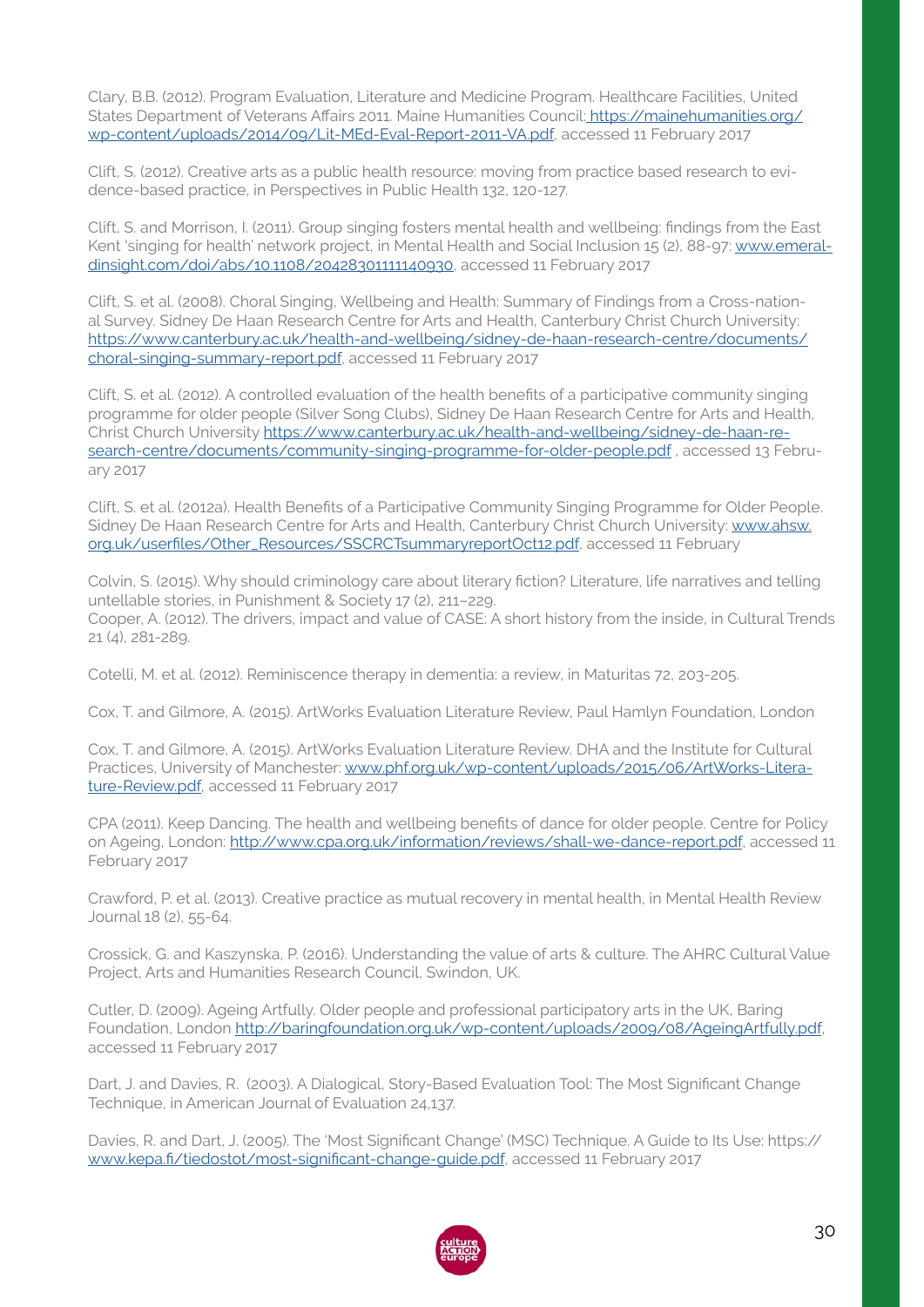Daykin, N. and Byrne, E. (2006). The impact of visual arts and design on the health and wellbeing of patients and staff in mental health care: A systematic review of the literature. Centre for Public Health Research, University of the West of England: [http://eprints.uwe.ac.uk/4829,](http://eprints.uwe.ac.uk/4829) accessed 11 February

Daykin, N. and Joss, T. (2016). Arts for health and wellbeing: an evaluation framework, London, UK: Public Health England.

Daykin, N. et al. (2008). The impact of participation in performing arts on adolescent health and behaviour. A systematic review of the literature, in Journal of Health Psychology 13, 251-264.

Denzin, N. (2009). The elephant in the living room: or extending the conversation about the politics of evidence, in Qualitative Research 9, 139-160.

Dodd, J. et al. (2008). Rethinking Disability. Representation in Museums and Galleries. RCMG: University of Leicester: [http://www2.le.ac.uk/departments/museumstudies/rcmg/projects/rethinking-disability-rep](http://www2.le.ac.uk/departments/museumstudies/rcmg/projects/rethinking-disability-representation-1)[resentation-1,](http://www2.le.ac.uk/departments/museumstudies/rcmg/projects/rethinking-disability-representation-1) accessed 11 February 2017

Dolan, P. and White, M. P. (2007). How can measures of subjective well-being be used to inform public policy?, in Perspectives on Psychological Science 2, 71-85.

Duxbury, N. et al. (2015). Culture Mapping as Cultural Inquiry, Routledge, London.

Eurostat (2014). GDP and Beyond. Measuring quality of life in the EU, in Eurostat news release: [http://eu]( http://europa.eu/rapid/press-release_STAT-14-45_en.htm)[ropa.eu/rapid/press-release\\_STAT-14-45\\_en.htm,]( http://europa.eu/rapid/press-release_STAT-14-45_en.htm) accessed 11 February 2017

Everitt, A. and Hamilton, R. (2003). Arts, Health and Community. A study of five arts in community health projects. CAHHM, University of Durham: [https://www.dur.ac.uk/resources/cahhm/reports/Arts%20](https://www.dur.ac.uk/resources/cahhm/reports/Arts%20Health%20%26%20Community.pdf) [Health%20%26%20Community.pdf](https://www.dur.ac.uk/resources/cahhm/reports/Arts%20Health%20%26%20Community.pdf), accessed 11 February

Fancourt, D. and Joss, T. (2014). Aesop: A framework for developing and researching arts in health programmes, in Arts & Health: an International Journal for Research, Policy and Practice, 1-13

Foreman-Wernet, L. and Dervin, B. (2013). In the context of their lives: how audience members make sense of performing arts experiences. The Audience Experience: a critical analysis of audiences in the performing arts, Intellect, Bristol.

Foster, P.C. and Ocejo, R.E. (2015). Brokerage, mediation, and social networks in the creative industries, in The Oxford Handbook of the Creative Industries, eds Jones, C. et al., 405-420. Oxford University Press, Oxford.

Francis, R. (2013). Report of the Mid-Staffordshire NHS Foundation Trust Public Inquiry, The Stationery Office, London: [https://www.gov.uk/government/uploads/system/uploads/attachment\\_data/](https://www.gov.uk/government/uploads/system/uploads/attachment_data/file/279124/0947.pdf) [file/279124/0947.pdf](https://www.gov.uk/government/uploads/system/uploads/attachment_data/file/279124/0947.pdf), accessed 11 February 2017

Frith, S. (1996). Performing Rites.: OUP, Oxford.

Fritsch, T. et al. (2009). Impact of TimeSlips, a creative expression intervention program, on nursing home residents with dementia and their caregivers, in The Gerontologist 49 (1), 117–127.

Fujiwara D. et al. (2014). Quantifying and Valuing the Wellbeing Impacts of Culture and Sport, Department for Culture, Media & Sport: [https://www.gov.uk/government/uploads/system/uploads/attach](https://www.gov.uk/government/uploads/system/uploads/attachment_data/file/304899/Quantifying_and_val)[ment\\_data/file/304899/Quantifying\\_and\\_valuing\\_the\\_wellbeing\\_impacts\\_of\\_sport\\_and\\_culture.pdf](https://www.gov.uk/government/uploads/system/uploads/attachment_data/file/304899/Quantifying_and_val), accessed 11 February 2017

Fujiwara, D. & McKerron, G. (2015). Cultural activities, artforms and wellbeing. Arts Council England, London: [www.artscouncil.org.uk/media/uploads/Cultural\\_activities\\_artforms\\_and\\_wellbeing.pdf,](http://www.artscouncil.org.uk/media/uploads/Cultural_activities_artforms_and_wellbeing.pdf) accessed 11 February 2017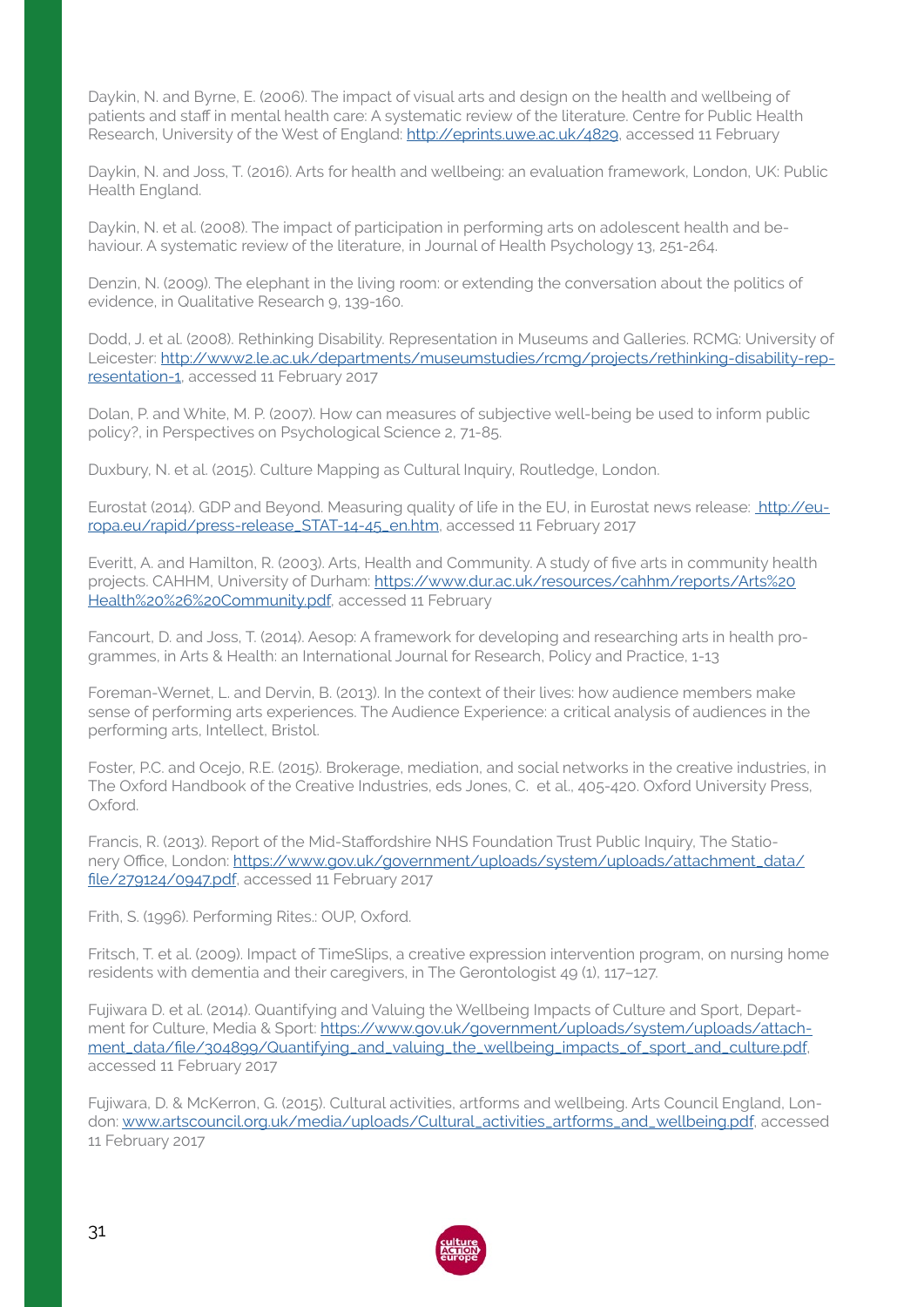Fujiwara, D. (2013). Museums and happiness: The value of participating in museums and the arts. Museum of East Anglian Life & Arts Council England, London: [www.creativenz.govt.nz/assets/ckeditor/](http://www.creativenz.govt.nz/assets/ckeditor/attachments/1120/museums_and_happiness_the_valueof_participat) [attachments/1120/museums\\_and\\_happiness\\_the\\_valueof\\_participating\\_in\\_museums\\_and\\_the\\_](http://www.creativenz.govt.nz/assets/ckeditor/attachments/1120/museums_and_happiness_the_valueof_participat) [arts\\_2013\\_by\\_fujiwara.pdf?1416776178](http://www.creativenz.govt.nz/assets/ckeditor/attachments/1120/museums_and_happiness_the_valueof_participat), accessed 11 February 2017

Gadamer, H-G. (1976). Philosophical Hermeneutics, University of California Press, Berkeley.

Gamble, J.A.A. (2008). A developmental evaluation primer, JW McConnell Family Foundation, Montreal: [http://animatingdemocracy.org/sites/default/files/A%20Developmental%20Evaluation%20Primer%20](http://animatingdemocracy.org/sites/default/files/A%20Developmental%20Evaluation%20Primer%20-%20EN.P) [-%20EN.PDF,](http://animatingdemocracy.org/sites/default/files/A%20Developmental%20Evaluation%20Primer%20-%20EN.P) accessed 13 February 2017

Gane, N. (2011). Measure, value and the current crises of sociology, in The Sociological Review Special Issue: Sociological Review Monograph Series: Measure and Value 59 (S2), 151-173.

Garfinkel, H. (1967). Studies in Ethnomethodology, Englewood Cliffs, NJ: Prentice-Hall.

General Medical Council (2009). Tomorrow's Doctors. GMC: [www.gmc-uk.org/Tomorrow\\_s\\_Doctors\\_1214.](http://www.gmc-uk.org/Tomorrow_s_Doctors_1214.pdf_48905759.pdf) [pdf\\_48905759.pdf,](http://www.gmc-uk.org/Tomorrow_s_Doctors_1214.pdf_48905759.pdf) accessed 11 February 2017

Goodlad, R., Hamilton, C. and Taylor, P. (2002). 'Not Just a treat': Issues in evaluating arts programmes to secure social inclusion. UK Evaluation Society Conference The Art of Evaluation: artistry, discipline and delivery. London, 12-13 December 2002.

Gould, V. (2013). Reawakening the Mind. Evaluation of Arts4Dementia's London Arts Challenge in 2012, Arts4Dementia: [www.careinfo.org/wp-content/uploads/2013/02/Franklin-Gould-Veronica.pdf](http://www.careinfo.org/wp-content/uploads/2013/02/Franklin-Gould-Veronica.pdf), accessed 11 February 2017

Goulding, A, (2013). Older People Learning through Contemporary Visual Art – Engagement and Barriers, in International Journal of Art & Design Education 32 (1), 18-32.

Graham, C. and Nikolova, M. (2013). Does Access to Information Technology Make People Happier? Insights from Well-being Surveys from Around the World, in The Journal of SocioEconomics 44 (0), 126-139.

Graham, C. et al. (2014). Using New Metrics to Assess the Role of the Arts in Well-Being: Some Initial Results from the Economics of Happiness. The Brookings Institution, Washington DC: [https://www.arts.](https://www.arts.gov/sites/default/files/Brookings-Final-Report.pdf) [gov/sites/default/files/Brookings-Final-Report.pdf](https://www.arts.gov/sites/default/files/Brookings-Final-Report.pdf), accessed 11 February 2017

Grossi, E. et al. (2010). The impact of culture on the individual subjective well-being of the Italian population: an exploratory study, Applied Research in Quality of Life 6 (4), 387-410.

Grossi, E. et al. (2012). The Interaction Between Culture, Health and Psychological Well-Being: Data Mining from the Italian Culture and Well-Being Project, in Journal of Happiness Studies13, 129-148.

Hacking, S. et al. (2008). Evaluating the impact of participatory art projects for people with mental health needs, in Health and Social Care in the Community 16 (6), 638-648.

Hamari, P. (2010). Thinking culture. National cultural policy issues and the role of cultural heritage in Finland, in Uncommon Culture 1, 102-107: [http://uncommonculture.org/ojs/index.php/UC/article/](http://uncommonculture.org/ojs/index.php/UC/article/view/3319/2729) [view/3319/2729,](http://uncommonculture.org/ojs/index.php/UC/article/view/3319/2729) accessed 11 February 2017

Hamilton C, S. Hinks, M. Petticrew. (2003). Arts for health: still searching for the Holy Grail: Journal of Epidemiology and Community Health 2003; 57:401–402.

Hammersley, M. (1992). What's Wrong With Ethnography? Methodological explorations, Routledge London.

Harries, B. (2013). The Storybox Project. Examining the role of a theatre and arts-based intervention for people with dementia, Manchester Interdisciplinary Collaboration for Research on Ageing, Manchester: [www.humanities.manchester.ac.uk/medialibrary/micra/events/2013/The\\_Storybox\\_Story.pdf,](http://www.humanities.manchester.ac.uk/medialibrary/micra/events/2013/The_Storybox_Story.pdf) accessed 11 February 2017

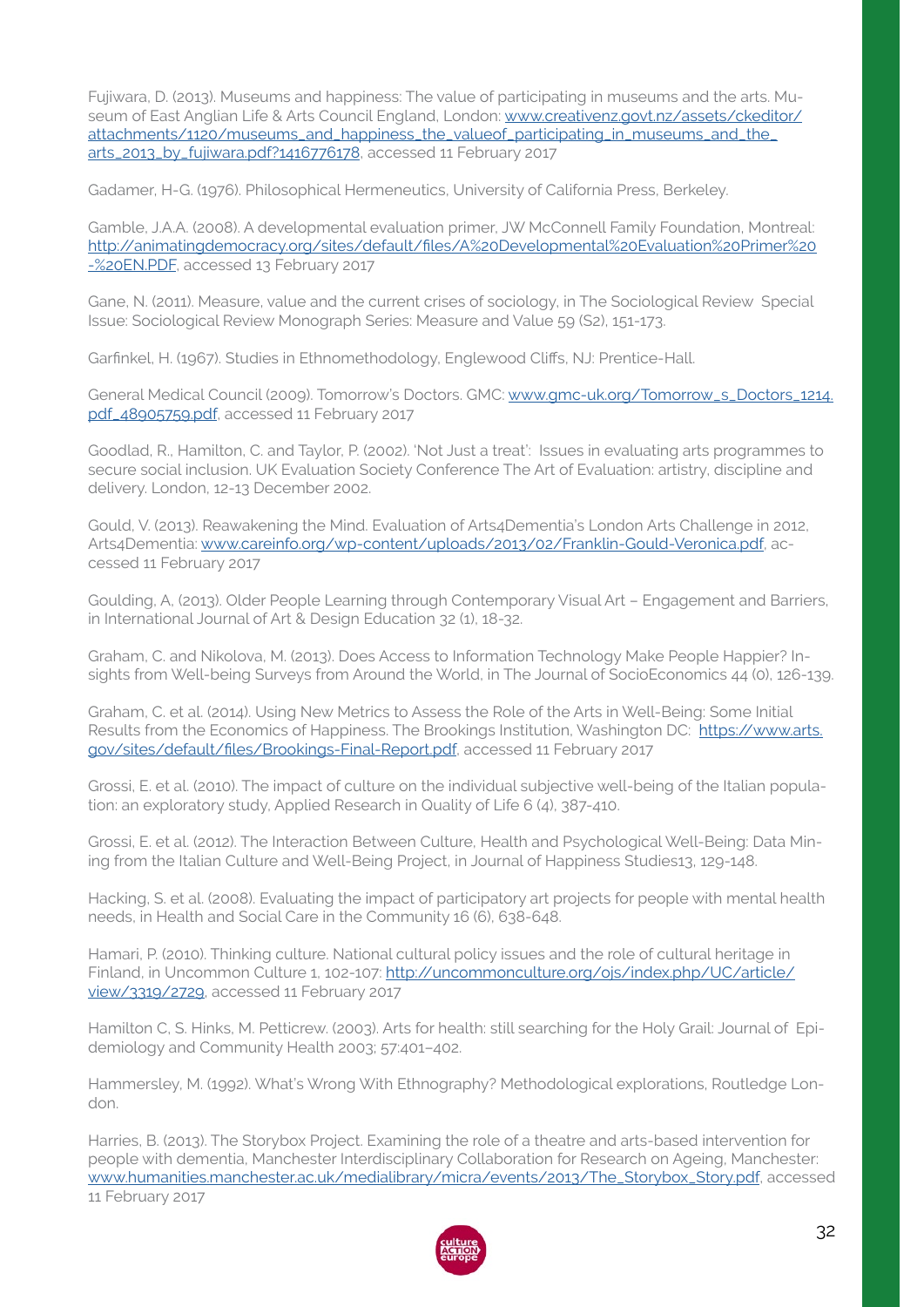Harvey, A. and Julian, C. (2015). A Community Right to Beauty: Giving communities the power to shape, enhance and create beautiful places, developments and spaces, The ResPublica Trust, London: http:// [www.respublica.org.uk/wp-content/uploads/2015/07/Right-to-Beauty-Final-1.pdf,](http://www.respublica.org.uk/wp-content/uploads/2015/07/Right-to-Beauty-Final-1.pdf) accessed 13 February 2017

Hill, K. (2013). The Arts and Individual Well-Being in Canada, Hill Strategies, Canada: [www.hillstrategies.](http://www.hillstrategies.com/sites/default/files/Arts_well_being2010.pdf) [com/sites/default/files/Arts\\_well\\_being2010.pdf](http://www.hillstrategies.com/sites/default/files/Arts_well_being2010.pdf), accessed 11 February 2017

Hilliard, R.E. (2005). Music Therapy in Hospice and Palliative Care: a Review of the Empirical Data, in Evid Based Complement Alternat Med 2, 173-178.

Houston, R. and McGill, A. (2015). English National Ballet, Dance for Parkinson's: an investigative study 2. A report on a three-year mixed methods research study, English National Ballet & University of Roehampton, London: [http://www.ballet.org.uk/media/filer\\_public/2016/01/20/enb\\_research-report\\_final\\_2.pdf](http://www.ballet.org.uk/media/filer_public/2016/01/20/enb_research-report_final_2.pdf), accessed 13 February 2017

Hyppa, M.T., et al. (2005). Leisure participation predicts survival: a population-based study in Finland, in Health Promotion International 21, 5-12.

Hytner, N. (2003). To Hell with Targets. The Observer: [www.theguardian.com/theobserver/2003/jan/12/](http://www.theguardian.com/theobserver/2003/jan/12/featuresreview.review) [featuresreview.review,](http://www.theguardian.com/theobserver/2003/jan/12/featuresreview.review) accessed 11 February 2017

Ings, R., Crane, N. and Cameron, M. (2012). Be Creative Be Well. Arts, wellbeing and local communities. An evaluation, Arts Council England, London: [www.artscouncil.org.uk/media/uploads/pdf/BCBW\\_final.pdf](http://www.artscouncil.org.uk/media/uploads/pdf/BCBW_final.pdf), accessed 11 February 2017

Jeffrey, E.J. et al. (2012). Performance and palliative care: a drama module for medical students, in Medical Humanities 38, 110-114.

Jermyn, E. (2001). The Arts and Social Exclusion: a review prepared for the Arts Council of England, Arts Council of England, London: [https://www.creativecity.ca/database/files/library/arts\\_social\\_exclusion\\_](https://www.creativecity.ca/database/files/library/arts_social_exclusion_uk.pdf) [uk.pdf](https://www.creativecity.ca/database/files/library/arts_social_exclusion_uk.pdf), accessed 12 February 2017

Johnson, H. et al. (2011). Unlocking Value. The economic benefit of the arts in criminal justice, New Philanthropy Capital, London: [https://www.artsincriminaljustice.org.uk/sites/default/files/UnlockingVal](https://www.artsincriminaljustice.org.uk/sites/default/files/UnlockingValue_0.pdf)[ue\\_0.pdf](https://www.artsincriminaljustice.org.uk/sites/default/files/UnlockingValue_0.pdf), accessed 11 February 2017

Kasser, T. (2013). The potential of engagement in arts and culture to encourage values that support well-being, social justice and ecological sustainability, in The Art of Life: understanding how participation in arts and culture can affect our values, 8-12, Mission Models Money, London: [http://valuesandframes.](http://valuesandframes.org/download/reports/The%20Art%20Of%20Life%20-20MMM%20and%20Common%20Cause.pd) [org/download/reports/The%20Art%20Of%20Life%20-20MMM%20and%20Common%20Cause.pdf,](http://valuesandframes.org/download/reports/The%20Art%20Of%20Life%20-20MMM%20and%20Common%20Cause.pd) accessed 11 February 2017

Kaszynska, P. (2015). Capturing the vanishing point: subjective experiences and cultural value, in Cultural Trends 24 (3), 256-266.

Kattenstroth, J.C. et al. (2013). Six months of dance intervention enhances postural, sensorimotor, and cognitive performance in elderly without affecting cardio-respiratory functions, in Frontiers in Aging Neuroscience 5

Kearsley, J.H. and Lobb, E.A. (2014). "Workshops in healing"for senior medical students: a 5-year overview and appraisal, in Medical Humanities 40, 73-79.

Keen, S. (2010). Empathy and the Novel, Oxford University Press, Oxford.

Kidd, D.C. and Castano, E. (2013). Reading literary fiction improves Theory of Mind, in Science 342, 377-380.

Kirklin, D. (2001). Creating space to reflect and connect, in Medical Humanities: a Practical Introduction, 7-14, eds Kirklin, D. and Richardson, R., Royal College of Physicians, London.

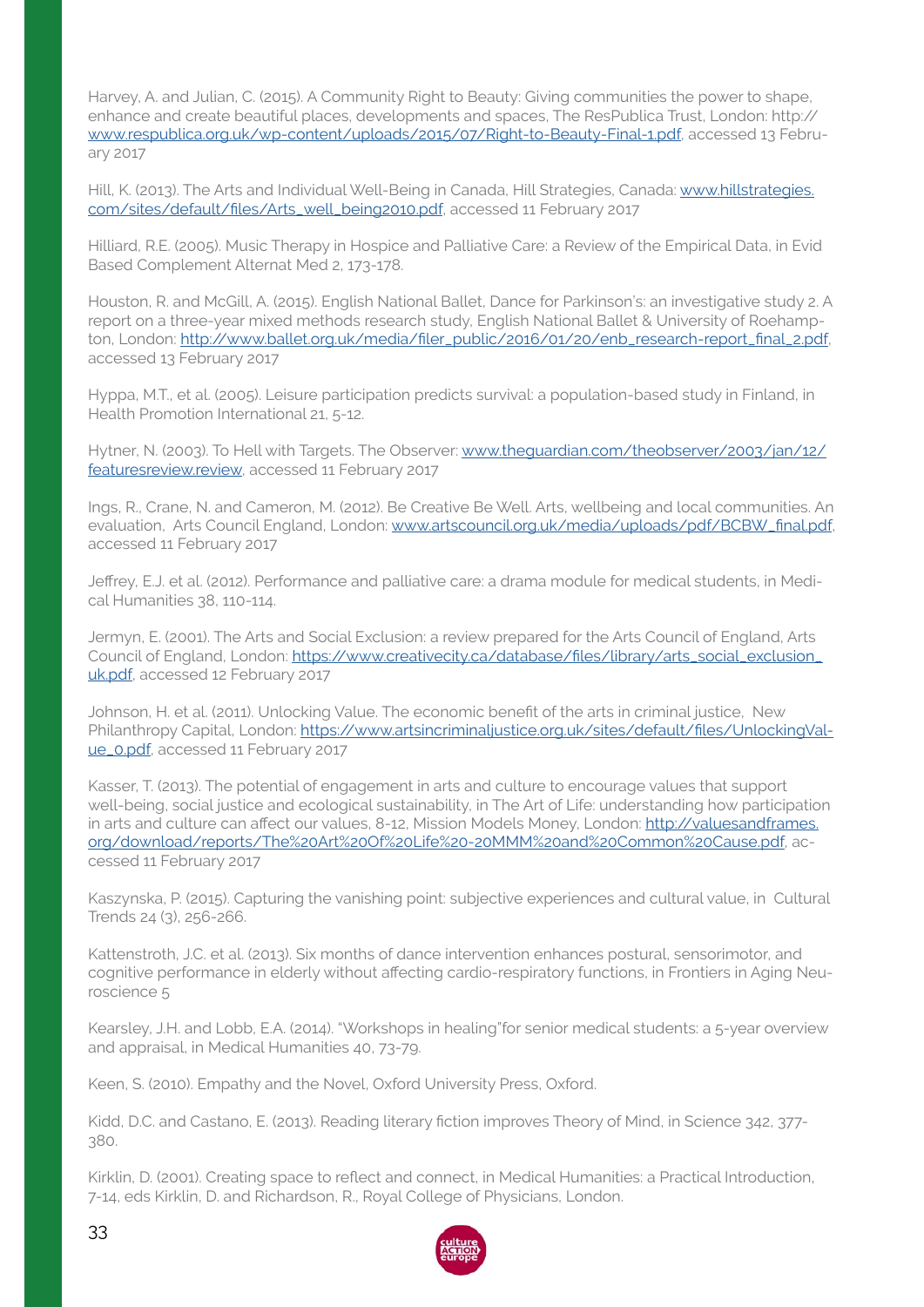Knell, J. (2013). Manchester Metrics Pilot: final report of stage one. Manchester: Arts Council England: [www.artscouncil.org.uk/media/uploads/doc/Manchester\\_Metrics\\_Stage\\_One\\_Report\\_Dec\\_2013.docx](http://www.artscouncil.org.uk/media/uploads/doc/Manchester_Metrics_Stage_One_Report_Dec_2013.docx), accessed 11 February 2017

Kocache, M. (2014). Framing the Discourse, Advancing the Work: Philanthropy at the Nexus of Peace and Social Justice and Arts and Culture, Andrew Milner: [http://p-sj.org/files/FRAMING%20THE%20DIS]( http://p-sj.org/files/FRAMING%20THE%20DISCOURSE%20ADVANCING%20THE%20WORK%20FINAL%20JULY%202014.pdf)-[COURSE%20ADVANCING%20THE%20WORK%20FINAL%20JULY%202014.pdf,]( http://p-sj.org/files/FRAMING%20THE%20DISCOURSE%20ADVANCING%20THE%20WORK%20FINAL%20JULY%202014.pdf) accessed 13 February 2017 Konlaan, B.B. et al. (2000). Visiting the cinema, concerts, museums or art exhibitions as determinant of survival: a Swedish fourteen-year cohort follow-up, in Scand J Public Health, 28,174-178.

Lackoi, K., Patsou, M., and Chatterjee, H.J. et al. (2016) Museums for Health and Wellbeing. A Preliminary Report, National Alliance for Museums, Health and Wellbeing. Available at: <https://museumsandwellbeingalliance.wordpress.com>

Lancet (2015). Literature and medicine: why do we care? in Editorial, Lancet, 385 (9963), 90.

Layard, R. (2005). Happiness – Lessons from a New Science, The Penguin Press, London.

Leadbetter, C. and O'Connor, N. (2013). Healthy Attendance? The Impact of Cultural Engagement and Sports Participation on Health and Satisfaction with Life in Scotland, Scottish Government Social Research: [www.gov.scot/Resource/0043/00430649.pdf](http://www.gov.scot/Resource/0043/00430649.pdf), accessed 11 February 2017

Leavy, P. (2009). Method Meets Art: Art-based Research Practice, Guildford Press, New York. LeCompte, M. and Goetz, J.P. (1982). Problems of Reliability and Validity in Ethnographic Research, in Review of Educational Research 52 (1), 31-60.

Lee, D. and Gilmore, A. (2012). Mapping cultural assets and evaluating significance: theory, methodology and practice, in Cultural Trends 21, 3-28.

Liamputtong, P. and Rumbold, J. (2008). Knowing Differently: Arts-based and Collaborative Research Methods, Nova Science Publishers, New York.

Liikanen, H. L. (2010). Art and Culture for Well-being. Ministry of Education & Culture Finland: www.minedu.fi/export/sites/default/OPM/Julkaisut/2010/liitteet/OKM9.pdf?lang=fi, accessed 11 February 2017 Lilley, A. and Moore, P. (2013). Counting What Counts. What big data can do for the cultural sector, Magic Lantern, London[: www.nesta.org.uk/publications/counting-whatcounts-what-big-data-can-do-cultural](http:// www.nesta.org.uk/publications/counting-whatcounts-what-big-data-can-do-cultural-sector)[sector](http:// www.nesta.org.uk/publications/counting-whatcounts-what-big-data-can-do-cultural-sector), accessed 11 February 2017

Long, J. et. Al (2002). Count Me In: The dimensions of social inclusion through culture & sport, Leeds Metropolitan University, Leeds.

LSE Centre for Economic Performance (2012). How Mental Illness Loses Out in the NHS. A Report by the Centre for Economic Performance's Mental Health Policy Group, School of Economics, London: [http://](http://cep.lse.ac.uk/pubs/download/special/cepsp26.pdf) [cep.lse.ac.uk/pubs/download/special/cepsp26.pdf](http://cep.lse.ac.uk/pubs/download/special/cepsp26.pdf), accessed 11 February 2017

Magee, W. and Stewart, L. (2015). The challenges and benefits of a genuine partnership between Music Therapy and Neuroscience: a dialogue between scientist and therapist, in Frontiers in Human Neuroscience 9, 223.

Maruna, S., (2001). Making Good: How Ex-convicts Reform and Rebuild Their Lives, American Psychological Association, Washington.

Matarasso F. (2012), On 'the very idea of measuring cultural value', [http://parliamentof](http://parliamentofdreams.com/2012/01/20/on-the-very-idea-of-measuring-cultural-value/)[dreams.com/2012/01/20/on-the-very-idea-of-measuring-cultural-value/](http://parliamentofdreams.com/2012/01/20/on-the-very-idea-of-measuring-cultural-value/).

McNeill, F. (2006). A desistance paradigm for offender management, in Criminology and Criminal Justice, 6 (1), 39-62.

McNeill, F. (2009). Towards Effective Practice in Offender Supervision, Scottish Centre for Crime and Justice Research, Glasgow: [www.sccjr.ac.uk/documents/McNeil\\_Towards.pdf](http://www.sccjr.ac.uk/documents/McNeil_Towards.pdf), accessed 11 February 2017

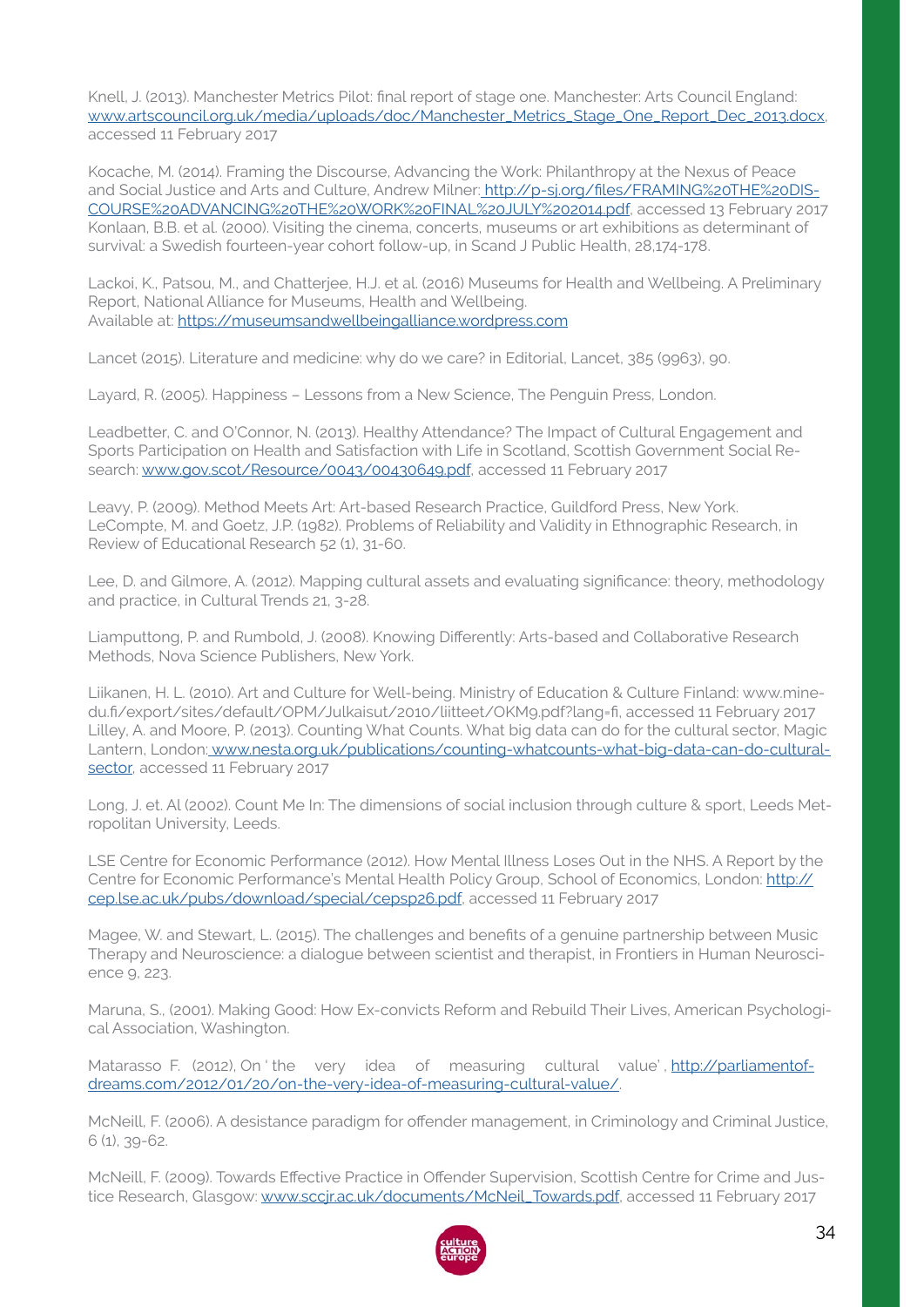Mental Health Foundation (2011). An Evidence Review of the Impact of Participatory Arts on Older People, Baring Foundation, London: [http://baringfoundation.org.uk/wp-content/uploads/2011/04/EvidenceRe](http://baringfoundation.org.uk/wp-content/uploads/2011/04/EvidenceReview.pdf)[view.pdf](http://baringfoundation.org.uk/wp-content/uploads/2011/04/EvidenceReview.pdf) ,accessed 11 February 2017

Miles, A. and Strauss, P. (2008). The Academy. A report on outcomes for participants (June 2006-June 2008), CRESC, Manchester: [www.cresc.ac.uk/sites/default/files/The%20Academy%20a%20Report%20](http://www.cresc.ac.uk/sites/default/files/The%20Academy%20a%20Report%20on%20Outcomes%20for%20Participants.) [on%20Outcomes%20for%20Participants.pdf,](http://www.cresc.ac.uk/sites/default/files/The%20Academy%20a%20Report%20on%20Outcomes%20for%20Participants.) accessed 11 February 2017

Misra-Hebert, A.D. et al. (2012). Improving empathy of physicians through guided reflective writing, in International Journal of Medical Education 3, 71–7.

Mittelman, M. and Epstein, C. (2009). Research results, in The MoMA Alzheimer's project: Making art accessible to people with dementia, eds Rosenberg, F. et al., New York, NY: the Museum of Modern Art: [www.moma.org/docs/meetme/MeetMe\\_FULL.pdf,](http://www.moma.org/docs/meetme/MeetMe_FULL.pdf) accessed 11 February 2017

Morse, J.M. (2006). The Politics of Evidence, in Qualitative Health Research 16 (3), 395-404. Moss, H. and O'Neill, D. (2014). The aesthetic and cultural interests of patients attending an acute hospital – a phenomenological study, in Journal of Advanced Nursing, 70 (1), 121-129.

Muller, L. et al. (2015). Understanding Third Space: Evaluating Art-Science Collaboration. 21st International Symposium of Electronic Art, at Vancouver, Canada, Volume: Proceedings: [http://isea2015.org/proceed](http://isea2015.org/proceeding/submissions/ISEA2015_submission_332.pdf)[ing/submissions/ISEA2015\\_submission\\_332.pdf](http://isea2015.org/proceeding/submissions/ISEA2015_submission_332.pdf), accessed 11 February 2017

Muller, L. et al. (2015). Understanding Third Space: evaluating art-science collaboration. 21st International Symposium of Electronic Art, at Vancouver, Canada, Volume: Proceedings: [http://isea2015.org/proceed](http://isea2015.org/proceeding/submissions/ISEA2015_submission_332.pdf)[ing/submissions/ISEA2015\\_submission\\_332.pdf](http://isea2015.org/proceeding/submissions/ISEA2015_submission_332.pdf), accessed 11 February 2017

Mulligan, M. and Simpson, A. (2014). The Streaming Effect. Assessing the impact of streaming music behavior, MIDiA Research, London: [http://www.deezer-blog.com/assets/sites/18/MIDiA-Re](http://www.deezer-blog.com/assets/sites/18/MIDiA-Research-The-Streaming-Effect-Executive-Summary.pdf)[search-The-Streaming-Effect-Executive-Summary.pdf](http://www.deezer-blog.com/assets/sites/18/MIDiA-Research-The-Streaming-Effect-Executive-Summary.pdf), accessed 11 February 2017

Narval Media. et al. (2009). Stories we Tell Ourselves. The cultural impact of UK Film 1994-2006, UK Film Council, London.

National Endowment for the Arts (2011). The Arts and Human Development, NEA, Washington DC: <https://www.arts.gov/sites/default/files/TheArtsAndHumanDev.pdf>, accessed 11 February 2017

National Endowment for the Arts (2012). How Art Works. The National Endowment for the Arts' five-year research agenda, with a system map and measurement model, NEA, Washington DC: [https://www.arts.](https://www.arts.gov/sites/default/files/How-Art-Works_0.pdf) [gov/sites/default/files/How-Art-Works\\_0.pdf](https://www.arts.gov/sites/default/files/How-Art-Works_0.pdf), accessed 11 February 2017

National Endowment for the Arts (2013). The Arts and Aging. Building the Science, NEA, Washington DC <https://www.arts.gov/publications/arts-and-aging-building-science>, accessed 11 February 2017

National Endowment for the Arts (2014). Measuring Cultural Engagement: a quest for new terms, tools and techniques, NEA and Arts & Humanities Research Council, Washington DC: [https://www.arts.gov/](https://www.arts.gov/sites/default/files/measuring-cultural-engagement.pdf) [sites/default/files/measuring-cultural-engagement.pdf](https://www.arts.gov/sites/default/files/measuring-cultural-engagement.pdf), accessed 11 February 2017

National Museums Liverpool (2012). An Evaluation of National Museums Liverpool: Dementia Training Programme: [www.liverpoolmuseums.org.uk/learning/documents/house-of-memories-evaluation-re](http://www.liverpoolmuseums.org.uk/learning/documents/house-of-memories-evaluation-report.pdf)[port.pdf,](http://www.liverpoolmuseums.org.uk/learning/documents/house-of-memories-evaluation-report.pdf) accessed 11 February 2017

National Museums Liverpool (2014). An Evaluation of House of Memories Dementia Training Programme: Midlands Model: [www.liverpoolmuseums.org.uk/learning/documents/house-of-memories-mid](http://www.liverpoolmuseums.org.uk/learning/documents/house-of-memories-midlands-evaluation-2014.pdf)[lands-evaluation-2014.pdf](http://www.liverpoolmuseums.org.uk/learning/documents/house-of-memories-midlands-evaluation-2014.pdf), accessed 11 February 2017

Neve, J.E. de et al. (2013). The Objective Benefits of Subjective Well-Being. Centre for Economic Performance, London School of Economics: [http://cep.lse.ac.uk/pubs/download/dp1236.pdf,](http://cep.lse.ac.uk/pubs/download/dp1236.pdf) accessed 11 February 2017

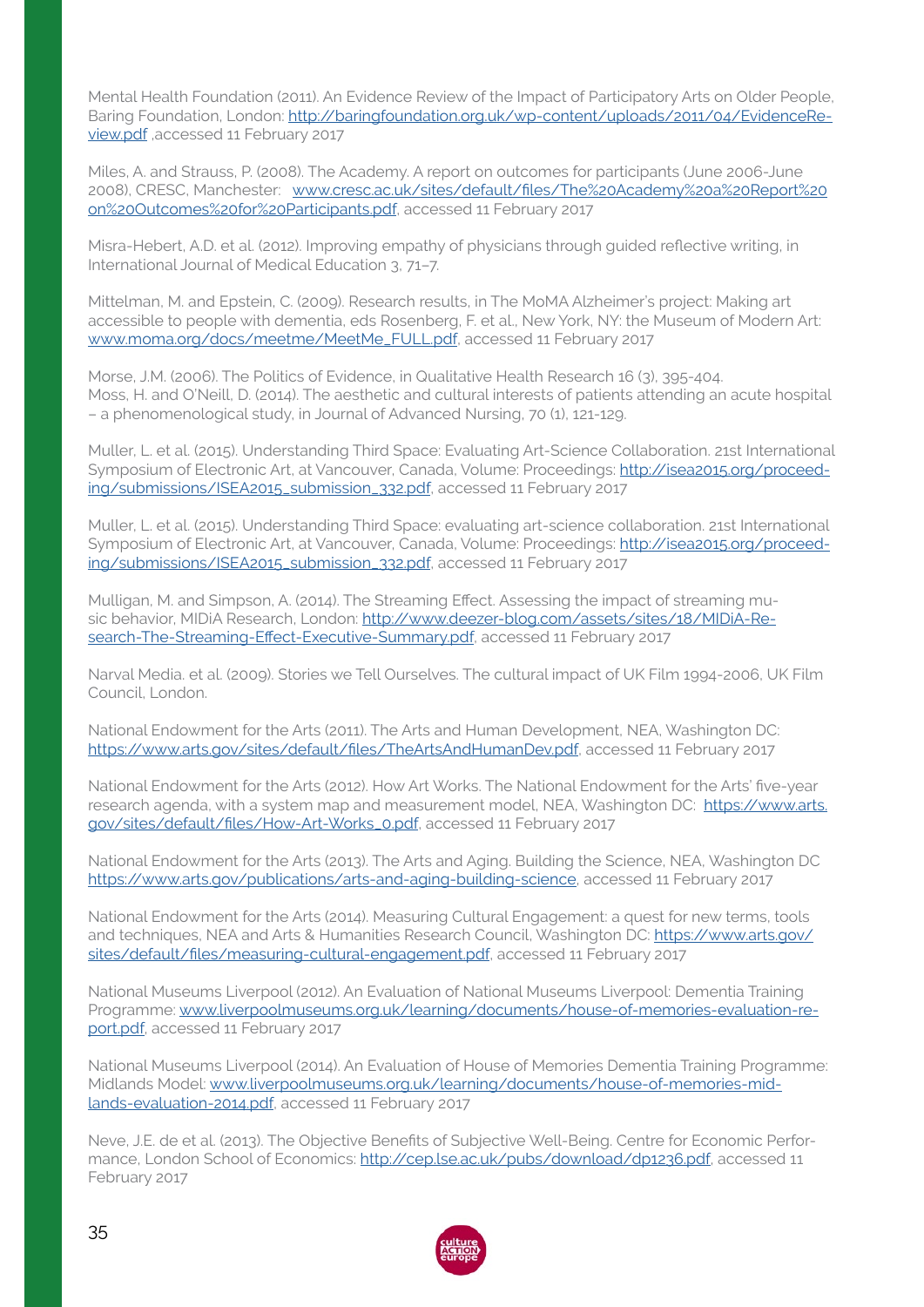Nightingale, F. (1860). Notes on Nursing. American edition, Appleton & Co, New York.

Noble, G. and Chatterjee, H.J. (2008). Enrichment Programs in Hospitals: using museum loan boxes in University College London Hospital, in Touch in Museums: policy and practice in object handling, 215-23 ed Chatterjee, H.J., Berg, Oxford.

Novak-Leonard, J. and Brown, A. (2011). Beyond attendance: a multi-modal understanding of arts participation, NEA, Washington DC: [https://www.arts.gov/sites/default/files/2008-SPPA-BeyondAttendance.](https://www.arts.gov/sites/default/files/2008-SPPA-BeyondAttendance.pdf) [pdf](https://www.arts.gov/sites/default/files/2008-SPPA-BeyondAttendance.pdf), accessed 11 February 2017

NPC (2010). Social Return on Investment. Position Paper, NPC, London: [www.thinknpc.org/publications/](http://www.thinknpc.org/publications/social-return-on-investment-position-paper) [social-return-on-investment-position-paper](http://www.thinknpc.org/publications/social-return-on-investment-position-paper), accessed 11 February 2017

O'Brien, D. and Lockley, P. (2015). The social life of cultural value, in Making Culture Count: The Politics, eds MacDowall, L. et al., Palgrave, London.

O'Connell, C. et al. (2012). The aesthetic and cultural pursuits of patients with stroke, in Journal of Stroke & Cerebrovascular Diseases 22, 404-18.

O'Reilly, K. (2005). Ethnographic Methods, Routledge, London and New York.

Oakley, K., et al. (2013). Happy Now? Well-being and cultural policy, in Philosophy & Public Policy Quarterly 31 (2), 18-26.

Oehler, K. and Sheppard, S.C. (2010). The Potential of Social Network Analysis for Research on the Cultural Sector, Centre for Creative Community Development, Willimstown: [http://web.williams.edu/Economics/](http://web.williams.edu/Economics/ArtsEcon/library/pdfs/NetworkAnalysisAndCulture.pdf) [ArtsEcon/library/pdfs/NetworkAnalysisAndCulture.pdf](http://web.williams.edu/Economics/ArtsEcon/library/pdfs/NetworkAnalysisAndCulture.pdf), accessed 11 February 2017

Olsen, S. and Galimidi, B. (2008). Catalog of Approaches to Impact Measurement. Assessing Social Impact In Private Ventures: [http://compromisoytransparencia.com/upload/90/57/Metodologias\\_de\\_Medi](http://compromisoytransparencia.com/upload/90/57/Metodologias_de_Medicion.pdf)[cion.pdf](http://compromisoytransparencia.com/upload/90/57/Metodologias_de_Medicion.pdf), accessed 11 February 2017

ONS (2013). Measuring What Matters: understanding the Nation's Wellbeing. Office for National Statistics: [www.ons.gov.uk/ons/rel/wellbeing/measuring-nationalwell-being/domains-and-measures--](http://www.ons.gov.uk/ons/rel/wellbeing/measuring-nationalwell-being/domains-and-measures---may-2013/nation) [may-2013/national-wellbeing-wheel-of-measures.pdf,](http://www.ons.gov.uk/ons/rel/wellbeing/measuring-nationalwell-being/domains-and-measures---may-2013/nation) accessed 11 February 2017

Oster, I. et al. (2006). Art therapy improves coping resources: a randomized, controlled study among women with breast cancer, in Palliative Support Care 4 (1), 57-64.

Overgaard, S. and Zahavi, D. (2009). Phenomenological Sociology – the Subjectivity of Everyday Life, in Encountering the Everyday: an Introduction to the Sociologies of the Unnoticed, ed Jacobsen, M., Palgrave Macmillan, Basingstoke.

Parr, H. (2006). Arts and social capital, in Mental Health Today 6, 23-25. Parsons, W. (2002). From Muddling Through to Muddling Up - Evidence Based Policy, in Public Policy and Administration 17, 43.

Patton, M.Q. (2014). Qualitative Research and Evaluation Methods. 4th edn, Thousand Oaks, CA: SAGE.

Petrie, K.J. (2004). Effect of Written Emotional Expression on Immune Function in Patients with Human Immunodeficiency Virus Infection: a randomized trial, in Psychosomatic Medicine 66, 272-275.

Phelps, E.S. (2013). Mass Flourishing: How Grassroots Innovation Created Jobs, Challenge, and Change, Princeton University Press, Princeton.

Preti, C. and Boyce-Tillman, J. (2015). Elevate. Using the arts to uplift people in hospitals, ArtCare, Salisbury: [www.ahsw.org.uk/reports.aspx?x=1&id=1503,](http://www.ahsw.org.uk/reports.aspx?x=1&id=1503) accessed 11 February 2017

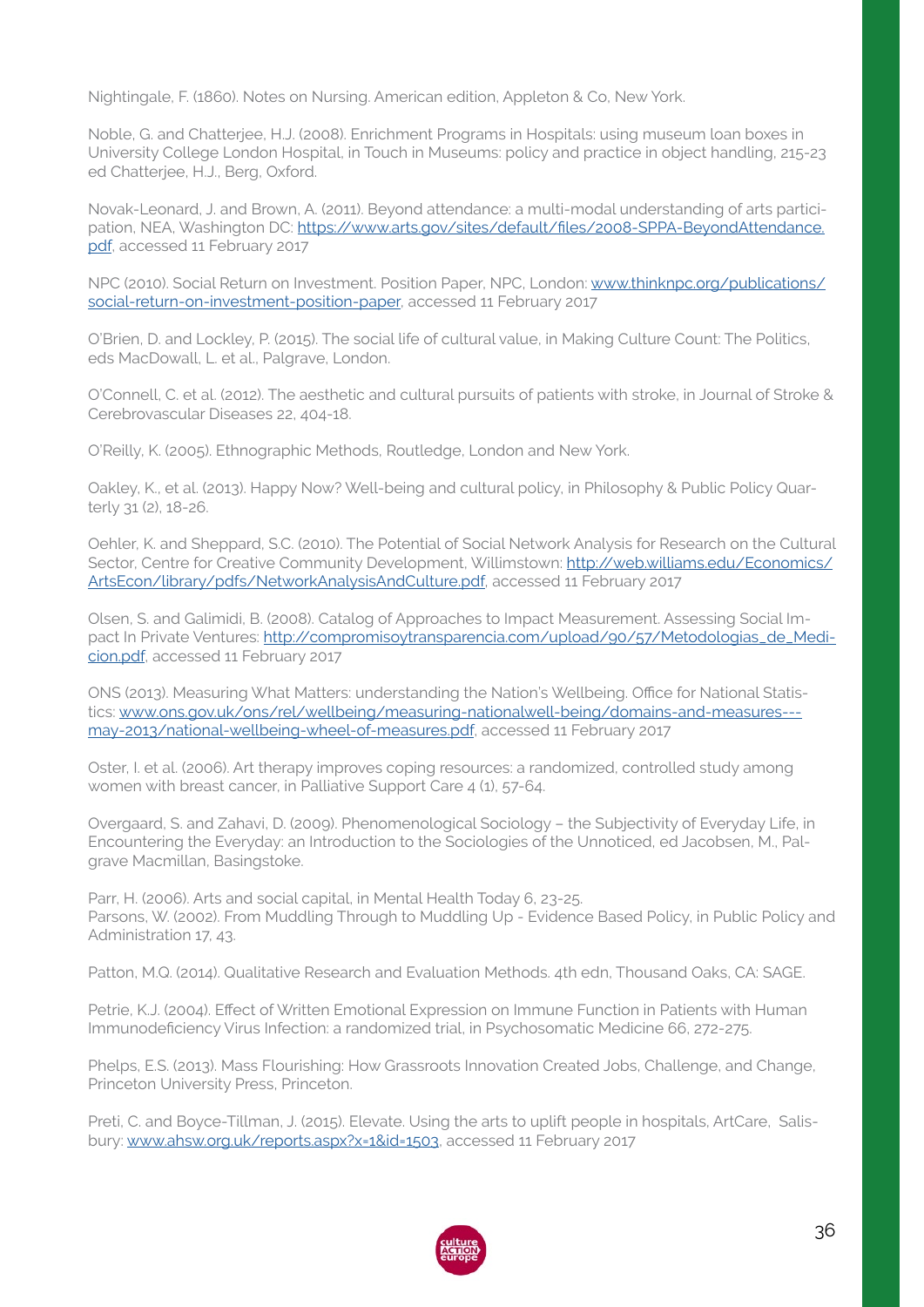Redshaw, M. (2004). Design for Health. The impact of a new hospital environment on children, families and staff, The Stationery Office, Norwich: [www.wales.nhs.uk/sites3/docopen.cfm?orgid=254&id=212431,](http://www.wales.nhs.uk/sites3/docopen.cfm?orgid=254&id=212431) accessed 11 February 2017

Roberts, R. (2003). Involving the public, in The International Handbook of Social Impact Assessment. Conceptual and Methodological Advances, eds Becker, H. A. and Vanclay, F., Edward Elgar Cheltenham, UK, Northampton, MA, USA.

Roughley, A. Dart, J. (2009). Developing a Performance Story Report: [http://nrmonline.nrm.gov.au/down](http://nrmonline.nrm.gov.au/downloads/mql:2162/content)[loads/mql:2162/content](http://nrmonline.nrm.gov.au/downloads/mql:2162/content), accessed 11 February 2017

RSPH Working Group on Arts, Health and Wellbeing (2013). Arts, Health and Wellbeing Beyond the Millennium: How far have we come in 15 years? Summary Report, RSPH, London: [http://artshealthnetwork.](http://artshealthnetwork.ca/ahnc/rsph_summary_document.pdf) [ca/ahnc/rsph\\_summary\\_document.pdf,](http://artshealthnetwork.ca/ahnc/rsph_summary_document.pdf) accessed 11 February 2017

Ryan, R.M. and Deci, E.L. (2001). On happiness and human potentials. A Review of Research on Hedonic and Eudaimonic Well-Being, in Annual Review of Psychology 52, 141-66.

Sarkamo, T. and Soto, D. (2012). Music listening after stroke: beneficial effects and potential neural mechanisms, in Annals of the New York Academy of Sciences 1252, 266-81.

Sarkamo, T. et al. (2008). Music listening enhances cognitive recovery and mood after middle cerebral artery stroke, in Brain 131, 866-876.

Schutt, R.K. et al. (2004). Changing Lives through Literature. Bibliotheraphy and recidivism amongst probationers. University of Massachusetts Boston, Boston: [http://papers.ssrn.com/sol3/papers.cfm?ab](http://papers.ssrn.com/sol3/papers.cfm?abstract_id=1884659)[stract\\_id=1884659](http://papers.ssrn.com/sol3/papers.cfm?abstract_id=1884659), accessed 11 February 2017

Secker, J. et al. (2007). Mental health, social inclusion and arts: developing the evidence base, National Social Inclusion Programme, London:<http://clok.uclan.ac.uk/3846/>, accessed February 13 2017

Secker, J. et al. (2009). Development of a measure of social inclusion for arts and mental health project participants, in Journal of Mental Health 18, 65-72.

Sheppard, S. (2012).Measuring the Economic and Social Impacts of Cultural Organizations, Department of Economics Williams College, Williamstown: [http://www.frbsf.org/community-development/files/mea]( http://www.frbsf.org/community-development/files/measuring-the-economic-and-social-impacts-of-cultu)[suring-the-economic-and-social-impacts-of-cultural-organizations.pdf,]( http://www.frbsf.org/community-development/files/measuring-the-economic-and-social-impacts-of-cultu) accessed 12 February 2017

Sherman, L. et al. (1997). Preventing Crime: What Works, What Doesn't, What's Promising, College Park, MD: Department of Criminology & Criminal Justice, University of Maryland

Simons, H. (2015). Interpret in context: generalizing from the single case in evaluation, in Evaluation 21, 173-188

Simons, H. and McCormack, B. (2007). Integrating arts-based inquiry in evaluation methodology. Opportunities and challenges, in Qualitative Inquiry 13 (2), 292-311.

Slayton, S.C. (2010). Outcome Studies on the Efficacy of Art Therapy: A Review of Findings, in Art Therapy 27(3), 108-11.

Smith, R. (2002). Editorial: spend (slightly) less on health and more on the arts, in British Medical Journal 325, 1432.

Smith, T. (2003). An evaluation of sorts: Learning from Common Knowledge, CAHHM, University of Durham.

Solway, R., Camic, P.M., Thomson, L. J. & Chatterjee, H.J. (2016). Material objects and psychological theory: A conceptual literature review. Arts & Health: An International Journal of research, Policy and Practice, 8(1), 82–101[. http://dx.doi.org/10.1080/17533015.2014.998010]( http://dx.doi.org/10.1080/17533015.2014.998010)

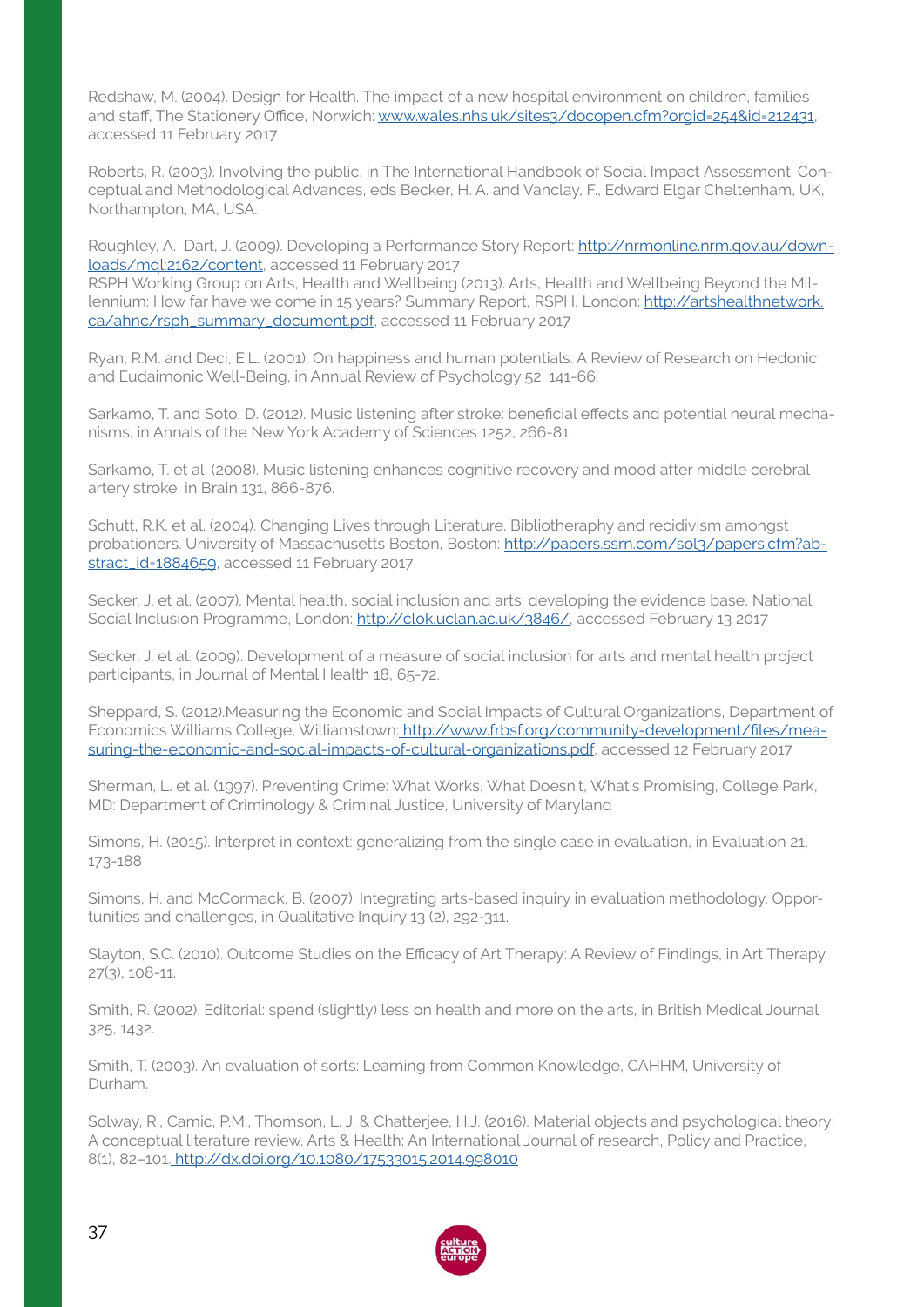Stacey, G. and Stickly, T. (2010). The meaning of art to people who use mental health services, in Perspectives in Public Health 130 (2), 70-77.

Staricoff, R. (2004). Arts in health: a review of the medical literature, Arts Council England, London: [www.](http://www.artscouncil.org.uk/media/uploads/documents/publications/phpY8yuOy.rtf) [artscouncil.org.uk/media/uploads/documents/publications/phpY8yuOy.rtf,](http://www.artscouncil.org.uk/media/uploads/documents/publications/phpY8yuOy.rtf) accessed 11 February 2017

Staricoff, R. and Clift, S. (2011). Arts and Music in Healthcare: an overview of the medical literature: 2004- 2011. Sidney De Haan Research Centre for Arts and Health, Canterbury Christ Church University: [www.](http://www.ahsw.org.uk/research.aspx?x=1&id=116) [ahsw.org.uk/research.aspx?x=1&id=116](http://www.ahsw.org.uk/research.aspx?x=1&id=116), accessed 11 February 2017

Stern, M. and Seifert, S. (2009). Civic Engagement and the Arts: Issues of Conceptualization and Measurement, University of Pennsylvania, School of Social Policy & Practice, Philadelphia: [http://animatingde](http://animatingdemocracy.org/sites/default/files/CE_Arts_SternSeifert.pdf)[mocracy.org/sites/default/files/CE\\_Arts\\_SternSeifert.pdf](http://animatingdemocracy.org/sites/default/files/CE_Arts_SternSeifert.pdf), accessed 13 February 2017

Stern, M. and Seifert, S. (2013). Creative capabilities and community capacity, in Enhancing Capabilities. The Role of Social Institutions, 179-196 eds Otto, H.U. and Ziegler, H., Opladen: Barbara Budrich Publish- $\cap rS$ 

Stern, M. and Seifert, S. (2013a). Cultural Ecology, Neighborhood Vitality, and Social Wellbeing – a Philadelphia Project. CultureBlocks Final Research Report. SIAP & TRF, Philadelphia.

Taylor, P. (2015). A Review of the Social Impacts of Culture and Sport, DCMS, London: [https://www.gov.](https://www.gov.uk/government/uploads/system/uploads/attachment_data/file/416279/A_review_of_the_Soc) [uk/government/uploads/system/uploads/attachment\\_data/file/416279/A\\_review\\_of\\_the\\_Social\\_Im](https://www.gov.uk/government/uploads/system/uploads/attachment_data/file/416279/A_review_of_the_Soc)[pacts\\_of\\_Culture\\_and\\_Sport.pdf](https://www.gov.uk/government/uploads/system/uploads/attachment_data/file/416279/A_review_of_the_Soc), accessed 11 February 2017

The Reader Organisation, (2014). Read to Care. An investigation into quality of life benefits of shared reading groups for people living with dementia, TRO, Liverpool: [www.thereader.org.uk/media/114285/](http://www.thereader.org.uk/media/114285/Read_to_Care_new_online.pdf) [Read\\_to\\_Care\\_new\\_online.pdf](http://www.thereader.org.uk/media/114285/Read_to_Care_new_online.pdf), accessed 11 February 2017

Thomson, L.J. and Chatterjee, H.J. (2013). UCL Museum Wellbeing Measures Toolkit, UCL, London: [https://www.ucl.ac.uk/museums/research/touch/museumwellbeingmeasures/wellbeing-measures,](https://www.ucl.ac.uk/museums/research/touch/museumwellbeingmeasures/wellbeing-measures) accessed 13 February 2017

Thomson, P. et al. (2013). Performing Impact. How does community theatre understand and evaluate its work? University of Nottingham[: http://www.ahrc.ac.uk/documents/project-reports-and-reviews/con]( http://www.ahrc.ac.uk/documents/project-reports-and-reviews/connected-communities/performing-impact)[nected-communities/performing-impact/,]( http://www.ahrc.ac.uk/documents/project-reports-and-reviews/connected-communities/performing-impact) accessed 13 February 2017

Thomson, L. J. & Chatterjee, H.J. (2016). Wellbeing with Objects: Evaluating a museum object- handling intervention for older adults in health care settings Journal of Applied Gerontology, 35(3), 349-362. [http://](http://dx.doi.org/10.1177/0733464814558267) [dx.doi.org/10.1177/0733464814558267](http://dx.doi.org/10.1177/0733464814558267)

van Schooten, M., Vanclay, F., and Slootweg, R. (2003). Conceptualizing social change processes and social impacts, in The International Handbook of Social Impact Assessment. Conceptual and Methodological Advances, eds Becker, H. A. and Vanclay, F., Edward Elgar Cheltenham, UK, Northampton, MA, USA.

Various Authors (2014). Digital storytelling for social impact, Hattaway Communications, Inc: [https://www.](https://www.rockefellerfoundation.org/app/uploads/Digital-Storytelling-for-Social-Impact.pdf) [rockefellerfoundation.org/app/uploads/Digital-Storytelling-for-Social-Impact.pdf](https://www.rockefellerfoundation.org/app/uploads/Digital-Storytelling-for-Social-Impact.pdf), accessed 11 February 2017

Verghese, J. et al. (2003). Leisure activities and the risk of dementia in the elderly, in New England Journal of Medicine, 348, 2508-16.

Walmsley, B. (2013). "A big part of my life": a qualitative study of the impact of theatre, in Arts Marketing: an International Journal 3, 73-87.

Wavell, C., Baxter, G., Johnson, I. and Williams, D. (2002). Impact Evaluation of Museums, Archives and Libraries: Available Evidence Project. Working report. Information Management Aberdeen Business School. The Robert Gordon University: Aberdeen.

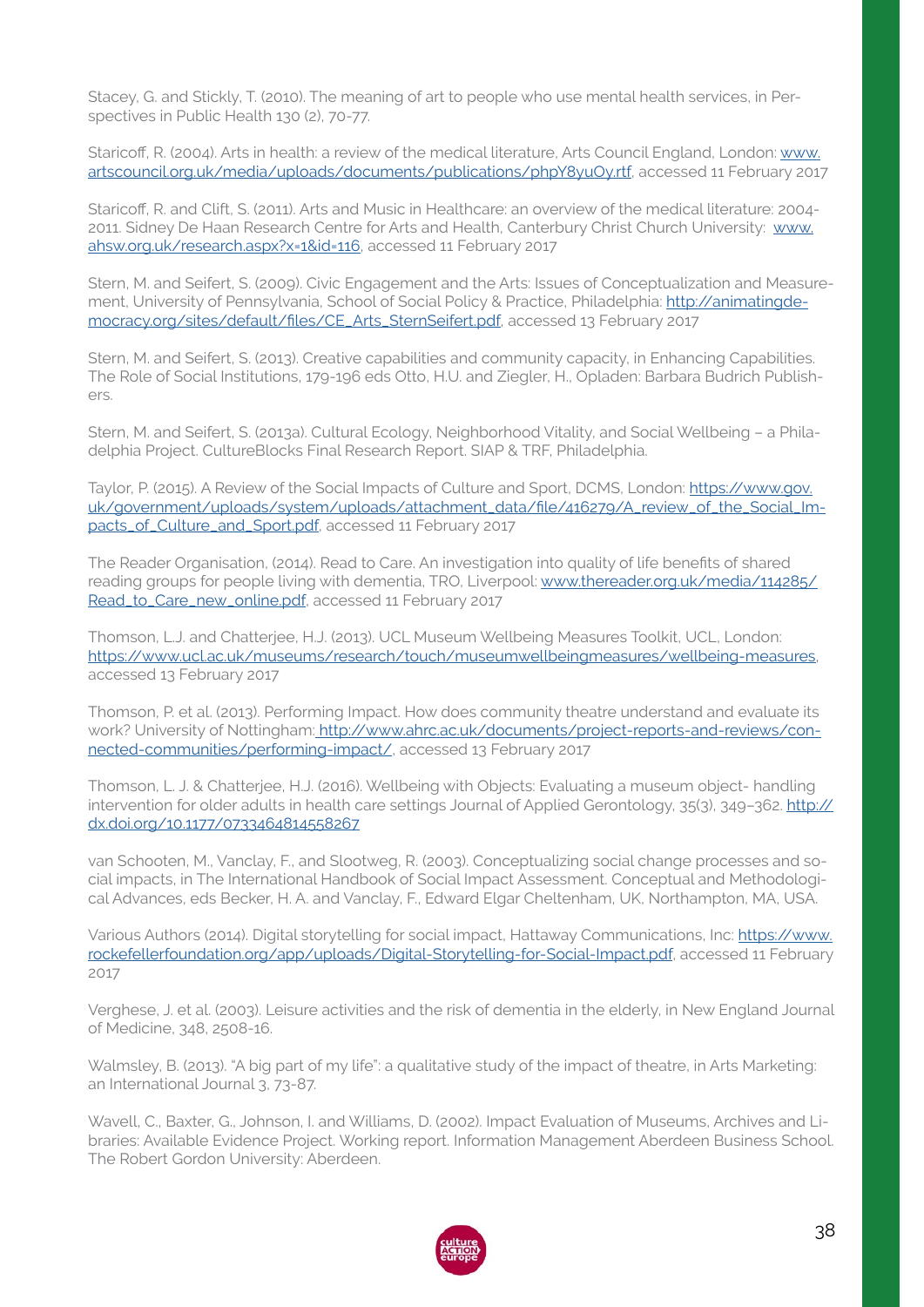White, M. (2002). Determined to Dialogue. A survey of arts in health in the Northern and Yorkshire region 2001-02, CAHHM, University of Durham.

White, M. (2009). Arts Development in Community Health. A Social Tonic, Radcliffe, Oxford.

White, T.R. and Hede, A.M. (2008). Using narrative inquiry to explore the impact of art on individuals, in The Journal of Arts Management, Law, and Society 38 (1), 19-36.

Williams, D. (1997). Social Impact of Arts Programmes: How the Arts Measure Up - Australian Research into Social Impact Working Paper 8 (The social impact of the arts: Working paper): [http://animatingde](http://animatingdemocracy.org/sites/default/files/Comedia.pdf)[mocracy.org/sites/default/files/Comedia.pdf](http://animatingdemocracy.org/sites/default/files/Comedia.pdf), accessed 13 February 2017

Woods, B., et al. (2009). Reminiscence therapy for dementia, Cochrane Database of Systematic Reviews, Wiley.

Wright, C. (2008). Creative Carers: a reflective study of the creative carers programme, Artlink, Suffolk: [www.suffolkartlink.org.uk/wp-content/uploads/2014/10/CARERS\\_REPORT.pdf](http://www.suffolkartlink.org.uk/wp-content/uploads/2014/10/CARERS_REPORT.pdf), accessed 11 February 2017

Zunshine, L. (2006). Why We Read Fiction. Theory of Mind and the Novel, Ohio State University Press, Columbus.

#### **Web resources:**

[http://culturalpolicies.net/web/socio-economic-impact-of-culture.php,](http://culturalpolicies.net/web/socio-economic-impact-of-culture.php) accessed 11 February 2017

[http://www.socialinvestmentscotland.com/social-impact-report-2015/?gclid=CjwKEAiApLDBBRC8oICb-](http://www.socialinvestmentscotland.com/social-impact-report-2015/?gclid=CjwKEAiApLDBBRC8oICb9NvKsg0)[9NvKsg0SJAD9yOHsoMaN3o4Zjp9F3d8cmllPe2ZSjq1xhluPL-ANDYhnSxoCBojw\\_wcB](http://www.socialinvestmentscotland.com/social-impact-report-2015/?gclid=CjwKEAiApLDBBRC8oICb9NvKsg0), accessed 11 February 2017

[https://www2.warwick.ac.uk/fac/arts/theatre\\_s/cp/research/researchthemes/fellowship/](https://www2.warwick.ac.uk/fac/arts/theatre_s/cp/research/researchthemes/fellowship/), accessed 11 February 2017

[http://animatingdemocracy.org/social-impact-indicators,](http://animatingdemocracy.org/social-impact-indicators) accessed 11 February 2017

[http://www.urban.org/research/publication/art-and-culture-communities-framework-measurement,](http://www.urban.org/research/publication/art-and-culture-communities-framework-measurement) accessed 11 February 2017

<http://blog-ripple-effect-mapping.extension.umn.edu/>, accessed 11 February 2017

<http://animatingdemocracy.org/sites/default/files/McConnellPPT.pdf>, accessed 13 February 2017

Edmund S. Phelps (2013) Mass Flourishing: How Grassroots Innovation Created Jobs, Challenge, and Change. Princeton: Princeton University Press.

Citazione: "Flourishing is the heart of prospering—engagement, meeting challenges, self-expression, and personal growth. Receiving income may lead to flourishing but is not itself a form of flourishing. A person's flourishing comes from the experience of the new: new situations, new problems, new insights, and new ideas to develop and share. Similarly, prosperity on a national scale—mass flourishing—comes from broad involvement of people in the processes of innovation: the conception, development, and spread of new methods and products—indigenous innovation down to the grassroots."

Annexes:

Annalisa Cicerchia, Culture and health: Stories I have been told - 2016